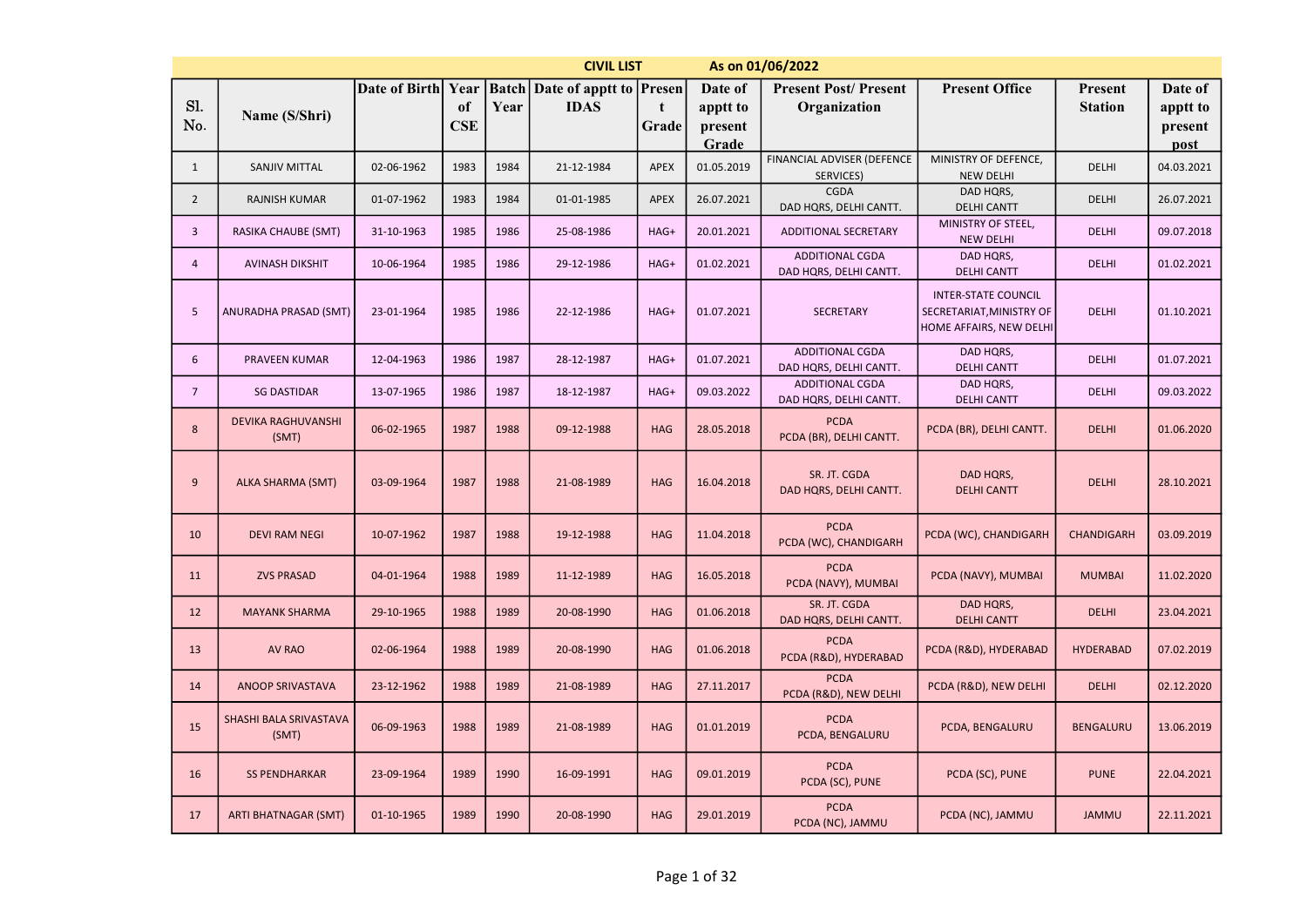| Sl. |                                   | Date of Birth Year |                  |      | <b>Batch Date of apptt to Presen</b> |                      | Date of             | <b>Present Post/Present</b>                                   | <b>Present Office</b>                                          | Present          | Date of                          |
|-----|-----------------------------------|--------------------|------------------|------|--------------------------------------|----------------------|---------------------|---------------------------------------------------------------|----------------------------------------------------------------|------------------|----------------------------------|
| No. | Name (S/Shri)                     |                    | of<br><b>CSE</b> | Year | <b>IDAS</b>                          | $\mathbf t$<br>Grade | apptt to<br>present | Organization                                                  |                                                                | <b>Station</b>   | apptt to<br>present              |
|     |                                   |                    |                  |      |                                      |                      | Grade               |                                                               |                                                                |                  | post                             |
| 18  | <b>RAKESH KUMAR</b>               | 05-04-1964         | 1989             | 1990 | 20-08-1990                           | <b>HAG</b>           | 01.01.2019          | <b>PIFA</b><br>CDA (IDS), NEW DELHI                           | PIFA (IDS & SFC), NEW<br><b>DELHI</b>                          | <b>DELHI</b>     | 03.08.2020                       |
| 19  | <b>RK ARORA</b>                   | 07-04-1966         | 1989             | 1990 | 20-08-1990                           | <b>HAG</b>           | 01.01.2019          | <b>PCDA</b><br>PCDA(AF) DEHRADUN                              | PCDA (AF), DEHRADUN                                            | <b>DEHRADUN</b>  | 01.11.2021                       |
| 20  | <b>VISHVAJIT SAHAY</b>            | 06-06-1967         | 1989             | 1990 | 16-09-1991                           | <b>HAG</b>           | 09.01.2019          | <b>ADDITIONAL SECRETARY &amp;</b><br><b>FINANCIAL ADVISOR</b> | DEPARTMENT OF SCIENCE<br>& TECHNOLOGY, NEW<br><b>DELHI</b>     | <b>DELHI</b>     | 16.11.2020                       |
| 21  | <b>AN DAS</b>                     | 01-08-1966         | 1990             | 1991 | 12-10-1992                           | <b>HAG</b>           | 23.08.2019          | SR. JT. CGDA<br>DAD HQRS, DELHI CANTT.                        | DAD HQRS,<br><b>DELHI CANTT</b>                                | <b>DELHI</b>     | 19.04.2021                       |
| 22  | <b>RK KARNA</b>                   | 03-07-1962         | 1990             | 1991 | 16-09-1991                           | <b>HAG</b>           | 23.08.2019          | SR. JT.CGDA(ORS)<br>DAD HQRS, DELHI CANTT.                    | DAD HQRS,<br><b>DELHI CANTT</b>                                | <b>DELHI</b>     | 17.05.2022                       |
| 23  | K INDERJEET KUMAR (SMT)           | 10-08-1962         | 1990             | 1991 | 16-09-1991                           | <b>HAG</b>           | 02.09.2019          | <b>PIFA</b><br>CDA (N/CG),<br><b>NEW DELHI</b>                | PIFA (COAST GUARD),<br><b>NEW DELHI</b>                        | <b>DELHI</b>     | 18.05.2021                       |
| 24  | AK JENA                           | 13-06-1962         | 1990             | 1991 | 16-09-1991                           | <b>HAG</b>           | 01.01.2020          | <b>PIFA</b><br>PCDA, NEW DELHI                                | PIFA (ARMY-Q/M),<br><b>NEW DELHI</b>                           | <b>DELHI</b>     | 01.01.2020                       |
| 25  | <b>KVR MURTY</b>                  | 26-01-1966         | 1990             | 1991 | 12-10-1992                           | <b>HAG</b>           | 01.06.2020          | <b>JOINT SECRETARY</b>                                        | MINISTRY OF CORPORATE<br>AFFAIRS, NEW DELHI                    | <b>DELHI</b>     | 15.04.2015                       |
| 26  | <b>DINESH SINGH</b>               | 13-01-1964         | 1990             | 1991 | 16-09-1991                           | <b>HAG</b>           | 15.06.2020          | <b>PCDA</b><br>PCDA(AF) NEW DELHI                             | PCDA (AF), NEW DELHI                                           | <b>NEW DELHI</b> | 15.06.2020                       |
| 27  | <b>RK SINHA</b>                   | 20-07-1965         | 1990             | 1991 | 12-10-1992                           | <b>HAG</b>           | 01.06.2020          | <b>PIFA</b><br>CDA (NAVY) CG, NEW DELHI                       | PIFA (NAVY) NEW DELHI                                          | <b>DELHI</b>     | 10.04.2021                       |
| 28  | <b>ALKA NANGIA ARORA</b><br>(SMT) | 31-07-1968         | 1990             | 1991 | 16-09-1991                           | <b>HAG</b>           | 01.07.2020          | <b>JOINT SECRETARY &amp;</b><br><b>FINANCIAL ADVISOR</b>      | <b>DEPARTMENT OF</b><br>AGRICULTURAL RESEARCH<br>AND EDUCATION | <b>DELHI</b>     | <b>JOINING</b><br><b>AWAITED</b> |
| 29  | <b>MK SINHA</b>                   | 10-05-1964         | 1990             | 1991 | 16-09-1991                           | <b>HAG</b>           | 01.07.2020          | <b>PCDA</b><br>PCDA (CC), LUCKNOW                             | PCDA (CC), LUCKNOW                                             | <b>LUCKNOW</b>   | 01.07.2020                       |
| 30  | <b>RS CHAVAN (DR)</b>             | 03-12-1963         | 1990             | 1991 | 12-10-1992                           | <b>HAG</b>           | 17.08.2020          | <b>PCDA</b><br>PCDA (O), PUNE                                 | PCDA (O), PUNE                                                 | <b>PUNE</b>      | 17.05.2021                       |
| 31  | <b>VIJAY KUMAR</b>                | 02-01-1966         | 1990             | 1991 | 12-10-1992                           | <b>HAG</b>           | 03.08.2020          | <b>PIFA</b><br>PCDA (AF), NEW DELHI                           | PIFA (AIR FORCE), NEW<br><b>DELHI</b>                          | <b>DELHI</b>     | 03.08.2020                       |
| 32  | <b>K RAVI KUMAR</b>               | 07-06-1964         | 1990             | 1991 | 20-01-1992                           | <b>HAG</b>           | 16.04.2021          | <b>FINANCIAL ADVISOR TO DG</b>                                | AERONAUTICAL<br>DEVELOPMENT AGENCY,<br><b>BENGALURU</b>        | <b>BENGALURU</b> | 31.08.2015                       |
| 33  | <b>DEV KUMAR</b>                  | 01-12-1965         | 1990             | 1991 | 16-09-1991                           | <b>HAG</b>           | 19.04.2021          | <b>PCDA</b><br>PCDA, NEW DELHI                                | PCDA, NEW DELHI                                                | <b>DELHI</b>     | 19.04.2021                       |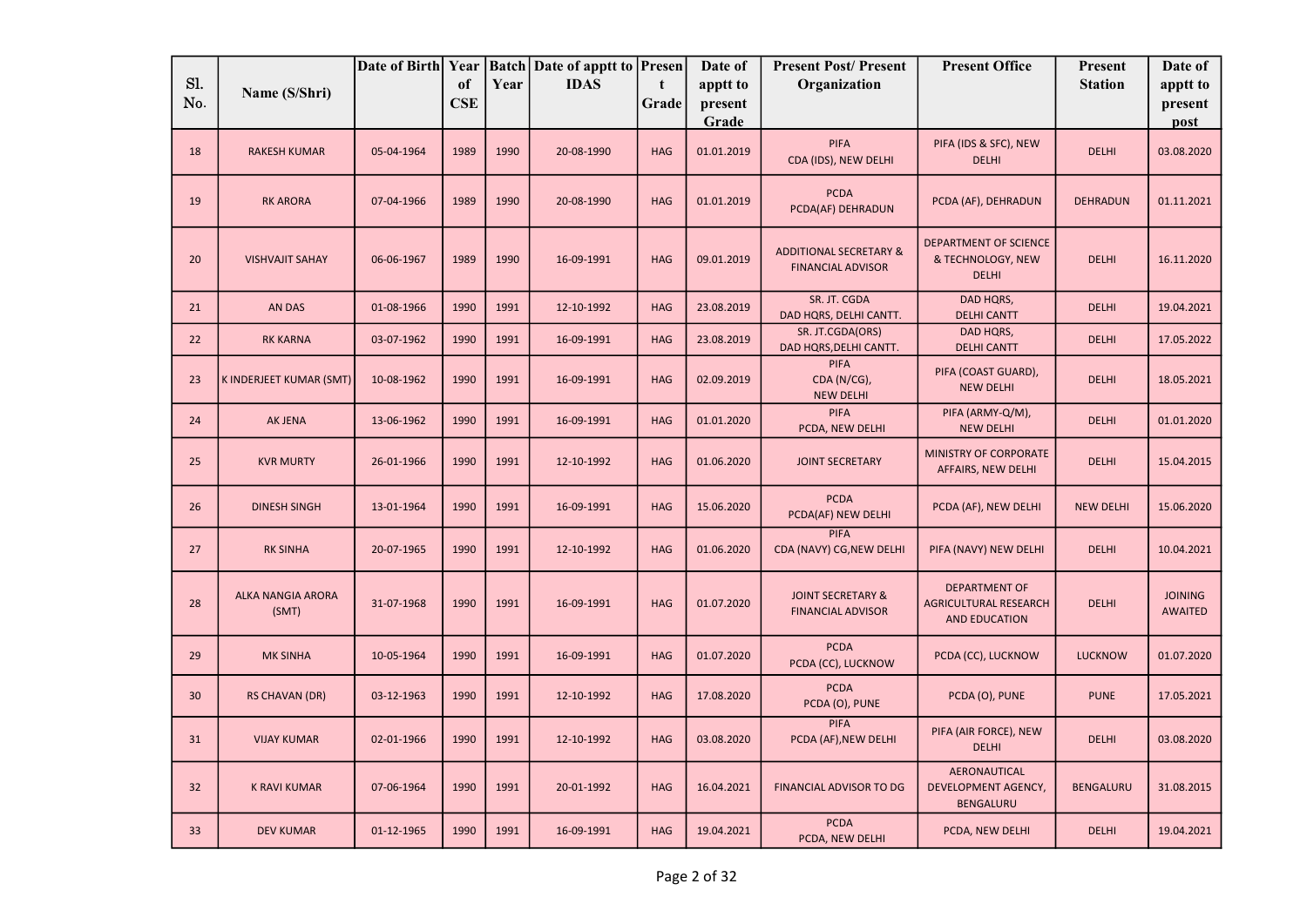|            |                             | Date of Birth Year |                  |      | <b>Batch</b> Date of apptt to | Presen     | Date of             | <b>Present Post/Present</b>                                                   | <b>Present Office</b>                                                                              | Present        | Date of                          |
|------------|-----------------------------|--------------------|------------------|------|-------------------------------|------------|---------------------|-------------------------------------------------------------------------------|----------------------------------------------------------------------------------------------------|----------------|----------------------------------|
| Sl.<br>No. | Name (S/Shri)               |                    | of<br><b>CSE</b> | Year | <b>IDAS</b>                   | t<br>Grade | apptt to<br>present | Organization                                                                  |                                                                                                    | <b>Station</b> | apptt to<br>present              |
|            |                             |                    |                  |      |                               |            | Grade               |                                                                               |                                                                                                    |                | post                             |
| 34         | C ZOTHANKHUMA               | 17-12-1966         | 1990             | 1991 | 19-10-1992                    | <b>HAG</b> | 16.04.2021          | PCA (FYS.)<br>PCA (FYS.), KOLKATA                                             | PCA (FYS.), KOLKATA                                                                                | <b>KOLKATA</b> | 16.04.2021                       |
| 35         | MAUSHUMI RUDRA (SMT)        | 23-06-1968         | 1991             | 1992 | 12-10-1992                    | HAG        | 19.04.2021          | SR. JT. CGDA<br>DAD HQRS, DELHI CANTT.                                        | DAD HQRS,<br><b>DELHI CANTT</b>                                                                    | <b>DELHI</b>   | 19.04.2021                       |
| 36         | <b>RAJESH SHARMA</b>        | 19-08-1965         | 1991             | 1992 | 12-10-1992                    | <b>HAG</b> | 01.05.2021          | <b>JOINT SECRETARY &amp;</b><br><b>ADDITIONAL FINANCIAL</b><br><b>ADVISER</b> | MINISTRY OF DEFENCE,<br><b>NEW DELHI</b>                                                           | <b>DELHI</b>   | 08.11.2019                       |
| 37         | <b>VINOD KUMAR VIJAY</b>    | 27-12-1967         | 1991             | 1992 | 20-09-1993                    | <b>HAG</b> | 08.06.2021          | <b>PCDA</b><br>PCDA (SWC), JAIPUR)                                            | PCDA (SWC), JAIPUR                                                                                 | <b>JAIPUR</b>  | 08.06.2021                       |
| 38         | <b>SUCHINDRA MISRA</b>      | 22-10-1968         | 1991             | 1992 | 19-10-1992                    | SAG        | 28.06.2010          | <b>ADDL. SECRETARY</b>                                                        | MINISTRY OF FINANCE,<br><b>DEPARTMENT OF</b><br>FINANCIAL SERVICES, NEW<br><b>DELHI</b>            | <b>DELHI</b>   | 26.03.2021                       |
| 39         | <b>AJAY MISHRA</b>          | 20-01-1965         | 1991             | 1992 | 08-01-1993                    | SAG        | 01.04.2010          | <b>CHIEF VIGILANCE OFFICER</b>                                                | <b>HOUSING AND URBAN</b><br><b>DEVELOPMENT</b><br><b>CORPORATION LIMITED</b><br>(HUDCO), NEW DELHI | <b>DELHI</b>   | 04.09.2017                       |
| 40         | <b>VINAKSHI GUPTA (SMT)</b> | 08-10-1968         | 1991             | 1992 | 12-10-1992                    | SAG        | 01.04.2010          | <b>ADDITIONAL SECRETARY</b>                                                   | UNION PUBLIC SERVICE<br><b>COMMISSION</b>                                                          | <b>DELHI</b>   | 06.04.2022                       |
| 41         | <b>SK SINGH</b>             | 25-06-1966         | 1991             | 1992 | 20-09-1993                    | SAG        | 01.04.2010          | <b>IFA</b><br>PCDA (R&D), NEW DELHI                                           | IFA (R&D), PUNE                                                                                    | <b>PUNE</b>    | 01.01.2022                       |
| 42         | VANDANA KUMAR (DR)<br>(SMT) | 24-07-1968         | 1991             | 1992 | 12-10-1992                    | SAG        | 01.04.2010          | <b>ADDITIONAL SECRETARY (CSS)</b>                                             | <b>DEPARTMENT OF NEW &amp;</b><br>RENEWABLE ENERGY, NEW<br><b>DELHI</b>                            | <b>DELHI</b>   | <b>JOINING</b><br><b>AWAITED</b> |
| 43         | PADAM LAL NEGI              | 22-11-1966         | 1991             | 1992 | 08-01-1993                    | SAG        | 04.07.2011          | <b>IFA</b><br>PCDA (BR), DELHI CANTT.                                         | IFA (BR), DELHI CANTT.                                                                             | <b>DELHI</b>   | 17.10.2018                       |
| 44         | DHANANJAY KUMAR             | 01-02-1968         | 1992             | 1993 | 19-12-1994                    | SAG        | 16.08.2011          | DIRECTOR FINANCE, NSG -CUM<br>FINANCIAL ADVISER, CRPF (JS<br>LEVEL)           | MINISTRY OF HOME<br>AFFAIRS, NEW DELHI                                                             | <b>DELHI</b>   | 09.09.2021                       |
| 45         | <b>JP PANDEY</b>            | 10-08-1963         | 1992             | 1993 | 20-09-1993                    | SAG        | 30.06.2011          | <b>IFA</b><br>PCDA (AF), NEW DELHI                                            | IFA AF (WAC), DELHI<br>CANTT.                                                                      | <b>DELHI</b>   | 08.06.2020                       |
| 46         | <b>RAJIV SHARMA</b>         | 07-09-1964         | 1992             | 1993 | 20-09-1993                    | SAG        | 04.07.2011          | <b>FINANCIAL ADVISER</b>                                                      | NATGRID, NEW DELHI                                                                                 | <b>DELHI</b>   | 28.09.2018                       |
| 47         | RAJA REDDY YENUMULA         | 15-06-1963         | 1992             | 1993 | 20-09-1993                    | SAG        | 01.08.2011          | CDA<br>CDA, SECUNDERABAD                                                      | <b>ITSDC, SECUNDERABAD</b>                                                                         | SECUNDERABAD   | 04.12.2014                       |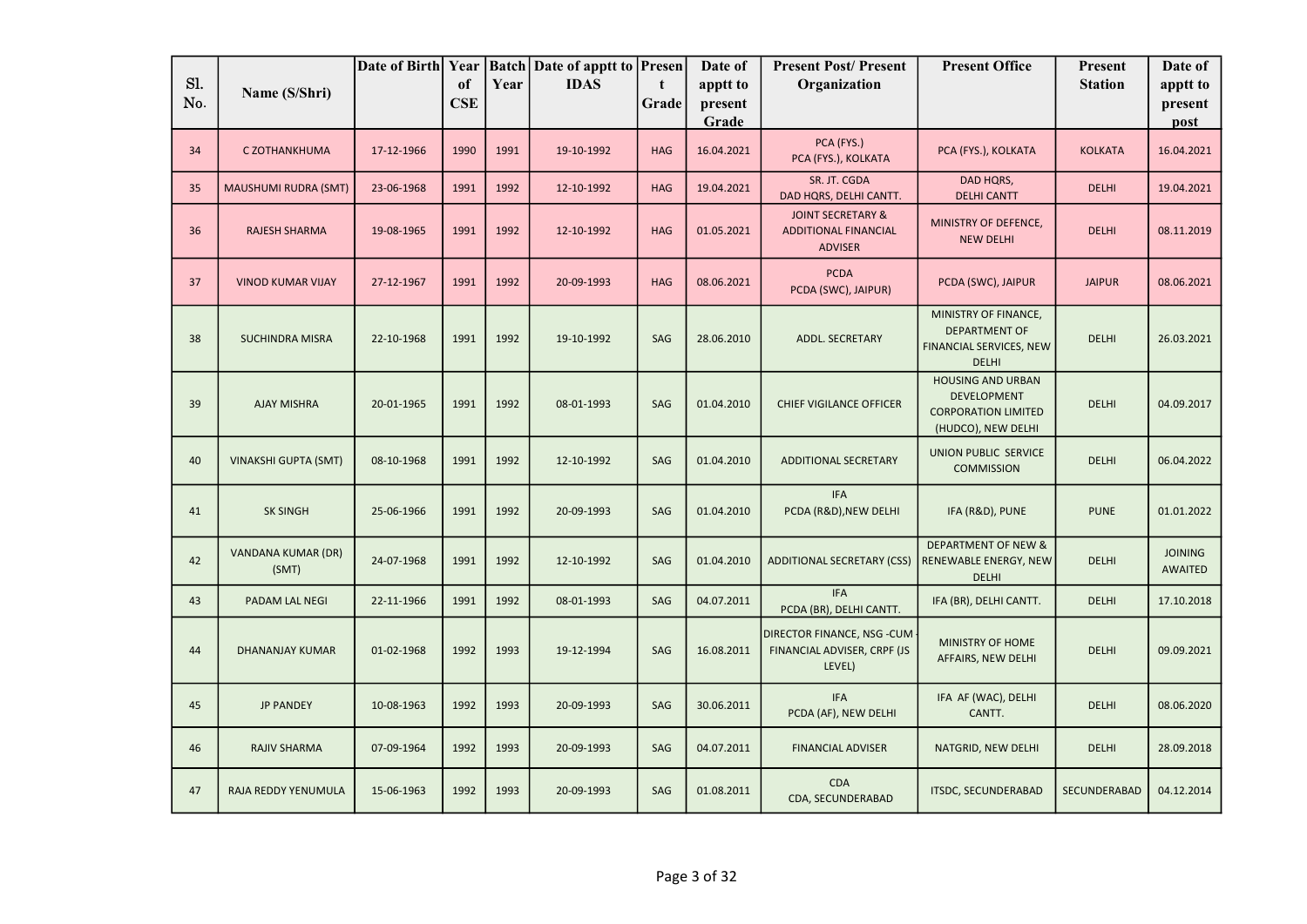|            |                           | Date of Birth Year |                  |      | <b>Batch Date of apptt to Presen</b> |            | Date of             | <b>Present Post/Present</b>                        | <b>Present Office</b>                                                                                    | Present          | Date of                          |
|------------|---------------------------|--------------------|------------------|------|--------------------------------------|------------|---------------------|----------------------------------------------------|----------------------------------------------------------------------------------------------------------|------------------|----------------------------------|
| SI.<br>No. | Name (S/Shri)             |                    | of<br><b>CSE</b> | Year | <b>IDAS</b>                          | t<br>Grade | apptt to<br>present | Organization                                       |                                                                                                          | <b>Station</b>   | apptt to<br>present              |
|            |                           |                    |                  |      |                                      |            | Grade               |                                                    |                                                                                                          |                  | post                             |
| 48         | <b>SHAM DEV</b>           | 08-04-1965         | 1992             | 1993 | 20-09-1993                           | SAG        | 01.07.2011          | CDA<br>PCDA (P), PRAYAGRAJ                         | PCDA (P), PRAYAGRAJ                                                                                      | PRAYAGRAJ        | 08.02.2022                       |
| 49         | <b>MC CHAKRABORTTY</b>    | 01-05-1967         | 1992             | 1993 | 19-12-1994                           | SAG        | 01.07.2011          | JUTE COMMISSIONER (JOINT<br>SECRETARY)             | O/O THE JUTE<br>COMMISSIONER, KOLKATA                                                                    | <b>KOLKATA</b>   | 06.11.2018                       |
| 50         | <b>RAKESH KUMAR SINGH</b> | 09-05-1966         | 1992             | 1993 | 20-09-1993                           | SAG        | 24.08.2011          | ADDITIONAL SECRETARY                               | <b>MINISTRY OF HOME</b><br>AFFAIRS, NEW DELHI                                                            | <b>DELHI</b>     | 13.05.2022                       |
| 51         | <b>VIPIN KUMAR GUPTA</b>  | 06-07-1966         | 1992             | 1993 | 20-09-1993                           | SAG        | 30.06.2011          | <b>CDA</b><br>PCDA (P), PRAYAGRAJ                  | PCDA (P), PRAYAGRAJ                                                                                      | PRAYAGRAJ        | <b>JOINING</b><br><b>AWAITED</b> |
| 52         | AR SULE                   | 13-02-1965         | 1992             | 1993 | 20-09-1993                           | SAG        | 28.11.2011          | <b>JOINT SECRETARY</b>                             | DEPARTMENT OF ATOMIC<br><b>ENERGY, MUMBAI</b>                                                            | <b>MUMBAI</b>    | 10.07.2017                       |
| 53         | SK CHOUDHARY              | 02-12-1967         | 1992             | 1993 | 19-12-1994                           | SAG        | 31.05.2012          | <b>IFA</b><br>PCDA (CC), LUCKNOW                   | IFA (CC), LUCKNOW                                                                                        | <b>LUCKNOW</b>   | 03.03.2020                       |
| 54         | <b>ROZY AGARWAL</b>       | 03-03-1966         | 1993             | 1994 | 05-10-1994                           | SAG        | 31.05.2012          | <b>CDA</b><br>(NAVY/CG) NEW DELHI                  | CDA (NAVY/CG)<br><b>NEW DELHI</b>                                                                        | <b>DELHI</b>     | <b>JOINING</b><br><b>AWAITED</b> |
| 55         | <b>AK TIWARI</b>          | 01-05-1968         | 1993             | 1994 | 05-10-1994                           | SAG        | 09.07.2012          | <b>CHIEF VIGILANCE OFFICER</b>                     | <b>HINDUSTAN PETROLEUM</b><br><b>CORPORATION LTD.,</b><br><b>MUMBAI</b>                                  | <b>MUMBAI</b>    | 15.10.2020                       |
| 56         | RAVINESH KUMAR            | 25-05-1967         | 1993             | 1994 | 04-09-1995                           | SAG        | 07.06.2012          | <b>FINANCIAL ADVISOR</b><br>LEVEL)                 | <b>NATIONAL DISASTER</b><br>(JS MANAGEMENT AUTHORITY<br>UNDER THE MINISTRY OF<br>HOME AFFAIRS, NEW DELHI | <b>DELHI</b>     | 10.10.2017                       |
| 57         | <b>SUMATI KUMAR (SMT)</b> | 28-01-1970         | 1993             | 1994 | 05-10-1994                           | SAG        | 31.05.2012          | JT. CGDA (ON ATTACHMENT)<br>DAD HQRS, DELHI CANTT. | DAD HQRS,<br><b>DELHI CANTT</b>                                                                          | <b>DELHI</b>     | 26.04.2022                       |
| 58         | PANKAJ KUMAR SINGH        | 01-01-1969         | 1993             | 1994 | 05-10-1994                           | SAG        | 08.06.2012          | <b>JOINT SECRETARY</b>                             | MINISTRY OF HOUSING<br>AND URBAN AFFAIRS, NEW<br><b>DELHI</b>                                            | <b>DELHI</b>     | 10.09.2021                       |
| 59         | <b>BIR SINGH NEGI</b>     | 20-04-1968         | 1993             | 1994 | 03-01-1996                           | SAG        | 14.02.2014          | <b>CHIEF VIGILANCE OFFICER</b>                     | MINERALS AND METALS<br><b>TRADING CORPORATION</b><br>(MMTC), NEW DELHI                                   | <b>DELHI</b>     | 25.09.2017                       |
| 60         | K VENKATA RAO             | 01-12-1964         | 1993             | 1994 | 04-09-1995                           | SAG        | 11.02.2014          | <b>IFA</b><br>CDA, SECUNDERABAD                    | IFA, HYDERABAD                                                                                           | <b>HYDERABAD</b> | 03.01.2022                       |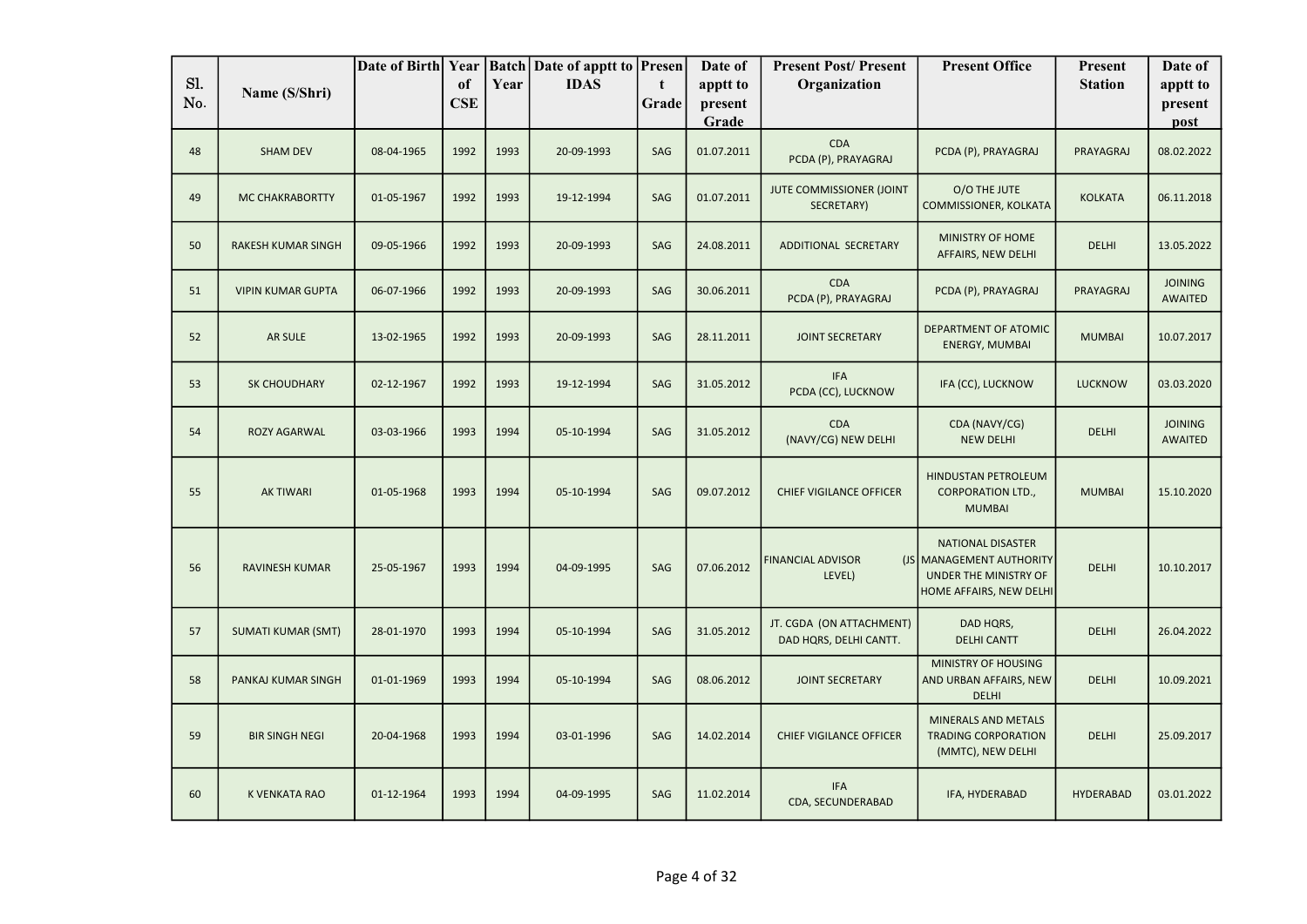|            |                             | Date of Birth Year |                  |      | <b>Batch Date of apptt to Presen</b> |            | Date of             | <b>Present Post/Present</b>                               | <b>Present Office</b>                                                                                        | <b>Present</b>   | Date of                          |
|------------|-----------------------------|--------------------|------------------|------|--------------------------------------|------------|---------------------|-----------------------------------------------------------|--------------------------------------------------------------------------------------------------------------|------------------|----------------------------------|
| Sl.<br>No. | Name (S/Shri)               |                    | of<br><b>CSE</b> | Year | <b>IDAS</b>                          | t<br>Grade | apptt to<br>present | Organization                                              |                                                                                                              | <b>Station</b>   | apptt to<br>present              |
|            |                             |                    |                  |      |                                      |            | Grade               |                                                           |                                                                                                              |                  | post                             |
| 61         | <b>RN BISWAS</b>            | 11-01-1968         | 1993             | 1994 | 11-09-1995                           | SAG        | 09.05.2014          | <b>CDA</b><br>CDA, GUWAHATI                               | <b>CDA, GUWAHATI</b>                                                                                         | <b>GUWAHATI</b>  | 04.11.2019                       |
| 62         | AM KHALKHO                  | 28-05-1970         | 1993             | 1994 | 04-09-1995                           | SAG        | 11.02.2014          | <b>STUDENT OFFICER</b><br>DAD HQ, DELHI CANTT.            | <b>NATIONAL DEFENCE</b><br><b>COLLEGE, NEW DELHI</b>                                                         | <b>DELHI</b>     | 03.01.2022                       |
| 63         | <b>M SRINIVAS</b>           | 15-07-1967         | 1994             | 1995 | 04-09-1995                           | SAG        | 11.02.2014          | <b>IFA</b><br>PCDA (SC) PUNE                              | IFA (SC), PUNE                                                                                               | <b>PUNE</b>      | <b>JOINING</b><br><b>AWAITED</b> |
| 64         | DIPTI MOHIL CHAWLA<br>(SMT) | 25-11-1972         | 1994             | 1995 | 04-09-1995                           | SAG        | 11.02.2014          | <b>JOINT SECRETARY</b>                                    | DEPARTMENT OF DEFENCE,<br>MINISTRY OF DEFENCE,<br><b>NEW DELHI</b>                                           | <b>DELHI</b>     | 07.05.2019                       |
| 65         | <b>HARSH VAIDYA</b>         | 21-01-1967         | 1994             | 1995 | 06-09-1995                           | SAG        | 11.02.2014          | <b>CDA (ON ATTACHMENT)</b><br>PCDA (AF), DEHRADUN         | <b>JCDA (AF), NAGPUR</b>                                                                                     | <b>NAGPUR</b>    | 09.05.2022                       |
| 66         | <b>SANDEEP SARKAR</b>       | 17-03-1972         | 1994             | 1995 | 04-09-1995                           | SAG        | 11.02.2014          | <b>CVO</b><br><b>GAS AUTHORITY OF INDIA LTD</b><br>(GAIL) | MINISTRY OF PETROLEUM<br>& NATURAL GAS                                                                       | <b>DELHI</b>     | 21.05.2022                       |
| 67         | PRAMOD KUMAR                | 30-12-1972         | 1994             | 1995 | 04-09-1995                           | SAG        | 17.02.2014          | <b>IFA</b><br>PCDA (P) PRAYAGRAJ                          | IFA (CAC) AF, PRAYAGRAJ                                                                                      | PRAYAGRAJ        | 11.01.2022                       |
| 68         | AK PRADYOT (DR)             | 08-09-1968         | 1994             | 1995 | 05-09-1996                           | SAG        | 13.10.2014          | <b>IFA</b><br>PCDA (NC), JAMMU                            | IFA (NC), UDHAMPUR                                                                                           | <b>UDHAMPUR</b>  | <b>JOINING</b><br><b>AWAITED</b> |
| 69         | <b>KANWALDEEP SINGH</b>     | 22-09-1968         | 1995             | 1996 | 08-09-1997                           | SAG        | 07.11.2014          | <b>CDA</b><br>CDA IDS, NEW DELHI                          | CDA (IDS), NEW DELHI                                                                                         | <b>DELHI</b>     | 16.12.2021                       |
| 70         | <b>MIHIR KUMAR</b>          | 01-04-1970         | 1995             | 1996 | 08-09-1997                           | SAG        | 23.09.2014          | <b>CDA</b><br>CDA, PATNA                                  | <b>CDA PATNA</b>                                                                                             | <b>PATNA</b>     | <b>JOINING</b><br><b>AWAITED</b> |
| 71         | <b>AMIT PRASAD</b>          | 19-05-1969         | 1995             | 1996 | 05-09-1996                           | SAG        | 26.09.2014          | JT. CGDA<br>DAD HQRS, DELHI CANTT.                        | DAD HQRS,<br><b>DELHI CANTT</b>                                                                              | <b>DELHI</b>     | 20.09.2021                       |
| 72         | RICHA MISRA (SMT)           | 16-10-1972         | 1995             | 1996 | 08-09-1997                           | SAG        | 23.09.2014          | JOINT SECRETARY & FINANCIAL<br><b>ADVISER</b>             | <b>DEPARTMENT OF WATER</b><br><b>RESOURCES, RIVER</b><br><b>DEVELOPMENT AND</b><br><b>GANGA REJUVENATION</b> | <b>DELHI</b>     | <b>JOINING</b><br><b>AWAITED</b> |
| 73         | <b>REENA TANDON (SMT)</b>   | 12-12-1973         | 1995             | 1996 | 16-09-1996                           | SAG        | 25.09.2014          | JT. CGDA<br>DAD HQRS, DELHI CANTT.                        | DAD HQRS,<br><b>DELHI CANTT</b>                                                                              | <b>DELHI</b>     | <b>JOINING</b><br><b>AWAITED</b> |
| 74         | K BALAKRISHNA               | 21-08-1964         | 1995             | 1996 | 05-09-1996                           | SAG        | 25.09.2014          | <b>IFA</b><br>PCDA (NAVY), MUMBAI                         | IFA (NAVY) ENC, VIZAG                                                                                        | <b>VIZAG</b>     | 27.06.2019                       |
| 75         | <b>T RAMBABU</b>            | 12-03-1967         | 1995             | 1996 | 08-09-1997                           | SAG        | 27.08.2015          | <b>IFA</b><br>PCDA (R&D), HYDERABAD                       | IFA (R&D) MSS CLUSTER,<br>HYDERABAD                                                                          | <b>HYDERABAD</b> | 27.06.2019                       |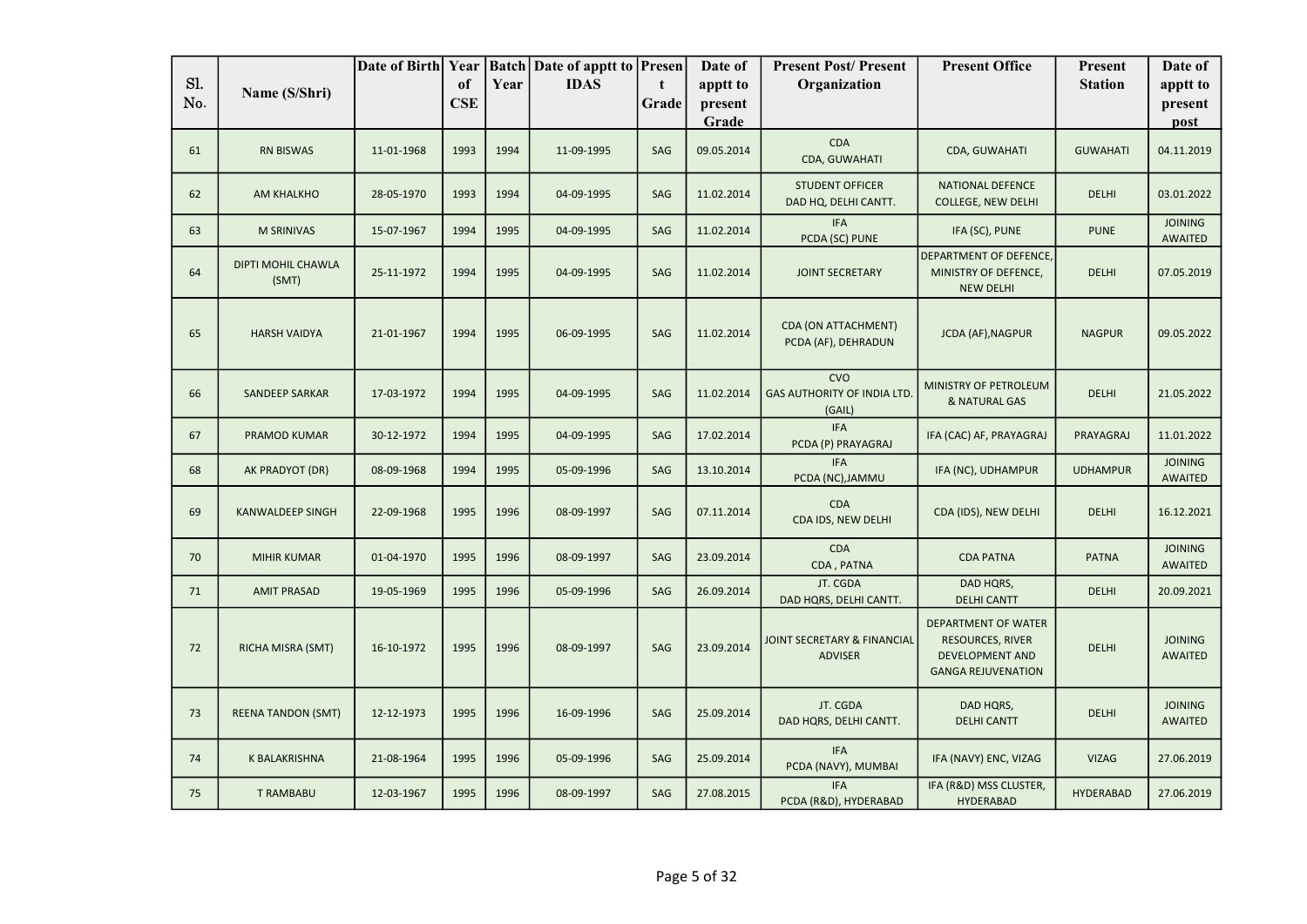|            |                                          | Date of Birth Year |                  |      | <b>Batch Date of apptt to Presen</b> |            | Date of             | <b>Present Post/Present</b>         | <b>Present Office</b>                                                         | <b>Present</b>   | Date of                          |
|------------|------------------------------------------|--------------------|------------------|------|--------------------------------------|------------|---------------------|-------------------------------------|-------------------------------------------------------------------------------|------------------|----------------------------------|
| Sl.<br>No. | Name (S/Shri)                            |                    | of<br><b>CSE</b> | Year | <b>IDAS</b>                          | t<br>Grade | apptt to<br>present | Organization                        |                                                                               | <b>Station</b>   | apptt to<br>present              |
|            |                                          |                    |                  |      |                                      |            | Grade               |                                     |                                                                               |                  | post                             |
| 76         | <b>RAJESH RANJAN</b>                     | 02-01-1972         | 1995             | 1996 | 08-09-1997                           | SAG        | 26.10.2015          | <b>FINANCE MANAGER (AIR)</b>        | ACQUISITION WING, MoD,<br><b>NEW DELHI (Encadred)</b>                         | <b>DELHI</b>     | <b>JOINING</b><br><b>AWAITED</b> |
| 77         | <b>ROSHAN LAL NEGI</b>                   | 25-08-1965         | 1995             | 1996 | 25-08-1997                           | SAG        | 31.08.2015          | <b>IFA</b><br>PCDA (WC), CHANDIGARH | IFA, ARTRAC, SHIMLA                                                           | <b>SHIMLA</b>    | 03.01.2022                       |
| 78         | <b>VEDVEER ARYA</b>                      | 04-09-1970         | 1996             | 1997 | 01-09-1997                           | SAG        | 01.09.2015          | <b>ADDITIONAL FA &amp; JS</b>       | <b>MINISTRY OF DEFENCE</b><br>(FINANCE), NEW DELHI                            | <b>DELHI</b>     | 23.08.2021                       |
| 79         | <b>SIRISH CHOUDHARY</b><br>JARUBULA (DR) | 04-08-1970         | 1996             | 1997 | 01-09-1997                           | SAG        | 26.08.2015          | <b>IFA</b><br>CDA (R&D), BENGALURU  | IFA (R&D) ECS CLUSTER,<br>BENGALURU                                           | <b>BENGALURU</b> | 05.08.2019                       |
| 80         | <b>HIMANSHU SHANKAR</b>                  | 25-12-1968         | 1996             | 1997 | 16-09-1997                           | SAG        | 26.08.2015          | <b>IFA</b><br>PCDA (SWC), JAIPUR    | IFA (SWC), JAIPUR                                                             | <b>JAIPUR</b>    | 26.03.2019                       |
| 81         | KANWAR SAMEER LATHER                     | 17-03-1972         | 1996             | 1997 | 01-09-1997                           | SAG        | 02.11.2015          | JT. CGDA<br>DAD HQRS, DELHI CANTT.  | DAD HQRS,<br><b>DELHI CANTT</b>                                               | <b>DELHI</b>     | 03.09.2019                       |
| 82         | <b>PUNEET AGARWAL</b>                    | 15-01-1972         | 1996             | 1997 | 01-09-1997                           | SAG        | 11.09.2015          | JT. CGDA<br>DAD HQRS, DELHI CANTT.  | DAD HQRS,<br><b>DELHI CANTT</b>                                               | <b>DELHI</b>     | 21.06.2021                       |
| 83         | <b>GURPREET KAUR (DR)</b><br>(KUM)       | 24-05-1965         | 1990             | 1991 | 12-10-1992                           | SAG        | 28.11.2016          | <b>CDA</b><br>PCDA (P), PRAYAGARAJ  | DPTI, PRAYAGRAJ                                                               | PRAYAGRAJ        | 28.11.2016                       |
| 84         | SHIVALLI MALHOTRA<br>CHOUHAN (DR) (SMT)  | 17-09-1973         | 1996             | 1997 | 01-09-1997                           | SAG        | 18.11.2016          | <b>DIRECTOR</b>                     | MINISTRY OF FINANCE,<br><b>DEPARTMENT OF</b><br><b>EXPENDITURE, NEW DELHI</b> | <b>DELHI</b>     | 01.01.2015                       |
| 85         | SWARNASHREE RAO<br>RAJASHEKAR (SMT)      | 10-04-1972         | 1996             | 1997 | 23-02-1998                           | SAG        | 18.11.2016          | <b>IFA</b><br>CDA (R&D), BENGALURU  | IFA (R&D) AERO CLUSTER,<br><b>BENGALURU</b>                                   | <b>BENGALURU</b> | 13.10.2021                       |
| 86         | <b>NIRAJ KUMAR GAYAGI</b>                | 10-05-1972         | 1996             | 1997 | 25-08-1997                           | SAG        | 18.11.2016          | <b>JOINT SECRETARY</b>              | DEPARTMENT OF JUSTICE,<br><b>NEW DELHI</b>                                    | <b>DELHI</b>     | 07.04.2020                       |
| 87         | S RAJ BETHAM                             | 06-06-1966         | 1996             | 1997 | 17-09-1997                           | SAG        | 23.11.2016          | CDA<br>CDA, SECUNDERABAD            | CDA SECUNDERABAD MO                                                           | SECUNDERABAD     | 03.01.2022                       |
| 88         | <b>TK JAJORIA</b>                        | 10-11-1969         | 1996             | 1997 | 08-09-1997                           | SAG        | 21.11.2016          | <b>IFA</b><br>PCDA (NAVY), MUMBAI   | IFA (NAVY) WNC, MUMBAI                                                        | <b>MUMBAI</b>    | 01.12.2020                       |
| 89         | <b>DILIP KUMAR</b>                       | 11-08-1967         | 1996             | 1997 | 29-12-1997                           | SAG        | 30.12.2016          | JT. CGDA<br>DAD HQRS, DELHI CANTT.  | DAD HQRS,<br><b>DELHI CANTT</b>                                               | <b>DELHI</b>     | <b>JOINING</b><br><b>AWAITED</b> |
| 90         | PUSKAL UPADHYAY                          | 28-08-1971         | 1997             | 1998 | 07-09-1998                           | SAG        | 18.11.2016          | FINANCIAL ADVISOR (JS LEVEL)        | NEW DELHI MUNICIPAL<br>COUNCIL, NEW DELHI                                     | <b>DELHI</b>     | 18.12.2019                       |
| 91         | <b>MANISH TRIPATHI</b>                   | 06-07-1970         | 1997             | 1998 | 07-09-1998                           | SAG        | 18.11.2016          | <b>IFA</b><br>PCDA, NEW DELHI       | IFA DELHI AREA, DELHI<br>CANTT.                                               | <b>DELHI</b>     | 17.09.2021                       |
| 92         | <b>HARI HAR MISHRA</b>                   | 21-01-1972         | 1997             | 1998 | 04-01-1999                           | SAG        | 18.11.2016          | <b>IFA</b><br>PCDA, BENGALURU       | IFA HQ TC (AF),<br>BENGALURU                                                  | BENGALURU        | 01.05.2019                       |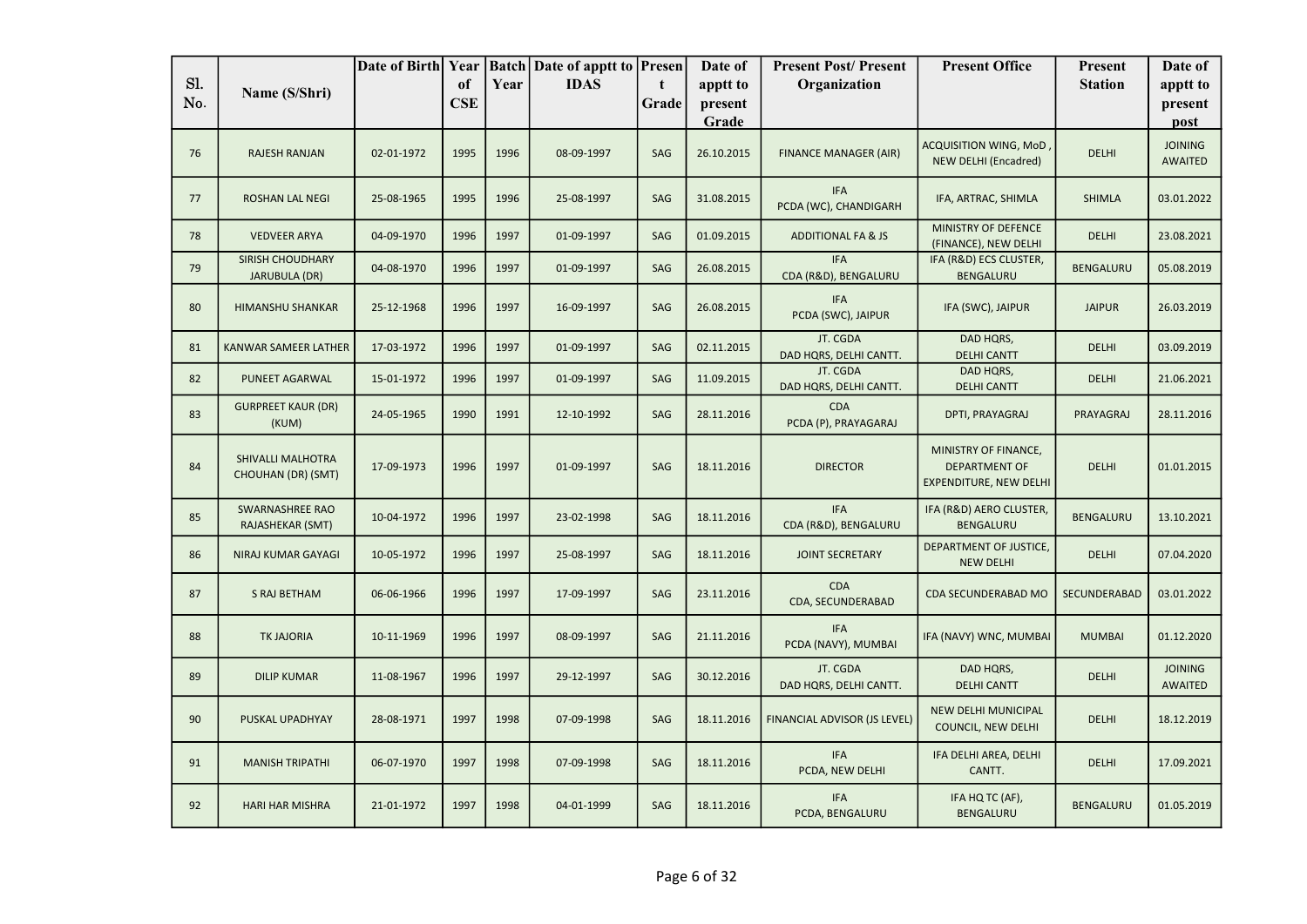|     |                                      | Date of Birth Year |            |      | <b>Batch</b> Date of apptt to <b>Presen</b> |       | Date of             | <b>Present Post/Present</b>            | <b>Present Office</b>                                                                                         | <b>Present</b>    | Date of                          |
|-----|--------------------------------------|--------------------|------------|------|---------------------------------------------|-------|---------------------|----------------------------------------|---------------------------------------------------------------------------------------------------------------|-------------------|----------------------------------|
| Sl. | Name (S/Shri)                        |                    | of         | Year | <b>IDAS</b>                                 | t     | apptt to            | Organization                           |                                                                                                               | <b>Station</b>    | apptt to                         |
| No. |                                      |                    | <b>CSE</b> |      |                                             | Grade | present             |                                        |                                                                                                               |                   | present                          |
| 93  | <b>ANJALI ELLIS SHANKER</b><br>(SMT) | 01-07-1973         | 1997       | 1998 | 07-09-1998                                  | SAG   | Grade<br>18.11.2016 | <b>IFA</b><br><b>CDA CHENNAI</b>       | IFA HQ SAC (AF),<br>TRIVANDRUM                                                                                | <b>TRIVANDRUM</b> | post<br>25.10.2021               |
| 94  | <b>SANJAY VARMA</b>                  | 07-12-1970         | 1997       | 1998 | 04-01-1999                                  | SAG   | 18.11.2016          | <b>JT CGDA</b><br>DAD HQRS DELHI CANTT | DAD HQRS,<br><b>DELHI CANTT</b>                                                                               | <b>DELHI</b>      | 23.05.2022                       |
| 95  | <b>SUDHIR RN</b>                     | 24-04-1970         | 1997       | 1998 | 05-01-1999                                  | SAG   | 13.12.2016          | <b>CDA</b><br>CDA (R&D), BENGALURU     | CDA (R&D), BENGALURU                                                                                          | <b>BENGALURU</b>  | 25.09.2019                       |
| 96  | <b>USP KUSHWAHA</b>                  | 10-07-1975         | 1997       | 1998 | 04-01-1999                                  | SAG   | 29.11.2016          | <b>CDA</b><br>CDA (ARMY), MEERUT       | CDA (RTC), MEERUT                                                                                             | <b>MEERUT</b>     | 03.01.2022                       |
| 97  | RAJALAKSHMI DEVARAJ<br>(SMT)         | 23-08-1972         | 1997       | 1998 | 07-09-1998                                  | SAG   | 11.04.2018          | <b>ADDITIONAL DGFT (JS LEVEL)</b>      | DIRECTORATE GENERAL OF<br>FOREIGN TRADE (DGFT),<br>ZONAL OFFICE, CHENNAI,<br><b>DEPARTMENT OF</b><br>COMMERCE | <b>CHENNAI</b>    | 06.05.2022                       |
| 98  | <b>SUDIP KUMAR BHADRA</b><br>(DR)    | 28-12-1966         | 1997       | 1998 | 07-09-1998                                  | SAG   | 16.04.2018          | <b>IFA</b><br>CDA, GUWAHATI            | IFA HQ EAC (AF), SHILLONG                                                                                     | <b>SHILLONG</b>   | 11.10.2021                       |
| 99  | <b>PARNEET SINGH</b>                 | 22-05-1975         | 1997       | 1998 | 04-01-1999                                  | SAG   | 16.04.2018          | <b>IFA</b><br>PCDA (WC), CHANDIGARH    | IFA (WC), CHANDIMANDIR                                                                                        | CHANDIMANDIR      | 20.12.2021                       |
| 100 | <b>M SHANKER</b>                     | 05/04/1970         | 1997       | 1998 | 04-01-1999                                  | SAG   | 10.04.2018          | <b>IFA</b><br>PCDA (NAVY), MUMBAI      | IFA (SNC), COCHIN                                                                                             | <b>COCHIN</b>     | <b>JOINING</b><br><b>AWAITED</b> |
| 101 | <b>ANANT PRAKASH</b>                 | 25-08-1966         | 1994       | 1995 | 06-09-1996                                  | SAG   | 10.04.2018          | <b>CDA</b><br>CDA, JABALPUR            | CDA, JABALPUR                                                                                                 | <b>JABALPUR</b>   | 13.03.2020                       |
| 102 | <b>VIVEK B UMAP</b>                  | 19-04-1972         | 1996       | 1997 | 01-09-1997                                  | SAG   | 18.04.2018          | <b>IFA</b><br>CDA (NAVY/CG), NEW DELHI | IFA (PROJECT VARSHA AND<br>PROJECT-75),<br><b>NEW DELHI</b>                                                   | <b>DELHI</b>      | <b>JOINING</b><br><b>AWAITED</b> |
| 103 | <b>KAVITA GARG (SMT)</b>             | 13-01-1974         | 1998       | 1999 | 20-09-1999                                  | SAG   | 11.04.2018          | <b>JOINT SECRETARY</b>                 | MINISTRY OF AYUSH,<br><b>NEW DELHI</b>                                                                        | DELHI             | 14.09.2021                       |
| 104 | ANAND AGRAWAL                        | 07-11-1974         | 1998       | 1999 | 04-01-2000                                  | SAG   | 13.04.2018          | <b>CDA</b><br>PCDA(O), PUNE            | CDA (TRG) & NADFM, PUNE                                                                                       | <b>PUNE</b>       | 07.12.2020                       |
| 105 | <b>RP SINGH</b>                      | 10-08-1973         | 1998       | 1999 | 20-09-1999                                  | SAG   | 10.04.2018          | JT. CGDA<br>DAD HQRS, DELHI CANTT.     | DAD HQRS,<br><b>DELHI CANTT</b>                                                                               | DELHI             | 23.09.2021                       |
| 106 | <b>MAULISHREE PANDE (SMT)</b>        | 04-04-1974         | 1998       | 1999 | 14-01-2000                                  | SAG   | 10.04.2018          | <b>JT CGDA</b><br>DAD HQRS DELHI CANTT | DAD HQRS,<br><b>DELHI CANTT</b>                                                                               | DELHI             | 26.05.2022                       |
| 107 | <b>MOLLY SENGUPTA (SMT)</b>          | 20-02-1974         | 1998       | 1999 | 04-01-2000                                  | SAG   | 10.04.2018          | CDA<br>CDA(CSD) MUMBAI                 | CDA (CSD), MUMBAI                                                                                             | <b>MUMBAI</b>     | 23.05.2022                       |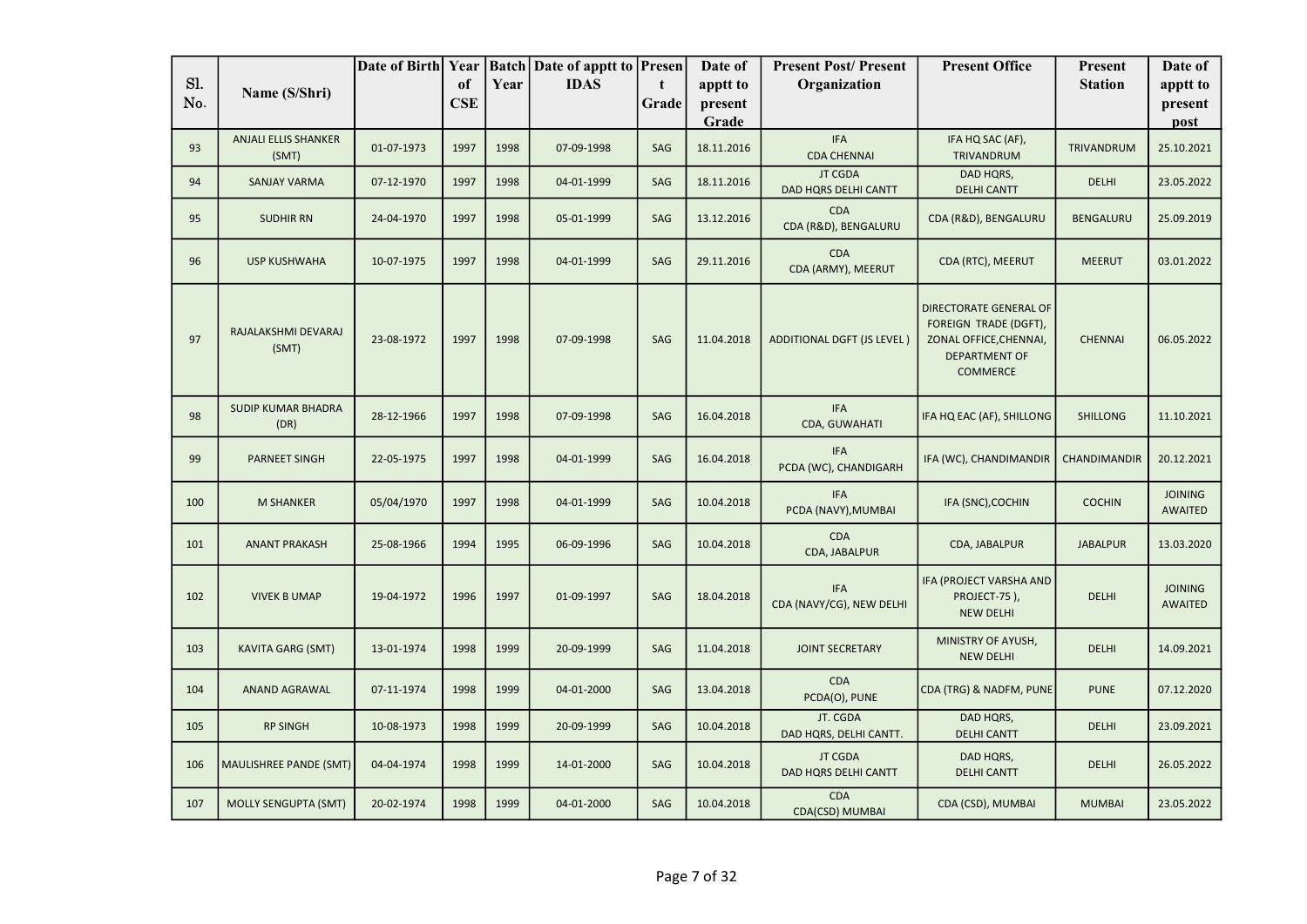|     |                                 | Date of Birth Year |            |      | <b>Batch Date of apptt to Presen</b> |            | Date of    | <b>Present Post/Present</b>            | <b>Present Office</b>                                                                    | <b>Present</b>  | Date of                          |
|-----|---------------------------------|--------------------|------------|------|--------------------------------------|------------|------------|----------------------------------------|------------------------------------------------------------------------------------------|-----------------|----------------------------------|
| Sl. | Name (S/Shri)                   |                    | of         | Year | <b>IDAS</b>                          | t          | apptt to   | Organization                           |                                                                                          | <b>Station</b>  | apptt to                         |
| No. |                                 |                    | <b>CSE</b> |      |                                      | Grade      | present    |                                        |                                                                                          |                 | present                          |
|     |                                 |                    |            |      |                                      |            | Grade      |                                        |                                                                                          |                 | post                             |
| 108 | NISHTHA UPADHYAY (SMT)          | 21-07-1974         | 1998       | 1999 | 04-01-2000                           | SAG        | 10.04.2018 | <b>FINANCE MANAGER (LS)</b>            | <b>ACQUISITION WING</b><br>MINISTRY OF DEFENCE<br>(FINANCE)<br>(Encadred)                | <b>DELHI</b>    | 05-04-2022                       |
| 109 | <b>NIRANJAN KUMAR</b>           | 01-11-1972         | 1998       | 1999 | 04-01-2000                           | SAG        | 11.04.2018 | <b>DIRECTOR (FINANCE)</b>              | PUNATSANGCHHU-II, HEP<br>(ON NON CSS<br>DEPUTATION)                                      | <b>BHUTAN</b>   | <b>JOINING</b><br><b>AWAITED</b> |
| 110 | <b>BASANT SWARUP</b>            | 10-12-1968         | 1998       | 1999 | 20-09-1999                           | SAG        | 10.04.2018 | <b>IFA</b><br>CDA (NAVY/CG), NEW DELHI | IFA (PROJECT SEABIRD),<br><b>NEW DELHI</b>                                               | <b>DELHI</b>    | 20.08.2019                       |
| 111 | <b>VINOD KUMAR</b>              | 08-10-1967         | 1998       | 1999 | 04-01-2000                           | SAG        | 10.04.2018 | <b>IFA</b><br>PCDA (AF), NEW DELHI     | IFA (CAPITAL-AIR FORCE),<br><b>NEW DELHI</b>                                             | <b>DELHI</b>    | 16.09.2021                       |
| 112 | SIMERJIT KAUR (SMT)             | 25-08-1971         | 1998       | 1999 | 04-01-2000                           | SAG        | 10.04.2018 | <b>IFA</b><br>PCDA, NEW DELHI          | IFA (CAPITAL-ARMY), NEW<br><b>DELHI</b>                                                  | <b>DELHI</b>    | 03.12.2020                       |
| 113 | <b>DK RAI</b>                   | 03-04-1975         | 1999       | 2000 | 04-09-2000                           | SAG        | 10.04.2018 | <b>FINANCE MANAGER (MS)</b>            | <b>ACQUISITION WING MoD,</b><br>NEW DELHI (ENCADRED)                                     | <b>DELHI</b>    | 06.12.2021                       |
| 114 | <b>ARVIND KHARE</b>             | 28-07-1975         | 1999       | 2000 | 04-09-2000                           | SAG        | 10.04.2018 | <b>IFA</b><br>PCDA (R&D), NEW DELHI    | IFA HQ (R&D), NEW DELHI                                                                  | <b>DELHI</b>    | 16.12.2020                       |
| 115 | <b>ANDE POSHETTY</b>            | 02-08-1970         | 1999       | 2000 | 04-09-2000                           | SAG        | 09.07.2018 | <b>CDA</b><br>CDA, SECUNDERABAD        | CDA (IT&SDC),<br>SECUNDERABAD                                                            | SECUNDERABAD    | 15/12/2021                       |
| 116 | <b>GHAYAS UDDIN AHMED</b>       | 18-10-1966         | 1999       | 2000 | 26-12-2000                           | SAG        | 08.05.2018 | FINANCIAL ADVISER (JS LEVEL)           | <b>NATIONAL HEALTH</b><br>AUTHORITY , DEPARTMENT<br>OF HEALTH & FAMILY<br><b>WELFARE</b> | <b>DELHI</b>    | 14.03.2022                       |
| 117 | PANKAJ HAZARIKA                 | 28-02-1975         | 1999       | 2000 | 04-09-2000                           | <b>SAG</b> | 10.04.2018 | <b>CDA</b><br>PCA (FYS), KOLKATA       | CDA (RTC), KOLKATA                                                                       | <b>KOLKATA</b>  | 16.12.2021                       |
| 118 | <b>KRISHNA KANT SINGH</b>       | 21-11-1973         | 1999       | 2000 | 05-01-2001                           | SAG        | 10.04.2018 | <b>JOINT SECRETARY</b>                 | <b>CABINET SECRETARIAT,</b><br><b>NEW DELHI</b>                                          | <b>DELHI</b>    | 25.03.2022                       |
| 119 | <b>AVRA GHOSH</b>               | 30-12-1974         | 2000       | 2001 | 02-09-2001                           | SAG        | 04.03.2019 | <b>IFA</b><br>CDA, PATNA               | IFA (EC), KOLKATA                                                                        | <b>KOLKATA</b>  | 07.08.2020                       |
| 120 | <b>MAYANK BISHT</b>             | 09-01-1978         | 2000       | 2001 | 18-12-2001                           | SAG        | 08.04.2019 | <b>CDA</b><br>CDA (PD), MEERUT         | CDA (PD), MEERUT                                                                         | <b>MEERUT</b>   | 21.12.2020                       |
| 121 | SARIKA AGGARWAL<br>SYNREM (SMT) | 10-07-1976         | 2000       | 2001 | 02-09-2001                           | SAG        | 01.03.2019 | <b>COMMISSIONER &amp; SECRETARY</b>    | <b>GOVERNMENT OF</b><br><b>MEGHALAYA</b>                                                 | <b>SHILLONG</b> | 27.06.2019                       |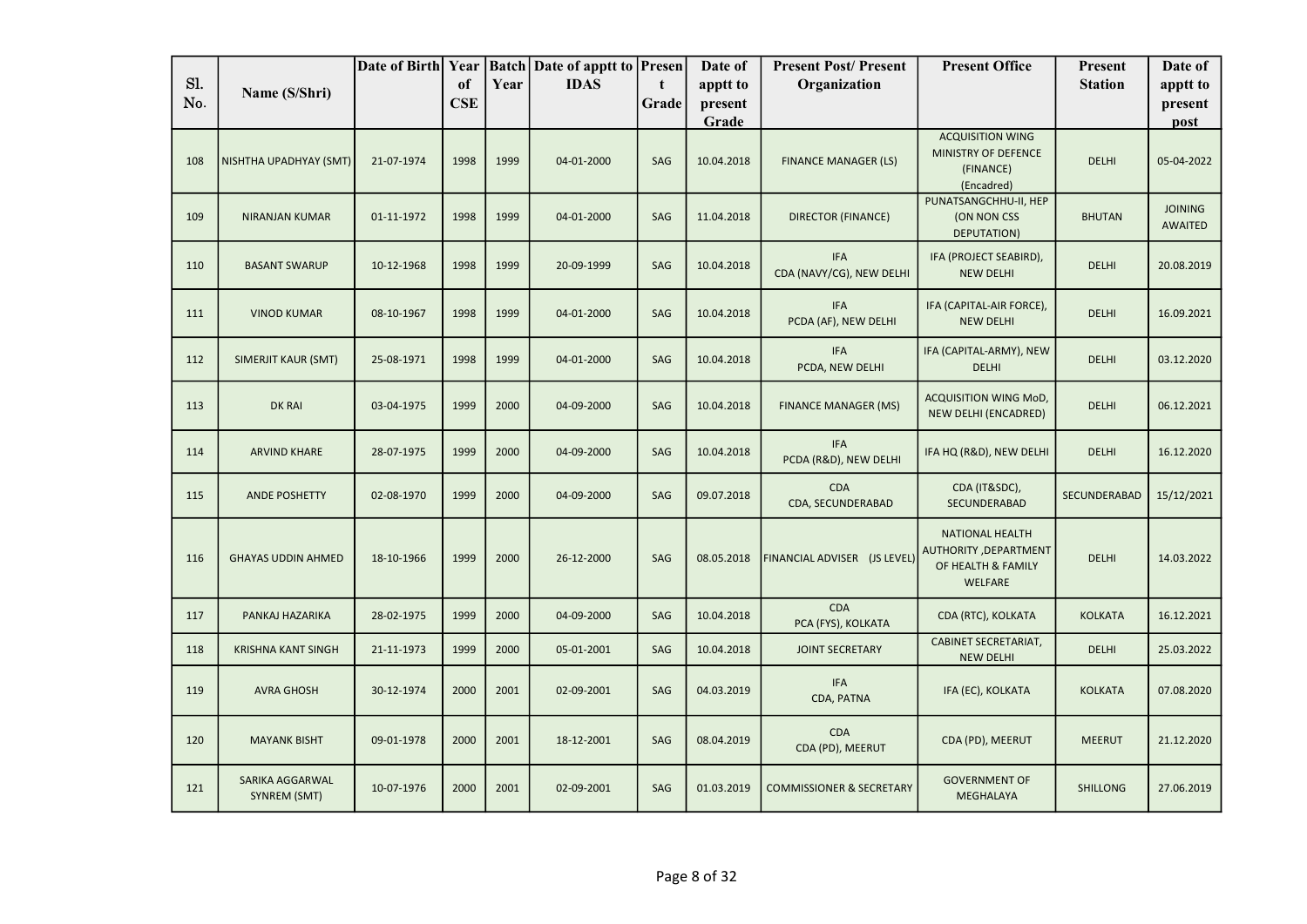|            |                                                  | Date of Birth Year |                  |      | <b>Batch Date of apptt to Presen</b> |            | Date of             | <b>Present Post/Present</b>           | <b>Present Office</b>                           | <b>Present</b>     | Date of                          |
|------------|--------------------------------------------------|--------------------|------------------|------|--------------------------------------|------------|---------------------|---------------------------------------|-------------------------------------------------|--------------------|----------------------------------|
| Sl.<br>No. | Name (S/Shri)                                    |                    | of<br><b>CSE</b> | Year | <b>IDAS</b>                          | t<br>Grade | apptt to<br>present | Organization                          |                                                 | <b>Station</b>     | apptt to<br>present              |
|            |                                                  |                    |                  |      |                                      |            | Grade               |                                       |                                                 |                    | post                             |
| 122        | MINI SRI BISHT (SMT)                             | 17-03-1975         | 2000             | 2001 | 18-12-2001                           | SAG        | 08.03.2019          | <b>CDA</b><br>CDA (ARMY), MEERUT      | CDA (ARMY), MEERUT                              | <b>MEERUT</b>      | <b>JOINING</b><br><b>AWAITED</b> |
| 123        | ANIL KUMAR KISAN<br><b>KOKATE</b>                | 17-01-1970         | 2000             | 2001 | 18-12-2001                           | SAG        | 01.03.2019          | JT. GENERAL MANAGER<br>(FINANCE)      | <b>METRO RAIL</b><br><b>CORPORATION, NAGPUR</b> | <b>NAGPUR</b>      | 28.11.2015                       |
| 124        | JAYARAJ NAIK (DR)                                | 25-04-1973         | 2000             | 2001 | 02-09-2001                           | SAG        | 01.03.2019          | JT. CGDA<br>DAD HQRS, DELHI CANTT.    | DAD HQRS,<br><b>DELHI CANTT</b>                 | <b>DELHI</b>       | 29.11.2021                       |
| 125        | <b>MANSOOR HASAN KHAN</b>                        | 25-12-1974         | 2001             | 2002 | 02-09-2002                           | SAG        | 26.02.2020          | <b>IFA</b><br>CDA(NAVY/CG), NEW DELHI | IFA (CAPITAL-NAVY), NEW<br><b>DELHI</b>         | <b>DELHI</b>       | 13.09.2021                       |
| 126        | V YOGITHA (SMT)                                  | 04-02-1978         | 2001             | 2002 | 02-09-2002                           | SAG        | 02.03.2020          | CDA<br>CDA (R&D), BENGALURU           | CDA (RTC) BENGALURU                             | <b>BENGALURU</b>   | 02.03.2020                       |
| 127        | AARTI DEWAN GUPTA<br>(SMT)                       | 15-03-1976         | 2001             | 2002 | 02-09-2002                           | SAG        | 16.03.2020          | <b>IFA</b><br>PCDA, BENGALURU         | <b>IFA BENGALURU</b>                            | <b>BENGALURU</b>   | 03.01.2022                       |
| 128        | <b>ROOPWANT SONI</b>                             | 01-09-1969         | 2001             | 2002 | 02-09-2002                           | SAG        | 04.03.2020          | <b>IFA</b><br>PCDA (SC), PUNE         | IFA HQ SWAC (AF),<br><b>GANDHINAGAR</b>         | <b>GANDHINAGAR</b> | 18.01.2021                       |
| 129        | <b>NANDINI PRABHAKAR</b><br><b>ANVEKAR (SMT)</b> | 05-05-1972         | 2001             | 2002 | 16-12-2002                           | SAG        | 26.02.2020          | <b>IFA</b><br>PCDA, BANGALORE         | IFA HQ TC (AF)<br><b>BANGALORE</b>              | <b>BENGALURU</b>   | 24.05.2022                       |
| 130        | PRAVEEN KUMAR RAI                                | 01-04-1973         | 2002             | 2003 | 22-12-2003                           | SAG        | 16.04.2021          | <b>DIRECTOR</b>                       | MINISTRY OF HOME<br>AFFAIRS, NEW DELHI          | <b>DELHI</b>       | 16.08.2019                       |
| 131        | SATYA PRATAP SINGH                               | 12-06-1976         | 2002             | 2003 | 22-12-2003                           | SAG        | 11.05.2021          | <b>IFA</b><br>PCDA, NEW DELHI         | IFA, DGAFMS, NEW DELHI                          | <b>DELHI</b>       | 11.05.2021                       |
| 132        | RAKESH KUMAR PANDEY                              | 17-10-1976         | 2002             | 2003 | 22-12-2003                           | SAG        | 16.04.2021          | <b>DIRECTOR</b>                       | MINISTRY OF HOME<br>AFFAIRS, NEW DELHI          | <b>DELHI</b>       | 14.05.2018                       |
| 133        | <b>NEERAJ AGARWAL</b>                            | 05-10-1977         | 2002             | 2003 | 22-12-2003                           | SAG        | 19.04.2021          | <b>IFA</b><br>PCDA, NEW DELHI         | IFA (MAP), NEW DELHI                            | <b>DELHI</b>       | 19.04.2021                       |
| 134        | <b>BHARTENDU KUMAR</b><br>SINGH (DR)             | 11-06-1974         | 2002             | 2003 | 01-09-2003                           | SAG        | 16.04.2021          | JT CGDA,<br>DAD HQRS, DELHI CANTT     | DAD HQRS,<br><b>DELHI CANTT</b>                 | <b>DELHI</b>       | 17.03.2022                       |
| 135        | <b>KHUMKAR MAHESH</b><br>SURESH (DR)             | 02-05-1975         | 2002             | 2003 | 22-12-2003                           | SAG        | 19.04.2021          | <b>IFA</b><br>PCDA (AF), DEHRADUN     | IFA HQ MC AIR FORCE,<br><b>NAGPUR</b>           | <b>NAGPUR</b>      | 03.01.2022                       |
| 136        | RAJESH CHANDRA                                   | 11-07-1975         | 2002             | 2003 | 01-09-2003                           | SAG        | 16.04.2021          | JT. CGDA<br>DAD HQRS, DELHI CANTT.    | DAD HQRS,<br><b>DELHI CANTT</b>                 | <b>DELHI</b>       | 21.12.2021                       |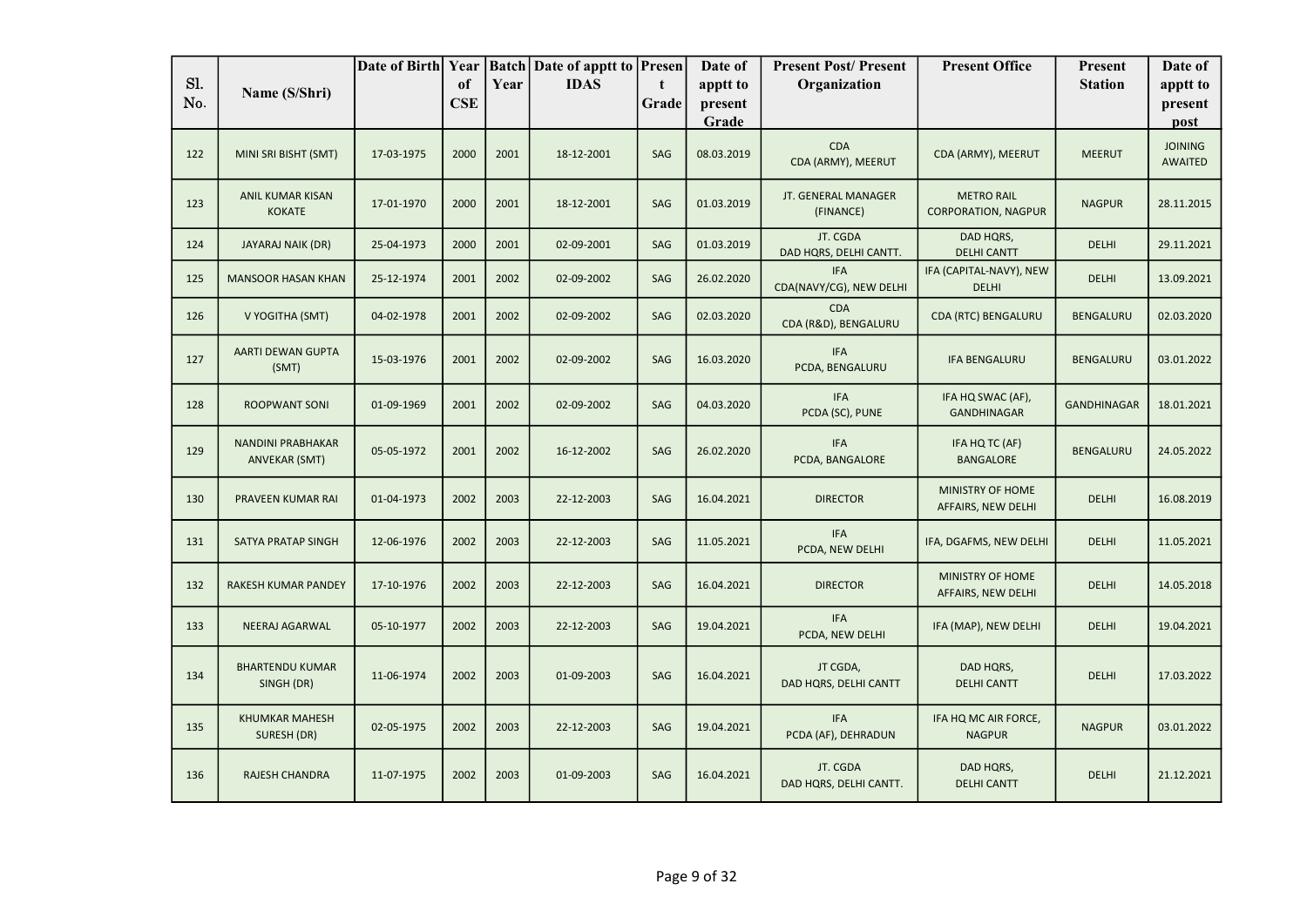| Sl. |                            | Date of Birth Year | of         | Year | <b>Batch Date of apptt to</b><br><b>IDAS</b> | Presen<br>t | Date of<br>apptt to | <b>Present Post/Present</b><br>Organization                       | <b>Present Office</b>                                                                 | <b>Present</b><br><b>Station</b> | Date of<br>apptt to              |
|-----|----------------------------|--------------------|------------|------|----------------------------------------------|-------------|---------------------|-------------------------------------------------------------------|---------------------------------------------------------------------------------------|----------------------------------|----------------------------------|
| No. | Name (S/Shri)              |                    | <b>CSE</b> |      |                                              | Grade       | present<br>Grade    |                                                                   |                                                                                       |                                  | present<br>post                  |
| 137 | <b>JAYASEELAN T</b>        | 05-07-1972         | 2002       | 2003 | 09-09-2003                                   | SAG         | 16.04.2021          | <b>CDA</b><br><b>CHENNAI</b>                                      | <b>CDA CHENNAI</b>                                                                    | <b>CHENNAI</b>                   | <b>JOINING</b><br><b>AWAITED</b> |
| 138 | RAJA BHATTACHARJEE         | 07-11-1972         | 2001       | 2002 | 02-09-2002                                   | JAG(SG)     | 01.01.2015          | <b>ADDITIONAL CA (FYS.)</b><br>PCA (FYS.), KOLKATA                | PCA (FYS.), KOLKATA                                                                   | <b>KOLKATA</b>                   | 18.05.2020                       |
| 139 | <b>NABARUN DHAR</b>        | 10-03-1974         | 2003       | 2004 | 01-08-2005                                   | JAG(SG)     | 01.01.2017          | INTERNAL FINANCIAL ADVISOR<br>(DIRECTOR LEVEL)                    | <b>CENTRAL BUREAU OF</b><br><b>INVESTIGATION, NEW</b><br><b>DELHI</b>                 | <b>DELHI</b>                     | 20.05.2019                       |
| 140 | SANGEET                    | 26-11-1976         | 2003       | 2004 | 01-08-2005                                   | JAG(SG)     | 01.01.2017          | <b>DIRECTOR</b>                                                   | MINISTRY OF FOOD &<br>PUBLIC DISTRIBUTION,<br><b>NEW DELHI</b>                        | <b>DELHI</b>                     | 18.09.2020                       |
| 141 | <b>BALRAM KUMAR</b>        | 06-03-1977         | 2003       | 2004 | 16-11-2005                                   | JAG(SG)     | 01.01.2017          | PRIVATE SECRETARY TO<br>MINISTER FOR WOMEN &<br>CHILD DEVELOPMENT | MINISTRY OF WOMEN &<br>CHILD DEVELOPMENT,<br><b>NEW DELHI</b>                         | <b>DELHI</b>                     | 23.08.2021                       |
| 142 | <b>MS SARAVANAN</b>        | 14-12-1974         | 2003       | 2004 | 01-08-2005                                   | JAG(SG)     | 01.01.2017          | <b>REGIONAL DIRECTOR</b>                                          | <b>STAFF SELECTION</b><br><b>COMMISSION (NORTHERN</b><br>REGION), DELHI               | <b>DELHI</b>                     | 01.07.2021                       |
| 143 | <b>DHANANJAY SINGH</b>     | 01-07-1976         | 2004       | 2005 | 29-08-2006                                   | JAG(SG)     | 01.01.2018          | ADDITIONAL CDA<br>PCDA(SC), PUNE                                  | PAO (ORs), ARTILLERY,<br><b>NASHIK</b>                                                | <b>NASHIK</b>                    | 01.01.2018                       |
| 144 | <b>MOINA BENAZIR (SMT)</b> | 14-11-1977         | 2004       | 2005 | 29-08-2006                                   | JAG(SG)     | 01.01.2018          | <b>DIRECTOR</b>                                                   | MINISTRY OF MINORITIES<br>AFFAIR, DELHI                                               | <b>DELHI</b>                     | 08.07.2019                       |
| 145 | <b>AMIT GUPTA (DR)</b>     | 09-11-1975         | 2004       | 2005 | 29-08-2006                                   | JAG(SG)     | 01.01.2018          | DIRECTOR (FINANCE)                                                | <b>HARYANA POWER</b><br><b>GENERATION</b><br><b>CORPORATION LIMITED,</b><br>PANCHKULA | PANCHKULA                        | 17.02.2021                       |
| 146 | <b>AMBARISH BARMAN</b>     | 03-02-1979         | 2004       | 2005 | 29-11-2006                                   | JAG(SG)     | 01.01.2018          | <b>DIRECTOR</b>                                                   | MINISTRY OF DEFENCE,<br><b>NEW DELHI</b>                                              | <b>DELHI</b>                     | 09.07.2019                       |
| 147 | S MURALI KRISHNAN          | 26-03-1978         | 2004       | 2005 | 29-11-2006                                   | JAG(SG)     | 01.01.2018          | <b>CHIEF VIGILANCE OFFICER</b>                                    | <b>CHENNAI PORT TRUST,</b><br><b>CHENNAI</b>                                          | <b>CHENNAI</b>                   | 16.04.2021                       |
| 148 | <b>SANDEEP THAKUR</b>      | 10-02-1976         | 2004       | 2005 | 23-02-2007                                   | JAG(SG)     | 01.01.2018          | <b>ADDITIONAL CDA</b><br>CDA (ARMY), MEERUT                       | CDA (ARMY), MEERUT                                                                    | <b>MEERUT</b>                    | 23.11.2021                       |
| 149 | <b>SANJAY KUMAR</b>        | 20-08-1973         | 2004       | 2005 | 02-01-2006                                   | JAG(SG)     | 01.01.2018          | <b>ADDITIONAL CDA</b><br>PCDA (CC), LUCKNOW                       | CDA (RTC) LUCKNOW                                                                     | <b>LUCKNOW</b>                   | 05.09.2019                       |
| 150 | <b>T KABILAN</b>           | 14-02-1980         | 2004       | 2005 | 26-12-2005                                   | JAG(SG)     | 01.01.2018          | <b>DIRECTOR</b>                                                   | NITI AAYOG, DELHI                                                                     | <b>DELHI</b>                     | 01.08.2019                       |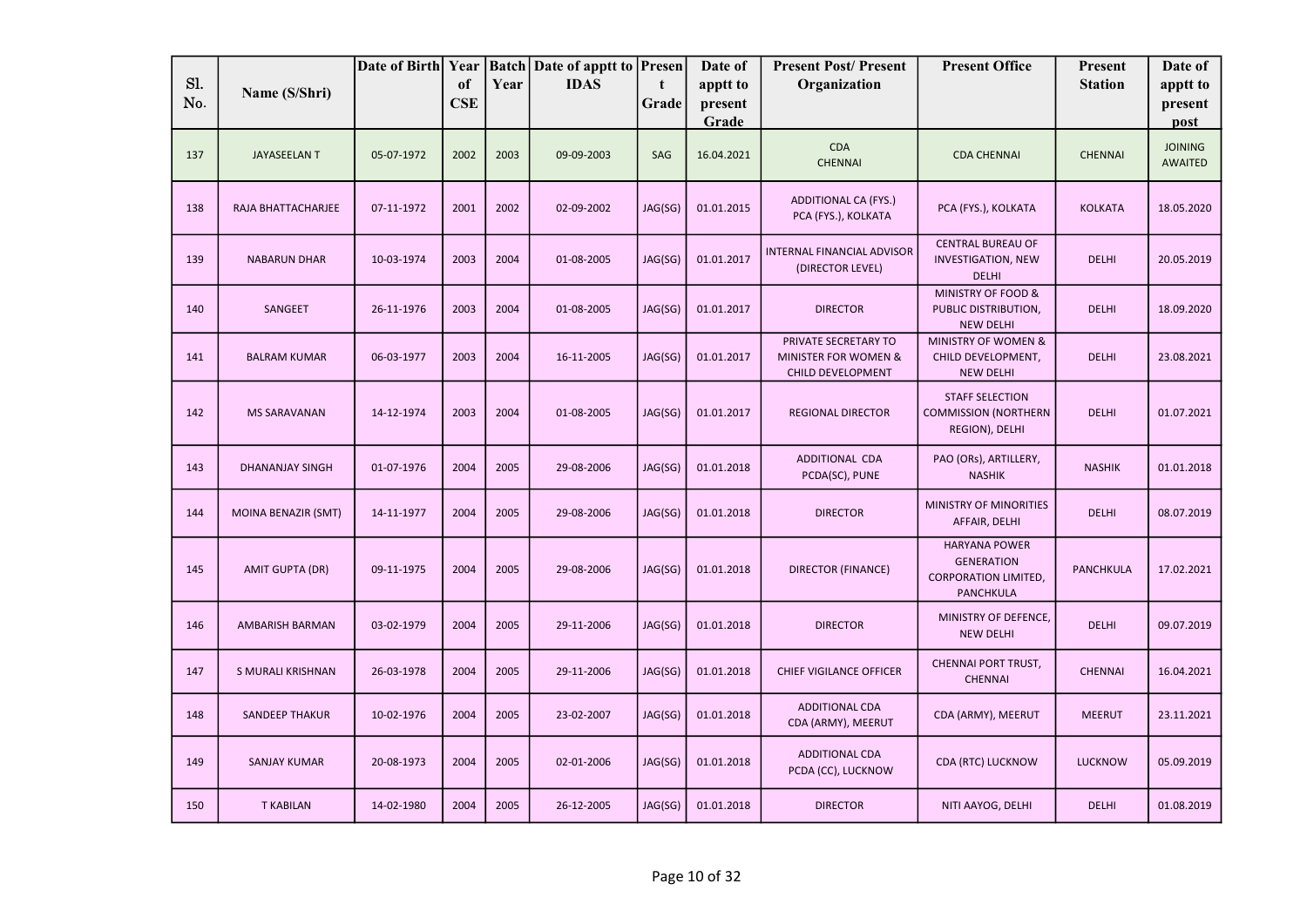|            |                                  | Date of Birth Year |            |      | <b>Batch Date of apptt to Presen</b> |          | Date of          | <b>Present Post/Present</b>                                     | <b>Present Office</b>                                                                                          | Present         | Date of         |
|------------|----------------------------------|--------------------|------------|------|--------------------------------------|----------|------------------|-----------------------------------------------------------------|----------------------------------------------------------------------------------------------------------------|-----------------|-----------------|
| SI.<br>No. | Name (S/Shri)                    |                    | of         | Year | <b>IDAS</b>                          | t        | apptt to         | Organization                                                    |                                                                                                                | <b>Station</b>  | apptt to        |
|            |                                  |                    | <b>CSE</b> |      |                                      | Grade    | present<br>Grade |                                                                 |                                                                                                                |                 | present<br>post |
| 151        | SUSHIL KUMAR SINGH               | 24-09-1977         | 2005       | 2006 | 22-12-2006                           | JAG(SG)  | 01.01.2019       | <b>DIRECTOR</b>                                                 | MINISTRY OF FINANCE,<br><b>DEPARTMENT OF</b><br>FINANCIAL SERVICES, DELHI<br>(CSS DEPUTATION)                  | <b>DELHI</b>    | 04.12.2020      |
| 152        | <b>RUCHIR MITTAL</b>             | 31-12-1981         | 2005       | 2006 | 15-12-2006                           | JAG(SG)  | 01.01.2019       | <b>DIRECTOR</b>                                                 | DEPARTMENT OF PENSION<br>& PENSIONERS' WELFARE<br><b>NEW DELHI</b>                                             | <b>DELHI</b>    | 19.06.2020      |
| 153        | PRIYANKA CHANDRA (SMT)           | 03-07-1981         | 2005       | 2006 | 29-08-2006                           | JAG(SG)  | 01.01.2019       | <b>DIRECTOR</b>                                                 | MINISTRY OF CULTURE,<br><b>NEW DELHI</b>                                                                       | <b>DELHI</b>    | 04.10.2021      |
| 154        | <b>BRAJESH KUMAR PANDEY</b>      | 01-01-1978         | 2005       | 2006 | 22-12-2006                           | JAG(SG)  | 01.01.2019       | JOINT SECRETARY (DIRECTOR<br>LEVEL)                             | <b>CENTRAL INFORMATION</b><br>COMMISSION, NEW DELHI                                                            | <b>DELHI</b>    | 04.10.2021      |
| 155        | ARULANANDAN R                    | 19-04-1975         | 2005       | 2006 | 29-08-2006                           | JAG(SG)  | 01.01.2019       | <b>DIRECTOR</b>                                                 | <b>DEPARTMENT OF</b><br>COMMERCE, NEW DELHI                                                                    | <b>DELHI</b>    | 23.03.2021      |
| 156        | MUSTAQ AHMAD                     | 22-03-1974         | 2005       | 2006 | 29-08-2006                           | JAG(SG)  | 01.01.2019       | <b>DIRECTOR</b>                                                 | MINISTRY OF MINES, NEW<br><b>DELHI</b>                                                                         | <b>DELHI</b>    | 14.08.2020      |
| 157        | <b>GK BARANWAL</b>               | 10-07-1977         | 2006       | 2007 | 26-05-2011                           | JAG(SG)  | 01.01.2020       | DEPUTY SECRETARY MINISTRY MINISTRY OF DEFENCE (ON<br>OF DEFENCE | CSS)                                                                                                           | <b>DELHI</b>    | 05.04.2022      |
| 158        | <b>SHYAM KUMAR</b>               | 20-08-1977         | 2006       | 2007 | 18-08-2007                           | JAG(SG)  | 01.01.2020       | SR.DY. CGDA<br>DAD HQRS, DELHI CANTT                            | DAD HQRS,<br><b>DELHI CANTT</b>                                                                                | <b>DELHI</b>    | 28.03.2022      |
| 159        | SONALKAR ANUPAM<br><b>DEEPAK</b> | 21-03-1985         | 2007       | 2008 | 01-09-2008                           | JAG (SG) | 01.01.2021       | JOINT COMMISSIONER (DS<br>LEVEL)                                | <b>EKLAVYA MODEL</b><br>RESIDENTIAL SCHOOL<br>SOCIETY UNDER MINISTRY<br>OF TRIBAL AFFAIRS, NEW<br><b>DELHI</b> | <b>DELHI</b>    | 17.06.2020      |
| 160        | PUSHKRAJ BHARTI                  | 15-04-1980         | 2007       | 2008 | 01-01-2009                           | JAG (SG) | 01.01.2021       | ADDL.CDA<br>PCDA (CC) LUCKNOW                                   | PAO (ORS)AMC, LUCKNOW                                                                                          | <b>LUCKNOW</b>  | 10.03.2022      |
| 161        | ARVIND KUMAR WANI                | 15-09-1979         | 2007       | 2008 | 01-09-2008                           | JAG (SG) | 01.01.2021       | <b>JOINT SECRETARY</b><br>(DIRECTOR LEVEL)                      | <b>UNION PUBLIC SERVICE</b><br>COMMISSION, NEW DELHI                                                           | <b>DELHI</b>    | 01.01.2022      |
| 162        | KAVITA SHARMA (Smt.)             | 02-03-1979         | 2008       | 2009 | 01-09-2009                           | JAG (SG) | 01.01.2022       | ADDITIONAL CDA<br>PCDA (AF), DEHRADUN                           | PCDA(AF), DEHRADUN                                                                                             | <b>DEHRADUN</b> | 01.01.2022      |
| 163        | PRITAM DUTTA                     | 05-09-1978         | 2008       | 2009 | 01-09-2009                           | JAG (SG) | 01.01.2022       | <b>ADDITIONL CDA</b><br>CDA, PATNA                              | AREA ACCOUNT OFFICE,<br><b>SILIGURI</b>                                                                        | <b>SILIGURI</b> | 01.01.2022      |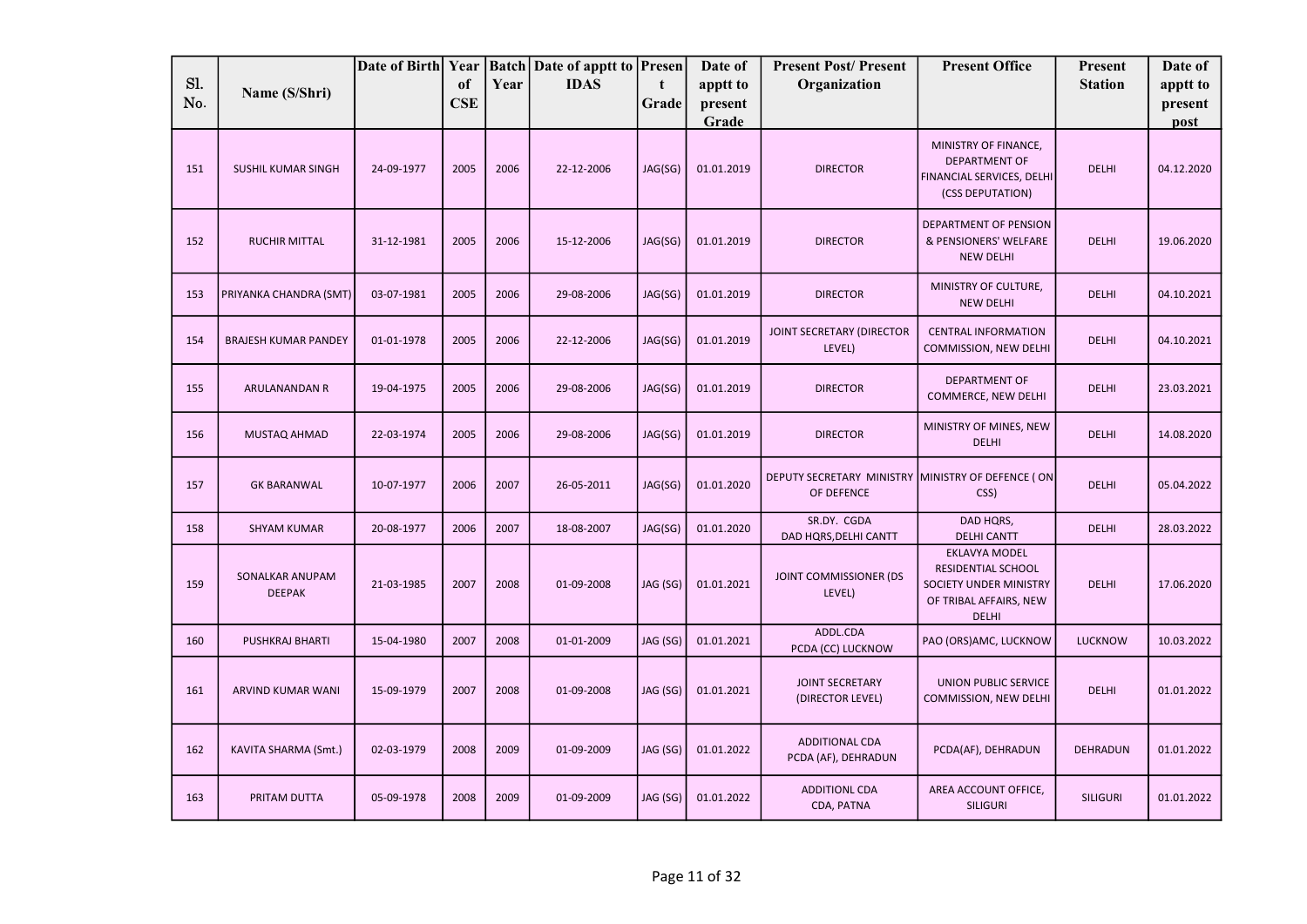|     |                                | Date of Birth Year |              |      | <b>Batch</b> Date of apptt to <b>Presen</b> |              | Date of          | <b>Present Post/Present</b>                     | <b>Present Office</b>                                                       | <b>Present</b>  | Date of                          |
|-----|--------------------------------|--------------------|--------------|------|---------------------------------------------|--------------|------------------|-------------------------------------------------|-----------------------------------------------------------------------------|-----------------|----------------------------------|
| Sl. | Name (S/Shri)                  |                    | of           | Year | <b>IDAS</b>                                 | $\mathbf{t}$ | apptt to         | Organization                                    |                                                                             | <b>Station</b>  | apptt to                         |
| No. |                                |                    | <b>CSE</b>   |      |                                             | Grade        | present<br>Grade |                                                 |                                                                             |                 | present<br>post                  |
| 164 | <b>SUKHSOHIT</b>               | 30-12-1983         | 2008         | 2009 | 11.11.2011                                  | JAG (SG)     | 01.01.2022       | <b>ADDITIONAL CDA</b><br>PCDA(BR), DELHI CANTT. | PAO (GREF), PUNE                                                            | <b>PUNE</b>     | 01.01.2022                       |
| 165 | MUGDHA KAUR JAGGI<br>(SMT)     | 24-01-1985         | 2008         | 2009 | 20-05-2011                                  | JAG (SG)     | 01.01.2022       | ADDITIONAL CDA<br>PCDA (SC) PUNE                | AREA ACCOUNT OFFICE<br>(SC), AHMEDABAD                                      | AHMEDABAD       | 01.01.2022                       |
| 166 | ATUL PRAKASH MISHRA            | 15-09-1982         | 2008         | 2009 | 16-05-2011                                  | JAG (SG)     | 03.01.2022       | FINANCIAL ADVISOR (DS LEVEL)                    | DELHI POLICE M/O HOME<br><b>AFFAIRS</b>                                     | <b>DELHI</b>    | 11.03.2022                       |
| 167 | YASHASVI KUMAR                 | 07-04-1979         | 2008         | 2009 | 19-05-2011                                  | JAG (SG)     | 01.01.2022       | SR. DY. CGDA<br>DAD HQRS, DELHI CANTT.          | DAD HQRS,<br><b>DELHI CANTT</b>                                             | <b>DELHI</b>    | 14.02.2022                       |
| 168 | MITAL SUDHIR HIREMATH<br>(SMT) | 27-12-1980         | 2008         | 2009 | 20-05-2011                                  | JAG (SG)     | 01.01.2022       | <b>JOINT DEVELOPMENT</b><br><b>COMMISSIONER</b> | PUNE CLUSTER SEZ                                                            | <b>PUNE</b>     | <b>JOINING</b><br><b>AWAITED</b> |
| 169 | RAJEEV RANJAN KUMAR            | 01-11-1981         | 2008         | 2009 | 14-12-2009                                  | JAG (SG)     | 01.01.2022       | SR.DY. CGDA<br>DAD HQRS, DELHI CANTT.           | DAD HQRS,<br><b>DELHI CANTT</b>                                             | <b>DELHI</b>    | 01.01.2022                       |
| 170 | SANJAY H SANSARE               | 02-06-1963         | $\mathbf{0}$ | 2009 | 01-03-2011                                  | <b>JAG</b>   | 15.04.2020       | <b>JOINT IFA</b><br>PCDA (NAVY), MUMBAI         | IFA (NAVY) WNC, MUMBAI                                                      | <b>MUMBAI</b>   | 14.10.2021                       |
| 171 | <b>ROSHAN M THOMAS</b>         | 19-04-1982         | 2008         | 2009 | 19-05-2011                                  | JAG (SG)     | 01.01.2022       | <b>ADDL CDA</b><br>PCDA (NAVY), MUMBAI          | PCDA (NAVY), MUMBAI                                                         | <b>MUMBAI</b>   | 01.01.2022                       |
| 172 | <b>A MANDAL</b>                | 26-02-1964         | $\mathbf{0}$ | 2009 | 02-11-2011                                  | <b>JAG</b>   | 29.04.2020       | <b>JOINT CDA</b><br>PCDA (BR), DELHI CANTT.     | CDA (BR), GUWAHATI                                                          | <b>GUWAHATI</b> | 16.08.2021                       |
| 173 | <b>RICHA GUPTA (SMT)</b>       | 03-10-1979         | 2009         | 2010 | 30-08-2010                                  | <b>JAG</b>   | 15.04.2020       | DY. SECRETARY                                   | <b>MINISTRY OF TEXTILES</b>                                                 | <b>DELHI</b>    | 31.01.2022                       |
| 174 | <b>JUHI VERMA (SMT)</b>        | 07-10-1986         | 2009         | 2010 | 21-12-2010                                  | <b>JAG</b>   | 15.04.2020       | <b>DEPUTY SECRETARY</b>                         | <b>MINISTRY OF HOME</b><br>AFFAIRS, NEW DELHI                               | <b>DELHI</b>    | 28.09.2020                       |
| 175 | PANKAJ UPADHYAY                | 01-05-1982         | 2009         | 2010 | 26-12-2011                                  | <b>JAG</b>   | 20.04.2020       | <b>JOINT CDA</b><br>PCDA (CC), LUCKNOW          | PCDA (CC,) LUCKNOW                                                          | <b>LUCKNOW</b>  | 20.04.2020                       |
| 176 | <b>DEEPAK KUMAR</b>            | 08-12-1981         | 2009         | 2010 | 26-12-2011                                  | <b>JAG</b>   | 24.04.2020       | <b>DEPUTY SECRETARY</b>                         | MINISTRY OF HOME<br><b>AFFAIRS, NEW DELHI</b>                               | <b>DELHI</b>    | 25.08.2021                       |
| 177 | <b>APARNA SHUKLA (SMT)</b>     | 13-11-1979         | 2009         | 2010 | 14-12-2011                                  | <b>JAG</b>   | 15.04.2020       | <b>UNDER SECRETARY</b>                          | <b>NATIONAL SECURITY</b><br><b>COUNCIL SECRETARIAT,</b><br><b>NEW DELHI</b> | <b>DELHI</b>    | 01.02.2017                       |
| 178 | PRADEEP KUMAR JENA             | 10-07-1981         | 2009         | 2010 | 26-12-2011                                  | <b>JAG</b>   | 15.04.2020       | <b>JOINT CDA</b><br>PCDA (AF), DEHRADUN         | <b>JCDA (AF), NAGPUR</b>                                                    | <b>NAGPUR</b>   | 22.06.2021                       |
| 179 | <b>DALE MAHESH BHAGWAT</b>     | 25-04-1981         | 2009         | 2010 | 26-12-2011                                  | <b>JAG</b>   | 16.04.2020       | DY. CGDA<br>DAD HQRS, DELHI CANTT.              | DAD HQRS,<br><b>DELHI CANTT</b>                                             | <b>DELHI</b>    | 30.05.2022                       |
| 180 | <b>PANVEER SAINI (SMT)</b>     | 25-10-1981         | 2009         | 2010 | 26-12-2011                                  | <b>JAG</b>   | 16.04.2020       | <b>JOINT CDA</b><br>PCDA (WC), CHANDIGARH       | PCDA (WC), CHANDIGARH                                                       | CHANDIGARH      | 22.09.2021                       |
| 181 | PRAVEEN RANJAN                 | 09-02-1987         | 2009         | 2010 | 26-12-2011                                  | <b>JAG</b>   | 20.04.2020       | <b>JOINT CDA</b><br>PCDA (O), PUNE              | CDA (TRG) & NADFM, PUNE                                                     | <b>PUNE</b>     | 18.10.2021                       |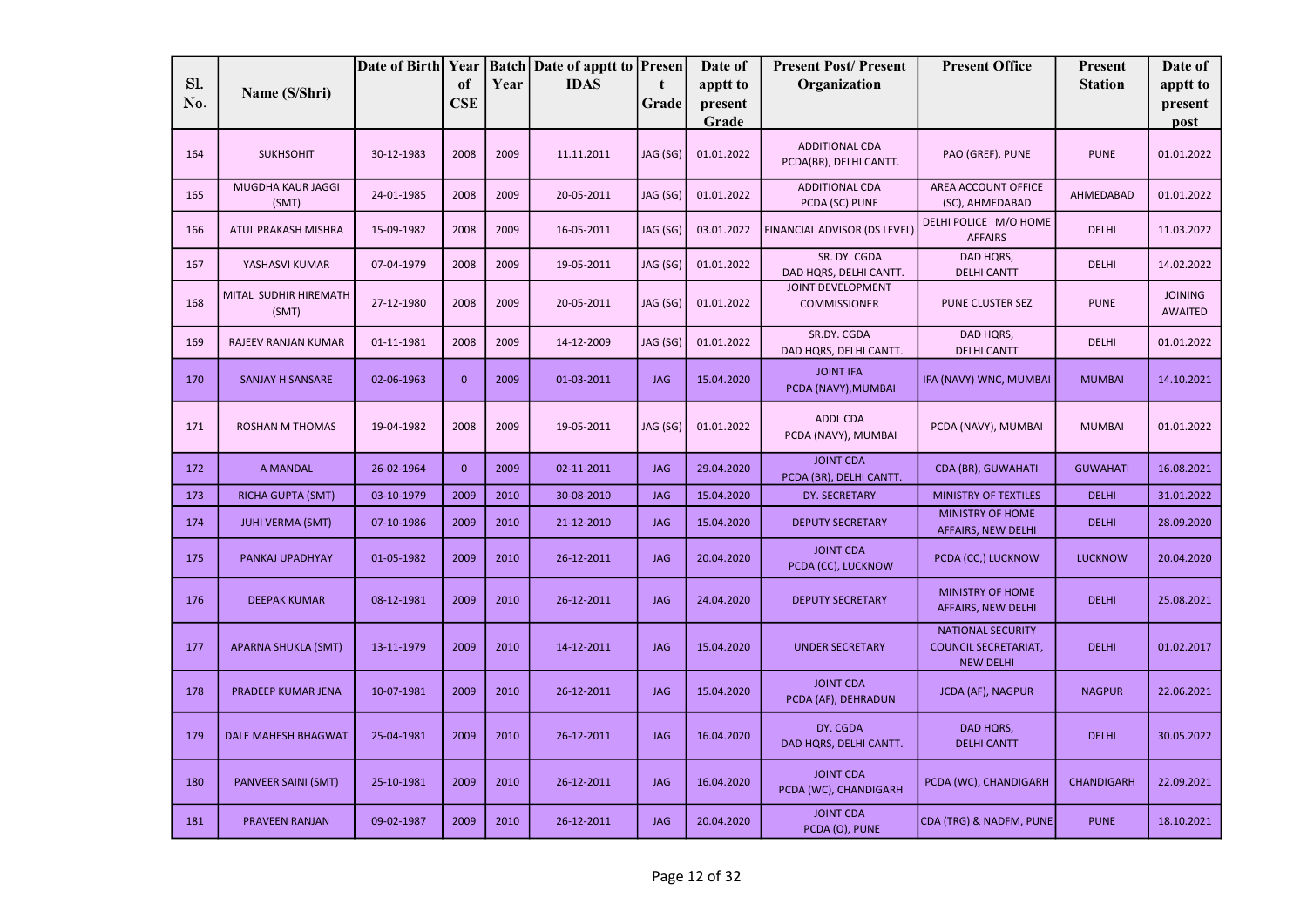|            |                                      | Date of Birth Year |                  |      | <b>Batch</b> Date of apptt to <b>Presen</b> |            | Date of             | <b>Present Post/Present</b>                  | <b>Present Office</b>                                                       | Present           | Date of                          |
|------------|--------------------------------------|--------------------|------------------|------|---------------------------------------------|------------|---------------------|----------------------------------------------|-----------------------------------------------------------------------------|-------------------|----------------------------------|
| Sl.<br>No. | Name (S/Shri)                        |                    | of<br><b>CSE</b> | Year | <b>IDAS</b>                                 | t<br>Grade | apptt to<br>present | Organization                                 |                                                                             | <b>Station</b>    | apptt to<br>present              |
|            |                                      |                    |                  |      |                                             |            | Grade               |                                              |                                                                             |                   | post                             |
| 182        | SUNISH S (DR.)                       | 26-06-1982         | 2009             | 2010 | 26-12-2011                                  | <b>JAG</b> | 16.04.2020          | <b>DEPUTY SECRETARY</b>                      | <b>MINISTRY OF HOME</b><br>AFFAIRS, NEW DELHI                               | <b>DELHI</b>      | 11.01.2021                       |
| 183        | <b>JATINDER GOSWAMI</b>              | 05-01-1982         | 2009             | 2010 | 26-12-2011                                  | <b>JAG</b> | 15.04.2020          | <b>JOINT CDA</b><br>PCDA (NC), JAMMU         | PCDA (NC) JAMMU                                                             | <b>JAMMU</b>      | 28.03.2022                       |
| 184        | <b>NAVPREET KAUR (SMT)</b>           | 25-01-1981         | 2009             | 2010 | 26-12-2011                                  | <b>JAG</b> | 15.04.2020          | DY. CGDA<br>DAD HQRS, DELHI CANTT.           | DAD HQRS,<br><b>DELHI CANTT</b>                                             | <b>DELHI</b>      | 05.04.2022                       |
| 185        | <b>ADARSH KR URS</b>                 | 23-05-1983         | 2009             | 2010 | 26-12-2011                                  | <b>JAG</b> | 20.04.2020          | <b>JOINT IFA</b><br>PCDA (NAVY), MUMBAI      | <b>FA TO FOK KARWAR</b>                                                     | <b>KARWAR</b>     | 04.02.2022                       |
| 186        | <b>MONIKA RANI (MISS)</b>            | 06-04-1983         | 2009             | 2010 | 26-12-2011                                  | <b>JAG</b> | 21.04.2020          | <b>JOINT IFA</b><br>CDA (NAVY/CG), NEW DELHI | PIFA (NAVY), NEW DELHI                                                      | <b>DELHI</b>      | 21.04.2020                       |
| 187        | <b>SATISH TJ</b>                     | 01-10-1985         | 2009             | 2010 | 19-04-2012                                  | <b>JAG</b> | 16.04.2020          | <b>DEPUTY SECRETARY</b>                      | <b>CAPACITY BUILDING</b><br><b>COMMISSION UNDER THE</b><br>DOP&T, NEW DELHI | <b>DELHI</b>      | 01.09.2021                       |
| 188        | <b>NEELU (SMT)</b>                   | 14-08-1983         | 2009             | 2010 | 30-08-2010                                  | <b>JAG</b> | 21.04.2020          | <b>JOINT IFA</b><br>PCDA, NEW DELHI          | PIFA (ARMY-O), DELHI                                                        | <b>DELHI</b>      | 21.04.2020                       |
| 189        | <b>CHANDRA PRAKASH</b>               | 25-08-1976         | 2009             | 2010 | 26-12-2011                                  | <b>JAG</b> | 15.04.2020          | <b>JOINT CDA</b><br>PCDA (O), PUNE           | PCDA (O) PUNE                                                               | <b>PUNE</b>       | 04.03.2022                       |
| 190        | <b>BHUVNESH KUMAR VERMA</b><br>(Dr.) | 29-09-1979         | 2009             | 2010 | 22-12-2011                                  | <b>JAG</b> | 15.04.2020          | <b>JOINT CDA</b><br>PCDA (SWC), JAIPUR       | PCDA (SWC), JAIPUR                                                          | <b>JAIPUR</b>     | 15.04.2020                       |
| 191        | <b>SENTHIL KUMAR B</b>               | 25-07-1982         | 2009             | 2010 | 26-12-2011                                  | <b>JAG</b> | 15.04.2020          | <b>JOINT CDA</b><br>CDA (IDS), NEW DELHI     | AREA ACCOUNTS OFFICE,<br><b>PORT BLAIR</b>                                  | <b>PORT BLAIR</b> | 28.05.2020                       |
| 192        | <b>HANUMAN YADAV</b>                 | 05-01-1979         | 2009             | 2010 | 26-12-2011                                  | <b>JAG</b> | 16.04.2020          | <b>JOINT CDA</b><br>PCDA (P), PRAYAGRAJ      | PCDA(P), PRAYAGRAJ                                                          | <b>PRAYAGRAJ</b>  | <b>JOINING</b><br><b>AWAITED</b> |
| 193        | <b>RAKESH KUMAR</b>                  | 13-09-1976         | 2009             | 2010 | 20-04-2012                                  | <b>JAG</b> | 20.04.2020          | <b>JOINT CDA</b><br>CDA (N/CG), NEW DELHI    | CDA (N/CG) NEW DELHI                                                        | <b>DELHI</b>      | 08.02.2022                       |
| 194        | <b>UPINDERBIR SINGH (Dr.)</b>        | 10-02-1979         | 2009             | 2010 | 20-12-2010                                  | <b>JAG</b> | 15.04.2020          | <b>JOINT CDA</b><br>PCDA (R&D), NEW DELHI    | PCDA (R&D), NEW DELHI                                                       | <b>DELHI</b>      | 04.11.2020                       |
| 195        | <b>PREETI TONGRIA (SMT)</b>          | 02-06-1982         | 2009             | 2010 | 30-08-2010                                  | <b>JAG</b> | 15.04.2020          | <b>JOINT CDA</b><br>CDA, PATNA               | CDA, PATNA                                                                  | <b>PATNA</b>      | 15.04.2020                       |
| 196        | DURGA LAL MEENA (DR)                 | 06-07-1981         | 2009             | 2010 | 30-08-2010                                  | <b>JAG</b> | 15.04.2020          | <b>JOINT IFA</b><br>CDA (ARMY), MEERUT       | IFA HQ 1 CORPS, MATHURA                                                     | <b>MATHURA</b>    | 20.10.2021                       |
| 197        | S VENUGOPAL (DR)                     | 02-11-1974         | 2009             | 2010 | 30-08-2010                                  | <b>JAG</b> | 15.04.2020          | <b>JOINT IFA</b><br>CDA (IDS), NEW DELHI     | IFA (ANC), PORT BLAIR                                                       | <b>PORT BLAIR</b> | 15.04.2020                       |
| 198        | <b>SM SONKUSARE</b>                  | 01-07-1965         | $\mathbf{0}$     | 2010 | 12-12-2012                                  | <b>JAG</b> | 20.09.2021          | <b>JOINT IFA</b><br>PCDA (AF), DEHRADUN      | IFA HQ MC AIR FORCE,<br><b>NAGPUR</b>                                       | <b>NAGPUR</b>     | 08.03.2022                       |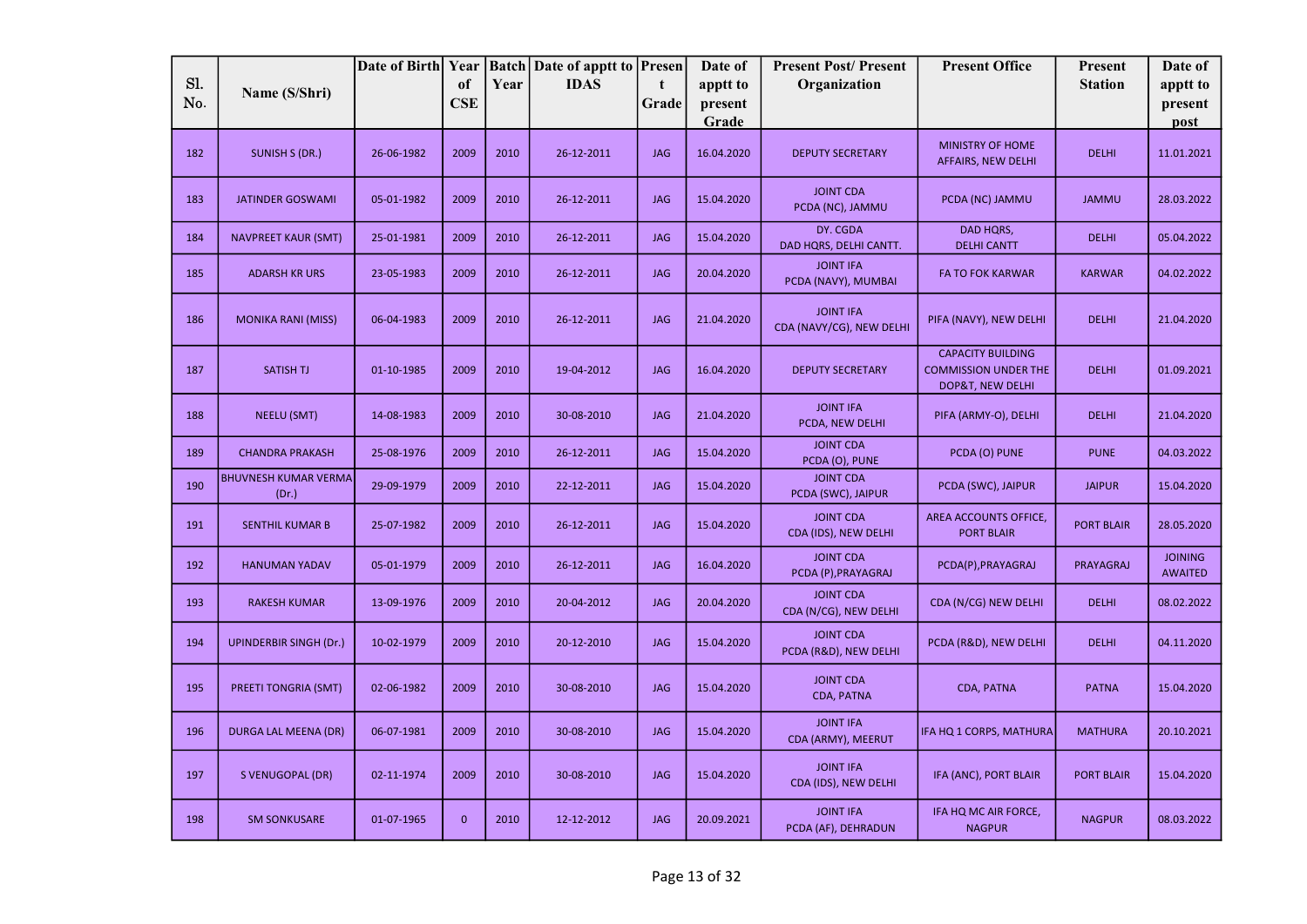|            |                                   | Date of Birth Year |                  |      | <b>Batch</b> Date of apptt to <b>Presen</b> |            | Date of             | <b>Present Post/Present</b>                                                              | <b>Present Office</b>                                  | Present           | Date of             |
|------------|-----------------------------------|--------------------|------------------|------|---------------------------------------------|------------|---------------------|------------------------------------------------------------------------------------------|--------------------------------------------------------|-------------------|---------------------|
| Sl.<br>No. | Name (S/Shri)                     |                    | of<br><b>CSE</b> | Year | <b>IDAS</b>                                 | t<br>Grade | apptt to<br>present | Organization                                                                             |                                                        | <b>Station</b>    | apptt to<br>present |
|            |                                   |                    |                  |      |                                             |            | Grade               |                                                                                          |                                                        |                   | post                |
| 199        | <b>AMULYA KG (SMT)</b>            | 21-04-1988         | 2010             | 2011 | 29-08-2011                                  | <b>JAG</b> | 20.09.2021          | <b>JOINT CDA</b><br>PCDA, BENGALURU                                                      | PAO (ORs) ASC, AT,<br><b>BENGALURU</b>                 | <b>BENGALURU</b>  | 20.09.2021          |
| 200        | <b>BHAWINI TRIPATHI (SMT)</b>     | 12-09-1988         | 2010             | 2011 | 26-10-2012                                  | <b>JAG</b> | 30.09.2021          | <b>JOINT IFA</b><br>CDA, JABALPUR                                                        | <b>IFA, JABALPUR</b>                                   | <b>JABALPUR</b>   | 30.09.2021          |
| 201        | <b>VIDHU AGGARWAL (SMT)</b>       | 24-09-1986         | 2010             | 2011 | 25-10-2012                                  | <b>JAG</b> | 21.09.2021          | <b>ADDITIONAL DEPUTY</b><br><b>COMMISSIONER/JOINT</b><br><b>ASSESSOR &amp; COLLECTOR</b> | SOUTH DELHI MUNICIPAL<br><b>CORPORATION, NEW DELHI</b> | <b>DELHI</b>      | 09.02.2022          |
| 202        | <b>SAHIL GOYAL</b>                | 11-07-1986         | 2010             | 2011 | 29-10-2012                                  | <b>JAG</b> | 20.09.2021          | <b>JOINT CDA</b><br>PCDA (BR), DELHI CANTT.                                              | JCDA (BR), CHANDIGARH                                  | <b>CHANDIGARH</b> | 20.09.2021          |
| 203        | <b>SANJEEV KUMAR</b>              | 04-09-1979         | 2010             | 2011 | 22-10-2012                                  | <b>JAG</b> | 20.09.2021          | <b>JOINT IFA</b><br><b>CDA JABALPUR</b>                                                  | IFA, MHOW                                              | <b>MHOW</b>       | 18.04.2022          |
| 204        | <b>SWAPNIL AGRAWAL</b>            | 22-03-1985         | 2010             | 2011 | 25-10-2012                                  | <b>JAG</b> | 20.09.2021          | <b>SUPERINTENDENT OF POLICE</b><br>(SP)                                                  | <b>CBI</b>                                             | <b>DELHI</b>      | 21.04.2022          |
| 205        | <b>TABISH SHAMS</b>               | 10-10-1981         | 2010             | 2011 | 23-10-2012                                  | <b>JAG</b> | 01.10.2021          | <b>JOINT IFA</b><br>PCDA (CC), LUCKNOW                                                   | <b>IFA COD, KANPUR</b>                                 | <b>KANPUR</b>     | 01.10.2021          |
| 206        | <b>KARALE RAHUL EKNATH</b>        | 18-07-1988         | 2010             | 2011 | 25-10-2012                                  | <b>JAG</b> | 17.09.2021          | <b>JOINT CDA</b><br>PCDA (R&D), NEW DELHI                                                | JCDA (R&D), PUNE                                       | <b>PUNE</b>       | 17.09.2021          |
| 207        | <b>VIKASH OJHA</b>                | 13-10-1980         | 2010             | 2011 | 25-10-2012                                  | <b>JAG</b> | 20.09.2021          | <b>JOINT CDA</b><br><b>CDA, GUWAHATI</b>                                                 | AREA ACCOUNT OFFICE,<br><b>SHILLONG</b>                | <b>SHILLONG</b>   | 20.09.2021          |
| 208        | K SANGEETA (SMT)                  | 03-09-1984         | 2010             | 2011 | 26-10-2012                                  | <b>JAG</b> | 20.09.2021          | <b>JOINT CDA</b><br>CDA, SECUNDERABAD                                                    | PAO (ORs) EME,<br><b>SECUNDERABAD</b>                  | SECUNDERABAD      | 20.09.2021          |
| 209        | <b>SUBHASH KUMAR</b>              | 10-10-1985         | 2010             | 2011 | 19-12-2011                                  | <b>JAG</b> | 20.09.2021          | <b>JOINT IFA</b><br>CDA (ARMY), MEERUT                                                   | IFA (IMA), DEHRADUN                                    | <b>DEHRADUN</b>   | 20.09.2021          |
| 210        | <b>SONAL MEHLAWAT (SMT)</b>       | 03-07-1981         | 2010             | 2011 | 26-10-2012                                  | <b>JAG</b> | 20.09.2021          | <b>JOINT CDA</b><br>PCDA (AF), NEW DELHI                                                 | JCDA (AF), DELHI CANTT.                                | <b>DELHI</b>      | 20.09.2021          |
| 211        | SHURVEER SINGH<br><b>SANKHALA</b> | 24-01-1980         | 2010             | 2011 | 26-10-2012                                  | <b>JAG</b> | 20.09.2021          | <b>JOINT CDA</b><br>PCDA, (SC)PUNE                                                       | AAO(SC) JODHPUR                                        | <b>JODHPUR</b>    | 20.04.2022          |
| 212        | <b>SAMEER NAIRANTARYA</b>         | 02-01-1982         | 2010             | 2011 | 09-10-2012                                  | <b>JAG</b> | 24.09.2021          | <b>JOINT CDA</b><br>CDA, PATNA                                                           | AAO, KOLKATA                                           | <b>KOLKATA</b>    | 24.09.2021          |
| 213        | <b>SUMIT GAJBHIYE</b>             | 11-02-1977         | 2010             | 2011 | 26-12-2011                                  | <b>JAG</b> | 22.09.2021          | <b>JOINT CDA</b><br>PCDA (BR), DELHI CANTT.                                              | PCDA (BR), DELHI CANTT.                                | <b>DELHI</b>      | 22.09.2021          |
| 214        | <b>MANJEET KAUR (MISS)</b>        | 22-09-1979         | 2010             | 2011 | 29-08-2011                                  | <b>JAG</b> | 21.09.2021          | <b>JOINT CDA</b><br>PCDA (WC), CHANDIGARH                                                | AAO (PAY), JALANDHAR                                   | <b>JALANDHAR</b>  | 21.09.2021          |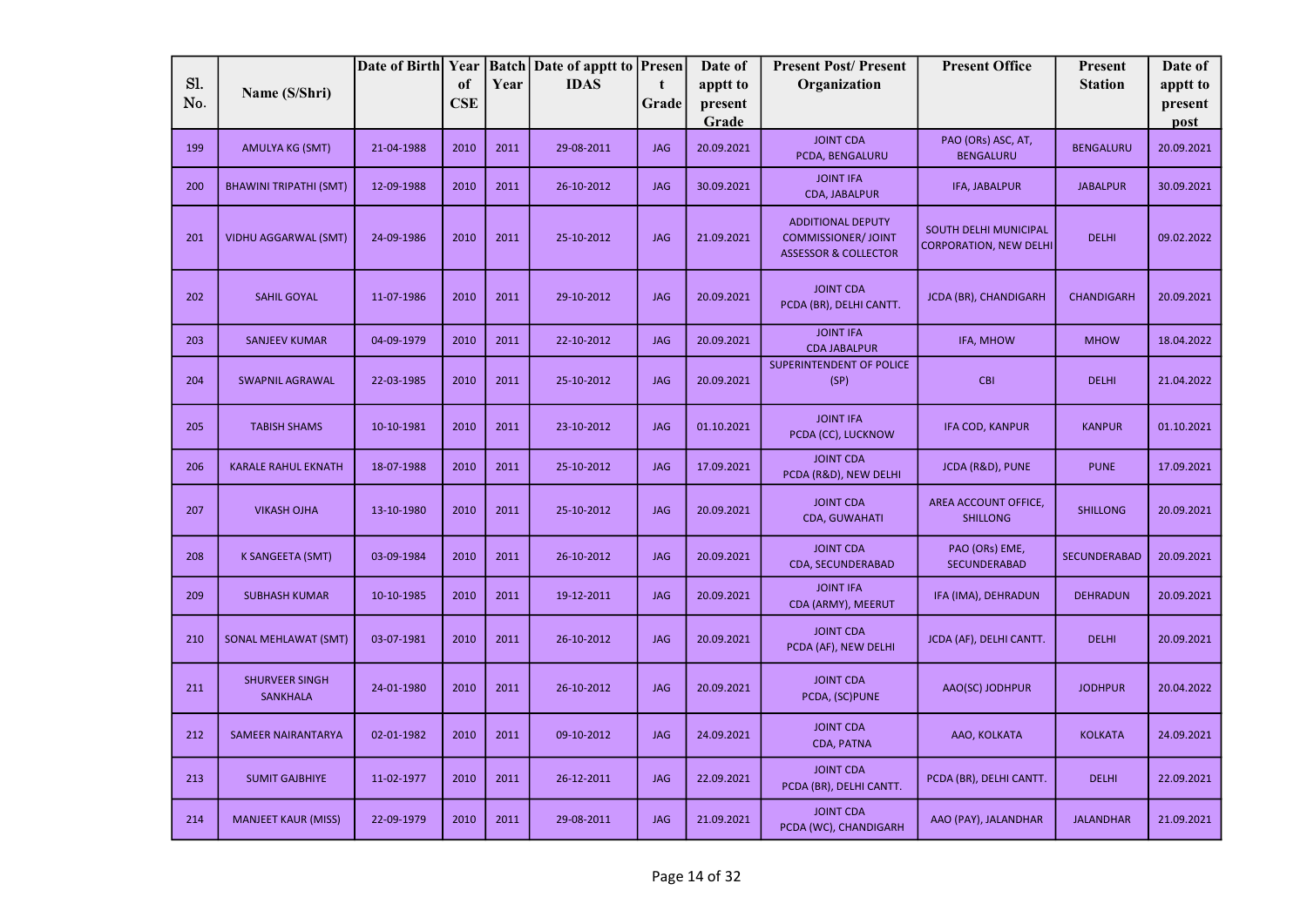|            |                                       | Date of Birth Year |                  |      | <b>Batch Date of apptt to Presen</b> |            | Date of             | <b>Present Post/Present</b>                        | <b>Present Office</b>                              | <b>Present</b>   | Date of                          |
|------------|---------------------------------------|--------------------|------------------|------|--------------------------------------|------------|---------------------|----------------------------------------------------|----------------------------------------------------|------------------|----------------------------------|
| Sl.<br>No. | Name (S/Shri)                         |                    | of<br><b>CSE</b> | Year | <b>IDAS</b>                          | t<br>Grade | apptt to<br>present | Organization                                       |                                                    | <b>Station</b>   | apptt to<br>present              |
|            |                                       |                    |                  |      |                                      |            | Grade               |                                                    |                                                    |                  | post                             |
| 215        | <b>B BALA JAWAHAR</b>                 | 04-03-1980         | 2010             | 2011 | 29-08-2011                           | <b>JAG</b> | 20.09.2021          | <b>JOINT IFA</b><br>PCDA (R&D)HYDERABAD            | IFA (R&D) VIZAG                                    | <b>VIZAG</b>     | 02.02.2022                       |
| 216        | <b>MK TOUTHANG</b>                    | 02-03-1979         | 2010             | 2011 | 29-08-2011                           | <b>JAG</b> | 15.11.2021          | <b>JOINT IFA</b><br>CDA, GUWAHATI                  | <b>IFA 3 CORPS, DIMAPUR</b>                        | <b>DIMAPUR</b>   | 15.11.2021                       |
| 217        | MULAKH RAJ PAUL                       | 18-04-1965         | $\mathbf{0}$     | 2011 | 01-08-2013                           | <b>STS</b> | 19.05.2017          | Sr. Dy.IFA<br>PCDA (WC) CHANDIGARH                 | IFA HQ 11 CORPS,<br><b>JALANDHAR</b>               | <b>JALANDHAR</b> | 05.10.2021                       |
| 218        | <b>KURA RAM</b>                       | 20-03-1965         | $\mathbf{0}$     | 2011 | 13-08-2013                           | <b>STS</b> | 19.05.2017          | <b>DCDA</b><br>PCDA (NC), JAMMU                    | AREA ACCOUNT OFFICE<br>(PAY), LEH                  | LEH              | 15.02.2021                       |
| 219        | <b>RN SARKAR</b>                      | 01-03-1965         | $\mathbf{0}$     | 2011 | 08-10-2013                           | <b>STS</b> | 19.05.2017          | <b>DCDA</b><br>CDA, GUWAHATI                       | PAO (ORs) 58 GTC,<br><b>SHILLONG</b>               | <b>SHILLONG</b>  | 11.09.2019                       |
| 220        | <b>SK DAS</b>                         | 13-04-1964         | $\mathbf 0$      | 2011 | 21-10-2013                           | <b>STS</b> | 19.05.2017          | SR. DY. IFA<br>CDA (NAVY/CG), DELHI                | PIFA COAST GUARD, DELHI                            | <b>DELHI</b>     | 18.07.2019                       |
| 221        | Y SOBHA (SMT)                         | 15-08-1966         | $\mathbf 0$      | 2011 | 02-09-2013                           | <b>STS</b> | 19.05.2017          | <b>DCDA</b><br>PCDA (BR), DELHI CANTT.             | AO (P) DANTAK, DEVTHANG                            | <b>DEVTHANG</b>  | 03.08.2020                       |
| 222        | S KALA (SMT)                          | 14-11-1964         | $\mathbf{0}$     | 2011 | 02-09-2013                           | <b>STS</b> | 19.05.2017          | SR. DY. IFA<br>PCDA, BENGALURU                     | IFA, BENGALURU                                     | <b>BENGALURU</b> | 07.02.2022                       |
| 223        | <b>HANS RAJ</b>                       | 06-02-1966         | $\mathbf{0}$     | 2011 | 15-10-2013                           | <b>STS</b> | 19.05.2017          | <b>DCDA</b><br>PCDA (WC), CHANDIGARH               | AREA ACCOUNT OFFICE<br>(PAY), JALANDHAR            | <b>JALANDHAR</b> | 22.06.2020                       |
| 224        | <b>BS KAMBLE</b>                      | 28-09-1963         | $\mathbf{0}$     | 2011 | 01-10-2013                           | <b>STS</b> | 19.05.2017          | <b>DCDA</b><br>PCDA (SC), PUNE                     | PAO (ORs) MIR,<br>AHMEDNAGAR                       | AHMEDNAGAR       | <b>JOINING</b><br><b>AWAITED</b> |
| 225        | DHANA LAKSHMI (MISS)                  | 15-06-1967         | $\mathbf{0}$     | 2011 | 07-10-2013                           | <b>STS</b> | 19.05.2017          | <b>DCDA</b><br>PCDA, BENGALURU                     | PCDA, BENGALURU                                    | <b>BENGALURU</b> | 23.05.2019                       |
| 226        | <b>MAYANK TYAGI</b>                   | 01-07-1982         | 2011             | 2012 | 03-09-2012                           | <b>STS</b> | 19.05.2017          | SR. ACGDA<br>DAD HQRS, DELHI CANTT.                | DAD HQRS,<br><b>DELHI CANTT</b>                    | <b>DELHI</b>     | 12.04.2021                       |
| 227        | AMRITA PANDA (MS)                     | 18-05-1983         | 2011             | 2012 | 02-09-2013                           | <b>STS</b> | 19.05.2017          | SR. DY. IFA<br>PCDA, NEW DELHI                     | PIFA (ARMY-O), NEW DELHI                           | <b>DELHI</b>     | 01.05.2019                       |
| 228        | POOJA BHAT (SMT)                      | 13-07-1988         | 2011             | 2012 | 13-12-2013                           | <b>STS</b> | 19.05.2017          | <b>DCDA</b><br>PCDA (SC), PUNE                     | PCDA(SC) PUNE                                      | <b>PUNE</b>      | 19.08.2019                       |
| 229        | PRASHANT DUBEY                        | 31-01-1986         | 2011             | 2012 | 16-12-2013                           | <b>STS</b> | 19.05.2017          | SR. DY. IFA<br>PCDA (SC), PUNE                     | IFA (SC), PUNE                                     | <b>PUNE</b>      | 20.05.2019                       |
| 230        | NIDHI SHARMA (SMT)                    | 21-01-1985         | 2011             | 2012 | 02-09-2013                           | <b>STS</b> | 19.05.2017          | SR. DY. IFA<br>IFA (R&D) ECS CLUSTER,<br>BENGALURU | DY. IFA (R&D),<br>CHANDIGARH                       | CHANDIGARH       | <b>JOINING</b><br><b>AWAITED</b> |
| 231        | <b>TORSEKAR VASUD GANESH</b><br>(SMT) | 22-08-1981         | 2011             | 2012 | 02-09-2013                           | <b>STS</b> | 19.05.2017          | <b>DEPUTY DIRECTOR</b>                             | <b>FINANCIAL INTELLIGENCE</b><br>UNIT - IND, DELHI | <b>DELHI</b>     | 08.11.2021                       |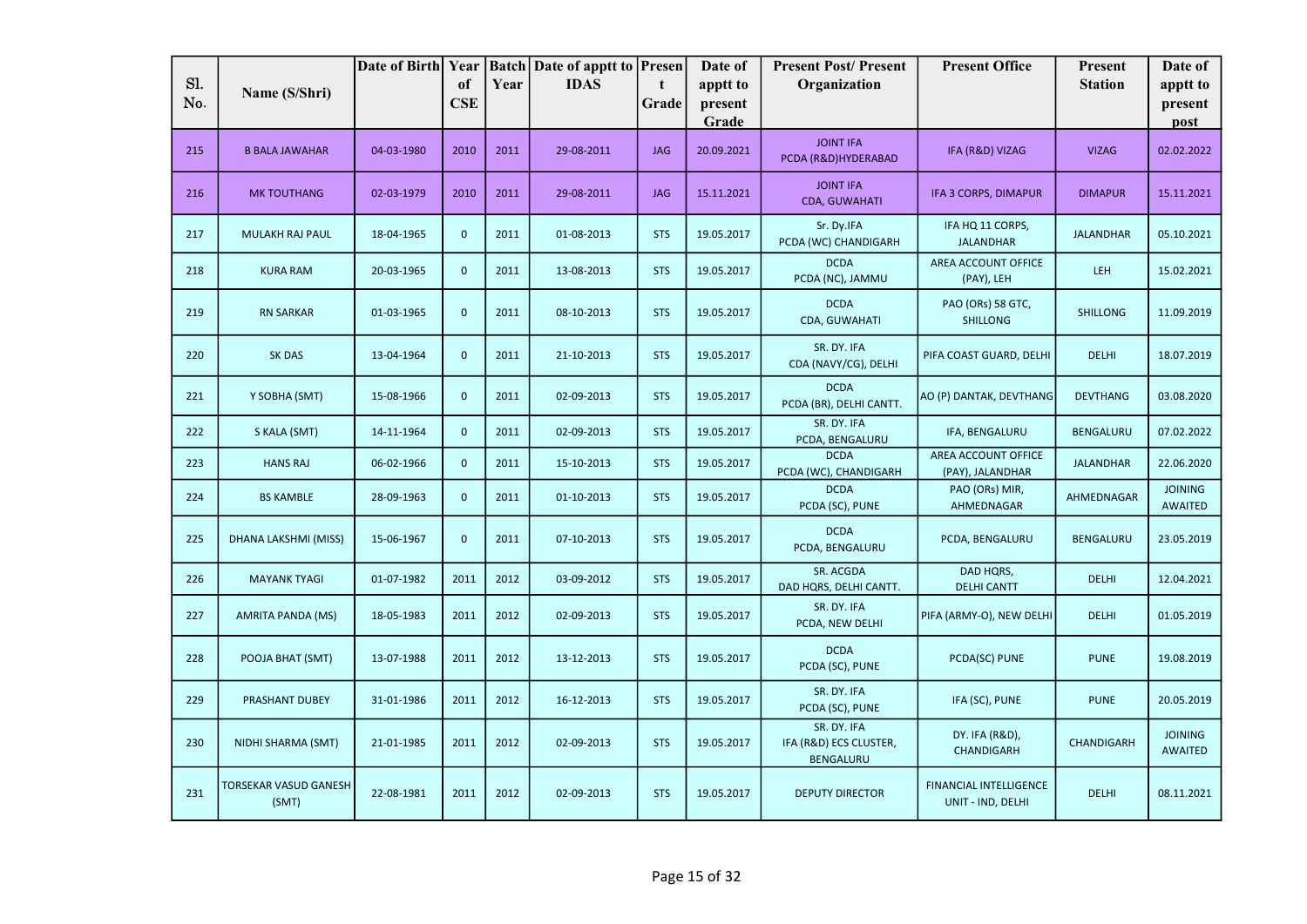|     |                                        | Date of Birth Year |              |      | <b>Batch Date of apptt to Presen</b> |            | Date of    | <b>Present Post/Present</b>         | <b>Present Office</b>                 | <b>Present</b>     | Date of    |
|-----|----------------------------------------|--------------------|--------------|------|--------------------------------------|------------|------------|-------------------------------------|---------------------------------------|--------------------|------------|
| Sl. | Name (S/Shri)                          |                    | of           | Year | <b>IDAS</b>                          | t.         | apptt to   | Organization                        |                                       | <b>Station</b>     | apptt to   |
| No. |                                        |                    | <b>CSE</b>   |      |                                      | Grade      | present    |                                     |                                       |                    | present    |
|     |                                        |                    |              |      |                                      |            | Grade      |                                     |                                       |                    | post       |
| 232 | <b>ABHINAV DUDI</b>                    | 17-04-1986         | 2011         | 2012 | 13-12-2013                           | <b>STS</b> | 19.05.2017 | SR.DY IFA<br>PCDA (SC), PUNE        | IFA HQ 12 CORPS, JODHPUR              | <b>JODHPUR</b>     | 19.04.2022 |
| 233 | <b>REJOY KRISHNAN</b>                  | 15-12-1985         | 2011         | 2012 | 16-12-2013                           | <b>STS</b> | 19.05.2017 | SR DY IFA<br>PCDA(NAVY), MUMBAI     | IFA(NAVY)SNC, COCHIN                  | <b>COCHIN</b>      | 18.04.2022 |
| 234 | YASHASVI BANSAL (SMT)                  | 16-10-1988         | 2011         | 2012 | 13-12-2013                           | <b>STS</b> | 19.05.2017 | <b>DCDA</b><br>CDA, JABALPUR        | CDA, JABALPUR                         | <b>JABALPUR</b>    | 22.06.2020 |
| 235 | PRAVEEN REDDY G.P.                     | 24-11-1988         | 2011         | 2012 | 16-12-2013                           | <b>STS</b> | 19.05.2017 | SR. DY. IFA<br>PCDA (NAVY), MUMBAI  | FA TO MS (V), VIZAG                   | <b>VIZAG</b>       | 06.04.2018 |
| 236 | SANDEEP KUMAR YADAV                    | 18-02-1987         | 2011         | 2012 | 03-09-2012                           | <b>STS</b> | 19.05.2017 | SR. DY. IFA<br>CDA, GUWAHATI        | IFA HQ 4 CORPS TEZPUR                 | <b>TEZPUR</b>      | 31.01.2022 |
| 237 | <b>MANIVELAN K</b>                     | 16-01-1979         | 2011         | 2012 | 03-09-2012                           | <b>STS</b> | 19.05.2017 | <b>DCDA</b><br>PCDA, NEW DELHI      | UN MISSION IN MONUSCO<br>(DR CONGO)   | DR CONGO           | 25.01.2021 |
| 238 | ASHISH KUMAR VERMA                     | 14-12-1985         | 2011         | 2012 | 02-09-2013                           | <b>STS</b> | 19.05.2017 | <b>DCDA</b><br>CDA, PATNA           | CDA, PATNA                            | <b>PATNA</b>       | 19.05.2017 |
| 239 | PURUSHOTHAMAN K                        | 02-11-1983         | 2011         | 2012 | 24-12-2012                           | <b>STS</b> | 19.05.2017 | <b>DCDA</b><br><b>CDA CHENNAI</b>   | PAO (ORs) DSC<br>CANNANORE            | CANNANORE          | 02.03.2022 |
| 240 | <b>ASHISH YADAV</b>                    | 01-09-1982         | 2011         | 2012 | 04-01-2013                           | <b>STS</b> | 19.05.2017 | <b>DCDA</b><br>CDA (ARMY), MEERUT   | AREA ACCOUNT OFFICE<br>(ARMY), AGRA   | <b>AGRA</b>        | 03.09.2019 |
| 241 | <b>KAMAL SINGH</b><br><b>CHOUDHARY</b> | 02-12-1982         | 2011         | 2012 | 02-09-2013                           | <b>STS</b> | 19.05.2017 | SR. DY. IFA<br>PCDA (AF), NEW DELHI | PIFA (AIR FORCE), NEW<br><b>DELHI</b> | <b>DELHI</b>       | 29.04.2019 |
| 242 | <b>DHIRAJ KUMAR</b>                    | 29-04-1981         | 2011         | 2012 | 17-01-2014                           | <b>STS</b> | 19.05.2017 | <b>DCDA</b><br>PCDA (NAVY), MUMBAI  | PCDA (NAVY), MUMBAI                   | <b>MUMBAI</b>      | 16.06.2020 |
| 243 | ASHWINI KUMAR PANDEY                   | 01-05-1979         | 2011         | 2012 | 04-01-2013                           | <b>STS</b> | 19.05.2017 | <b>DCDA</b><br>CDA (ARMY), MEERUT   | PAO (ORs) JRC, BAREILLY               | <b>BAREILLY</b>    | 25.10.2021 |
| 244 | RANKAJ PRAKASH SINGH                   | 21-03-1979         | 2011         | 2012 | 03-09-2012                           | <b>STS</b> | 19.05.2017 | <b>DCDA</b><br>PCDA (CC), LUCKNOW   | PCDA (CC) LUCKNOW                     | <b>LUCKNOW</b>     | 04.05.2020 |
| 245 | <b>SAURABH</b>                         | 15-05-1984         | 2011         | 2012 | 02-09-2013                           | <b>STS</b> | 19.05.2017 | SR. DY. IFA<br>CDA (R&D), BENGALURU | JOINT IFA (R&D),<br><b>DEHRADUN</b>   | <b>DEHRADUN</b>    | 17.01.2022 |
| 246 | <b>MANENDER</b>                        | 01-01-1986         | 2011         | 2012 | 29-04-2013                           | <b>STS</b> | 19.05.2017 | <b>DCDA</b><br>PCDA, NEW DELHI      | UN MISSION IN UNMISS<br>(SOUTH SUDAN) | <b>SOUTH SUDAN</b> | 21.10.2021 |
| 247 | <b>SIVA SANKAR BANDI</b>               | 06-08-1986         | 2011         | 2012 | 17-12-2012                           | <b>STS</b> | 22.05.2017 | <b>DCDA</b><br>PCDA (NAVY), MUMBAI  | AREA ACCOUNT OFFICE<br>(NAVY), VIZAG  | <b>VIZAG</b>       | 02.12.2020 |
| 248 | PREMSAGAR MEENA                        | 20-07-1982         | 2011         | 2012 | 17-12-2012                           | <b>STS</b> | 19.05.2017 | SR. DY. IFA<br>PCDA (SWC), JAIPUR   | IFA (SWC), JAIPUR                     | <b>JAIPUR</b>      | 23.08.2021 |
| 249 | NIRMALA B IYER (SMT)                   | 22-06-1964         | $\mathbf{0}$ | 2012 | 10-12-2014                           | <b>STS</b> | 13.02.2019 | <b>DCDA</b><br>PCDA, BENGALURU      | PCDA, BENGALURU                       | <b>BENGALURU</b>   | 13.02.2019 |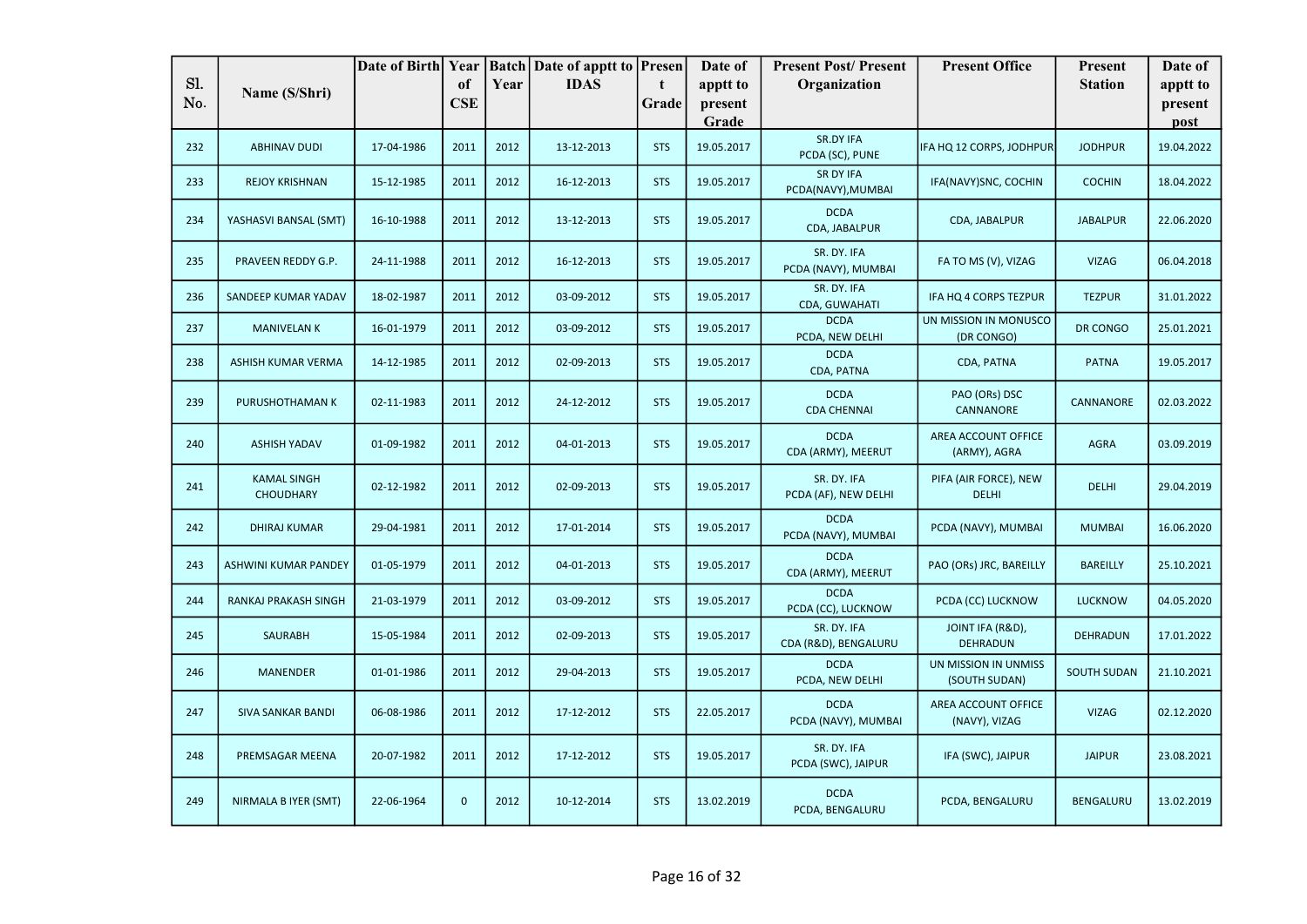|     |                                            | Date of Birth Year |              |      | <b>Batch</b> Date of apptt to <b>Presen</b> |              | Date of          | <b>Present Post/Present</b>          | <b>Present Office</b>                   | <b>Present</b>     | Date of                          |
|-----|--------------------------------------------|--------------------|--------------|------|---------------------------------------------|--------------|------------------|--------------------------------------|-----------------------------------------|--------------------|----------------------------------|
| Sl. | Name (S/Shri)                              |                    | of           | Year | <b>IDAS</b>                                 | $\mathbf{t}$ | apptt to         | Organization                         |                                         | <b>Station</b>     | apptt to                         |
| No. |                                            |                    | <b>CSE</b>   |      |                                             | Grade        | present<br>Grade |                                      |                                         |                    | present<br>post                  |
| 250 | <b>SHRIRAM MEENA</b>                       | 05-07-1964         | $\mathbf{0}$ | 2012 | 07-04-2015                                  | <b>STS</b>   | 13.02.2019       | <b>DCDA</b><br>PCDA (R&D), NEW DELHI | AO (R&D), AGRA                          | <b>AGRA</b>        | 11.10.2021                       |
| 251 | N GOHAIN (SMT)                             | 28-01-1967         | $\mathbf 0$  | 2012 | 15-06-2015                                  | <b>STS</b>   | 13.02.2019       | <b>DCDA</b><br><b>CDA, GUWAHATI</b>  | CDA, GUWAHATI                           | <b>GUWAHATI</b>    | 11.02.2022                       |
| 252 | PUSARLA NIVEDITA RAO<br>(SMT)              | 08-04-1988         | 2012         | 2013 | 23-12-2013                                  | <b>STS</b>   | 13.02.2019       | <b>DCDA</b><br>PCDA (SWC), JAIPUR    | PCDA (SWC), JAIPUR                      | <b>JAIPUR</b>      | 13.09.2021                       |
| 253 | MOGHE OMKAR<br>CHANDRASHEKHAR              | 15-08-1990         | 2012         | 2013 | 23-12-2013                                  | <b>STS</b>   | 13.02.2019       | <b>DCDA</b><br>PCDA (SC), PUNE       | PCDA (SC), PUNE                         | <b>PUNE</b>        | 13.02.2019                       |
| 254 | SRINIVASA REDDY KALAM                      | 01-12-1986         | 2012         | 2013 | 23-12-2014                                  | <b>STS</b>   | 13.02.2019       | SR. DY. IFA<br>CDA, SECUNDERABAD     | FA TO DGNP, VIZAG                       | <b>VIZAG</b>       | 01.06.2020                       |
| 255 | <b>MOHIT SHARMA</b>                        | 26-11-1986         | 2012         | 2013 | 22-12-2014                                  | <b>STS</b>   | 13.02.2019       | SR. ACGDA<br>DAD HQRS, DELHI CANTT   | DAD HQRS,<br><b>DELHI CANTT</b>         | <b>DELHI</b>       | 10.02.2020                       |
| 256 | <b>DESHMUKH ANUP</b><br><b>ASHOKRAO</b>    | 05-06-1986         | 2012         | 2013 | 22-12-2014                                  | <b>STS</b>   | 13.02.2019       | <b>DCDA</b><br>PCDA (O), PUNE        | CDA (TRG) & NADFM, PUNE                 | <b>PUNE</b>        | 18.10.2021                       |
| 257 | <b>SURYAJIT NAYAK</b>                      | 01-11-1986         | 2012         | 2013 | 22-12-2014                                  | <b>STS</b>   | 13.02.2019       | <b>DCDA</b><br>PCDA (R&D), HYDERABAD | JCDA (R&D), BALASORE                    | <b>BALASORE</b>    | 23.04.2021                       |
| 258 | <b>JIWENDRA CHANDRA</b><br><b>TRIPATHI</b> | 25-01-1983         | 2012         | 2013 | 05-01-2015                                  | <b>STS</b>   | 13.02.2019       | <b>DCDA</b><br>CDA(ARMY)MEERUT       | PAO (ORS)KRC,<br><b>RANIKHET</b>        | <b>RANIKHET</b>    | <b>JOINING</b><br><b>AWAITED</b> |
| 259 | <b>DESAI SANDIP SHRIRANG</b>               | 08-06-1985         | 2012         | 2013 | 22-12-2014                                  | <b>STS</b>   | 13.02.2019       | SR. DY. IFA<br>PCDA (NAVY), MUMBAI   | FA TO ASD (B), MUMBAI                   | <b>MUMBAI</b>      | 14.02.2022                       |
| 260 | <b>SANDEEP SP</b>                          | 29-07-1985         | 2012         | 2013 | 01-01-2015                                  | <b>STS</b>   | 13.02.2019       | <b>DCDA</b><br>PCDA, BENGALURU       | PAO (ORs) MEG & C,<br><b>BENGALURU</b>  | <b>BENGALURU</b>   | 05.03.2021                       |
| 261 | RAM JEYANTH KRS                            | 11-12-1985         | 2012         | 2013 | 02-09-2013                                  | <b>STS</b>   | 13.02.2019       | <b>DCDA</b><br>PCDA (NAVY), MUMBAI   | AREA ACCOUNT OFFICE<br>(NAVY), COCHIN   | <b>COCHIN</b>      | 08.05.2020                       |
| 262 | <b>SHASHI PRATAP SINGH</b>                 | 05-10-1981         | 2012         | 2013 | 02-09-2013                                  | <b>STS</b>   | 13.02.2019       | <b>DCDA</b><br>PCDA, NEW DLEHI       | UN MISSION IN MONUSCO<br>(DR CONGO)     | <b>CONGO</b>       | 18.08.2020                       |
| 263 | ABINAYA NISHANTHINI B<br>(SMT)             | 05-04-1987         | 2012         | 2013 | 23-12-2013                                  | <b>STS</b>   | 13.02.2019       | SR. DY. IFA<br>PCDA (NAVY), MUMBAI   | IFA HQ MG&G AREA,<br><b>MUMBAI</b>      | <b>MUMBAI</b>      | 14.02.2022                       |
| 264 | <b>VINOD KUMAR LAXKAR</b>                  | 21-01-1983         | 2012         | 2013 | 28-04-2014                                  | <b>STS</b>   | 13.02.2019       | SR. DY. IFA<br>PCDA (SC), PUNE       | IFA HQ SWAC (AF),<br><b>GANDHINAGAR</b> | <b>GANDHINAGAR</b> | 01.08.2019                       |
| 265 | <b>MANISH</b>                              | 26-06-1983         | 2012         | 2013 | 24-12-2014                                  | <b>STS</b>   | 13.02.2019       | SR. DY. IFA<br>PCDA (AF), NEW DELHI  | IFA HQ (WAC), DELHI<br>CANTT.           | <b>DELHI</b>       | 24.09.2021                       |
| 266 | <b>ABHISHEK SINGH</b>                      | 07-07-1986         | 2012         | 2013 | 18-12-2013                                  | <b>STS</b>   | 14.02.2019       | <b>DCDA</b><br>PCDA (P), PRAYAGRAJ   | PCDA (P), PRAYAGRAJ                     | PRAYAGRAJ          | 10.06.2019                       |
| 267 | <b>SIVA SHANKAR KM</b>                     | 07-09-1987         | 2012         | 2013 | 23-12-2013                                  | <b>STS</b>   | 13.02.2019       | <b>DCDA</b><br>CDA, CHENNAI          | CDA, CHENNAI                            | <b>CHENNAI</b>     | 22.03.2021                       |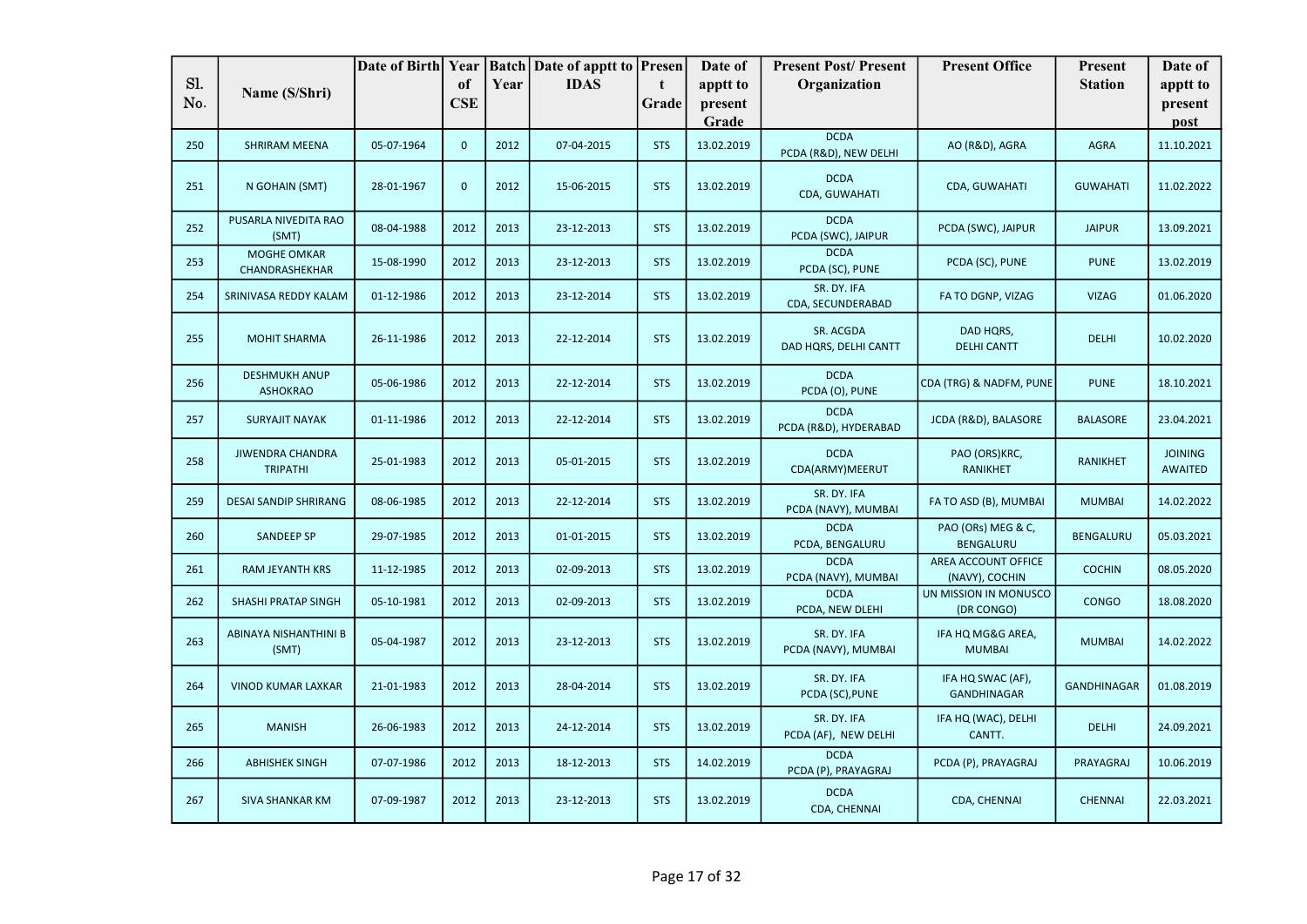|     |                                     |            |             |      | Date of Birth Year   Batch   Date of apptt to   Presen |            | Date of          | <b>Present Post/Present</b>                                                                            | <b>Present Office</b>                               | <b>Present</b>       | Date of                          |
|-----|-------------------------------------|------------|-------------|------|--------------------------------------------------------|------------|------------------|--------------------------------------------------------------------------------------------------------|-----------------------------------------------------|----------------------|----------------------------------|
| Sl. | Name (S/Shri)                       |            | of          | Year | <b>IDAS</b>                                            | t          | apptt to         | Organization                                                                                           |                                                     | <b>Station</b>       | apptt to                         |
| No. |                                     |            | <b>CSE</b>  |      |                                                        | Grade      | present<br>Grade |                                                                                                        |                                                     |                      | present<br>post                  |
| 268 | <b>GAURAV</b>                       | 30-11-1978 | 2012        | 2013 | 02-09-2013                                             | <b>STS</b> | 13.02.2019       | <b>DCDA</b><br>PCDA (WC), CHANDIGARH                                                                   | AREA ACCOUNT OFFICE<br>(WC) PATHANKOT               | <b>PATHANKOT</b>     | 16.03.2020                       |
| 269 | RAVI KIRAN (SMT)                    | 13-03-1983 | 2012        | 2013 | 02-06-2014                                             | <b>STS</b> | 14.02.2019       | SR. ACGDA<br>DAD HQRS, DELHI CANTT. (On<br>attachment with MoD as OSD<br>(US Level) w.e.f. 12.11.2021) | DAD HQRS,<br><b>DELHI CANTT</b>                     | <b>DELHI</b>         | 13.09.2021                       |
| 270 | VIKRAM A DODDAMANI                  | 03-06-1987 | 2012        | 2013 | 02-09-2013                                             | <b>STS</b> | 14.02.2019       | <b>DEPUTY CA</b><br>PCA (FYS), KOLKATA                                                                 | PCA (FYS), KOLKATA                                  | <b>KOLKATA</b>       | 20.01.2022                       |
| 271 | K LALBIAKCHHUNGA (DR)               | 10-07-1983 | 2012        | 2013 | 20-12-2013                                             | <b>STS</b> | 13.02.2019       | <b>DEPUTY CA (FYS.)</b><br>PCA (FYS.), KOLKATA                                                         | PCA (FYS.), KOLKATA                                 | <b>KOLKATA</b>       | 11.08.2020                       |
| 272 | KAMLESH KUMARI (SMT)                | 15-08-1964 | $\mathbf 0$ | 2013 | 31-12-2015                                             | <b>STS</b> | 06.05.2019       | <b>DCDA</b><br>PCDA (R&D), NEW DELHI                                                                   | PCDA (R&D), NEW DELHI                               | <b>DELHI</b>         | 06.05.2019                       |
| 273 | <b>NK BISWAS</b>                    | 01-01-1963 | $\mathbf 0$ | 2013 | 14-12-2015                                             | <b>STS</b> | 06.05.2019       | <b>DCDA</b><br>CDA, GUWAHATI                                                                           | CDA, GUWAHATI                                       | <b>GUWAHATI</b>      | 17.07.2019                       |
| 274 | <b>VIJAY SHARMA</b>                 | 25-11-1987 | 2013        | 2014 | 22-12-2014                                             | <b>STS</b> | 06.05.2019       | SR. DY. IFA<br>PCDA (NAVY), MUMBAI                                                                     | IFA FOGA/FONA, GOA                                  | <b>GOA</b>           | 13.09.2021                       |
| 275 | <b>VARUN NAYYAR</b>                 | 11-04-1984 | 2013        | 2014 | 24-12-2014                                             | <b>STS</b> | 06.05.2019       | SR. ACGDA<br><b>DAD</b><br>HQRS, DELHI CANTT.                                                          | DAD HQRS,<br><b>DELHI CANTT</b>                     | <b>DELHI</b>         | 18.05.2022                       |
| 276 | <b>AMIT KUMAR</b>                   | 01-03-1988 | 2013        | 2014 | 22-12-2014                                             | <b>STS</b> | 07.05.2019       | SR.DY IFA<br>IFA(R&D) NEW DELHI                                                                        | IFA (R&D), NEW DELHI                                | <b>DELHI</b>         | 11.05.2022                       |
| 277 | <b>ABHINEET DHILLON (SMT)</b>       | 31-03-1990 | 2013        | 2014 | 23-12-2014                                             | <b>STS</b> | 07.05.2019       | SR. DY. IFA<br>PCDA (NAVY), MUMBAI                                                                     | FA to DGNP (B), MUMBAI                              | <b>MUMBAI</b>        | 27.09.2021                       |
| 278 | <b>GUGALE DHIRAJ</b><br>DHARAMCHAND | 12-01-1991 | 2013        | 2014 | 29-12-2015                                             | <b>STS</b> | 06.05.2019       | <b>DCDA</b><br>PCDA, NEW DELHI                                                                         | UN MISSION IN UNIFIL IN<br><b>LEBANON</b>           | <b>LEBANON</b>       | 03.08.2021                       |
| 279 | RAJAPURE VIKRAM ASHOK               | 12-12-1980 | 2013        | 2014 | 22-12-2014                                             | <b>STS</b> | 06.05.2019       | <b>DCDA</b><br>CDA, JABALPUR                                                                           | CDA, JABALPUR                                       | <b>JABALPUR</b>      | 21.03.2022                       |
| 280 | <b>LEHANA SINGH</b>                 | 19-09-1980 | 2013        | 2014 | 08-06-2015                                             | <b>STS</b> | 09.05.2019       | <b>DCDA</b><br>PCDA (O), PUNE                                                                          | PCDA (O), PUNE                                      | <b>PUNE</b>          | 09.03.2021                       |
| 281 | DC RAJATH KUMAR                     | 02-10-1989 | 2013        | 2014 | 13-03-2015                                             | <b>STS</b> | 06.05.2019       | <b>ADDITIONAL SECRETARY</b>                                                                            | UT OF LADAKH (UNDER<br>MINISTRY OF HOME<br>AFFAIRS) | LADAKH               | 05.04.2021                       |
| 282 | <b>BHARGAVA ISUKAPATLA</b>          | 22-03-1984 | 2013        | 2014 | 23-12-2014                                             | <b>STS</b> | 06.05.2019       | <b>DCDA</b><br>CDA, PATNA                                                                              | PAO (ORs), AAD,<br><b>GOPALPUR</b>                  | <b>GOPALPUR</b>      | 03.012.2020                      |
| 283 | <b>ANMOL AMAR SINGH</b>             | 02-03-1990 | 2013        | 2014 | 01-01-2015                                             | <b>STS</b> | 22.05.2019       | <b>DCDA</b><br>PCDA, NEW DELHI                                                                         | PCDA NEW DELHI                                      | <b>DELHI</b>         | <b>JOINING</b><br><b>AWAITED</b> |
| 284 | <b>ANKIT PANDEY</b>                 | 30-09-1987 | 2014        | 2015 | 07-09-2015                                             | <b>STS</b> | 01.01.2020       | <b>DCDA</b><br>PCDA, NEW DELHI                                                                         | UN MISSION IN UNDOF<br><b>GOLAN HEIGHTS</b>         | <b>GOLAN HEIGHTS</b> | 13.09.2021                       |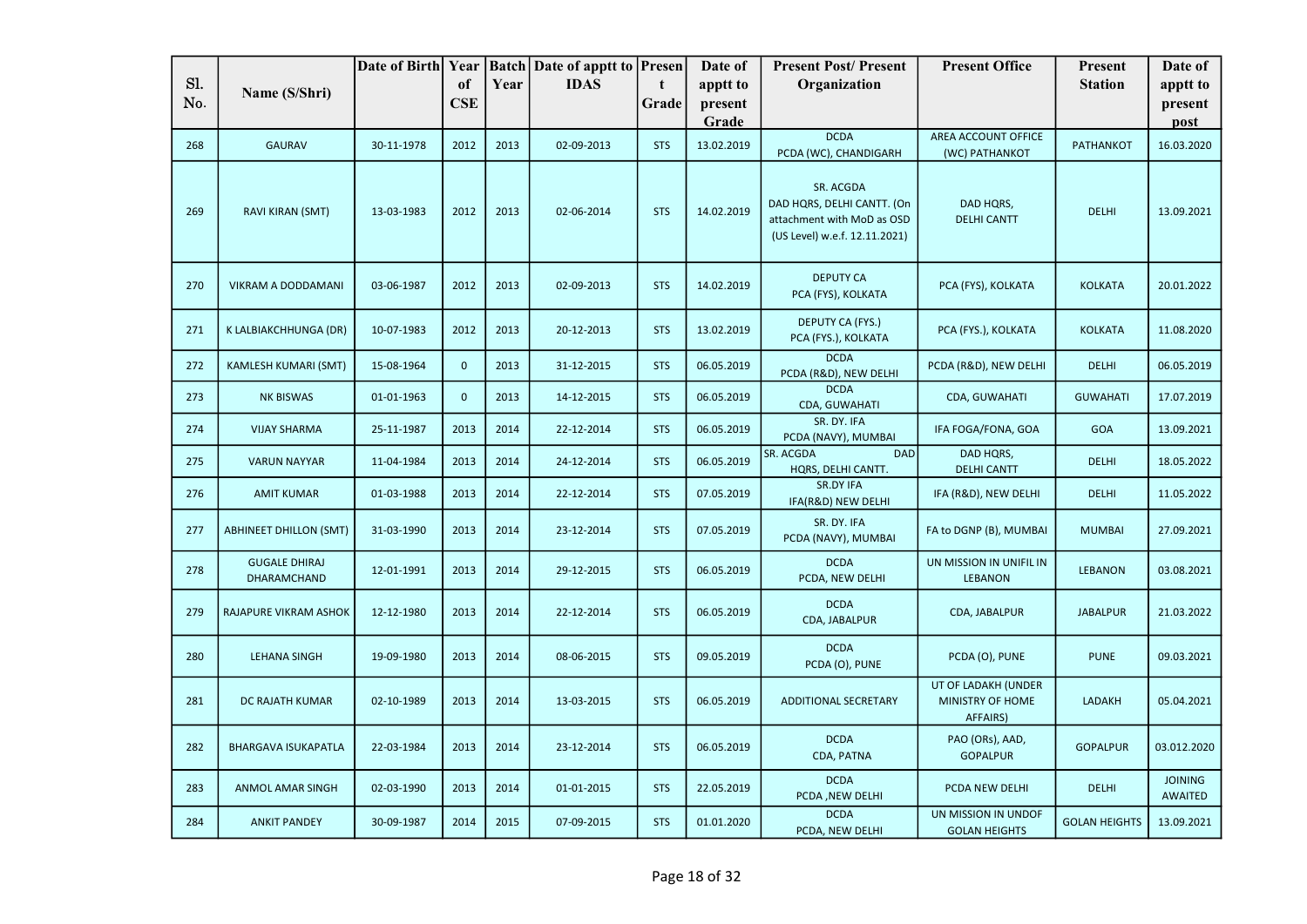|     |                                    | Date of Birth Year |            |      | <b>Batch Date of apptt to Presen</b> |            | Date of    | <b>Present Post/Present</b>            | <b>Present Office</b>           | Present         | Date of                   |
|-----|------------------------------------|--------------------|------------|------|--------------------------------------|------------|------------|----------------------------------------|---------------------------------|-----------------|---------------------------|
| Sl. | Name (S/Shri)                      |                    | of         | Year | <b>IDAS</b>                          | t          | apptt to   | Organization                           |                                 | <b>Station</b>  | apptt to                  |
| No. |                                    |                    | <b>CSE</b> |      |                                      | Grade      | present    |                                        |                                 |                 | present                   |
|     | <b>GEETIKA SINGH BATTU</b>         |                    |            |      |                                      |            | Grade      | <b>DCDA</b>                            | DCDA (R&D) METCALF              |                 | post                      |
| 285 | (SMT)                              | 04-11-1988         | 2014       | 2015 | 28-12-2015                           | <b>STS</b> | 01.01.2020 | PCDA (R&D), NEW DELHI                  | HOUSE, NEW DELHI                | <b>DELHI</b>    | 23.02.2021                |
| 286 | <b>HIMANSHU TRIPATHI</b>           | 12-01-1990         | 2014       | 2015 | 28-12-2015                           | <b>STS</b> | 01.01.2020 | <b>DCDA</b><br>PCDA (P), PRAYAGRAJ     | PCDA (P), PRAYAGRAJ             | PRAYAGRAJ       | 01.01.2020                |
| 287 | ANAND ACHUTHANKUTTY                | 08-06-1989         | 2014       | 2015 | 26-05-2016                           | <b>STS</b> | 01.01.2020 | SR. DY. IFA<br>PCDA (NAVY), MUMBAI     | IFA (NAVY) SNC,                 | <b>COCHIN</b>   | 07.04.2021                |
| 288 | <b>ABHISHEK SHARMA</b>             | 18-05-1986         | 2014       | 2015 | 30-12-2015                           | <b>STS</b> | 06.08.2020 | <b>DCDA</b><br>PCDA, NEW DELHI         | UN MISSION IN UNISFA<br>ABYEI   | <b>ABYEI</b>    | 21.02.2022                |
| 289 | SHASHI MAULI CHAUBEY               | 17-07-1988         | 2014       | 2015 | 13-01-2016                           | <b>STS</b> | 01.01.2020 | SR. ACGDA<br>DAD HQRS, DELHI CANTT.    | DAD HQRS,<br><b>DELHI CANTT</b> | <b>DELHI</b>    | 20.09.2021                |
| 290 | <b>NEERAJ SURENDRAN</b>            | 15-02-1990         | 2014       | 2015 | 31-12-2015                           | <b>STS</b> | 01.01.2020 | SR. ACGDA<br>DAD HQRS, DELHI CANTT.    | DAD HQRS,<br><b>DELHI CANTT</b> | <b>DELHI</b>    | 08.02.2021                |
| 291 | AKSHATA A RAO (MS) (DR)            | 01-02-1983         | 2014       | 2015 | 13-01-2016                           | <b>STS</b> | 01.01.2020 | <b>DCDA</b><br>PCDA, NEW DELHI         | PCDA, NEW DELHI                 | <b>DELHI</b>    | 13.05.2020                |
| 292 | NEELA V D PRAVEEN                  | 29-04-1985         | 2014       | 2015 | 30-12-2015                           | <b>STS</b> | 01.01.2020 | SR. DY. IFA<br>PCDA (NAVY), MUMBAI     | FA to ASD VIZAG                 | <b>VIZAG</b>    | 20.03.2020                |
| 293 | REEMA NAGLOT (SMT)                 | 19-12-1985         | 2014       | 2015 | 30-12-2015                           | <b>STS</b> | 01.01.2020 | <b>DCDA</b><br>PCDA, BENGALURU         | PCDA, BENGALURU                 | BENGALURU       | <b>JOINING</b><br>AWAITED |
| 294 | <b>UTKARSH MISHRA</b>              | 15-11-1986         | 2015       | 2016 | 19-12-2016                           | <b>STS</b> | 01.01.2021 | <b>DCDA</b><br>CDA, JABALPUR           | PAO (ORs) MRC, SAUGOR           | <b>SAUGOR</b>   | 28.03.2022                |
| 295 | PARASHAR VINIT RKP<br><b>SINGH</b> | 16-03-1985         | 2015       | 2016 | 19-12-2016                           | <b>STS</b> | 01.01.2021 | SR. DY. IFA<br>CDA, PATNA              | IFA, RANCHI                     | <b>RANCHI</b>   | 01.01.2021                |
| 296 | <b>VIJAY TANEJA</b>                | 04-03-1990         | 2015       | 2016 | 19-12-2016                           | <b>STS</b> | 01.01.2021 | SR. DY. IFA<br>PCDA (SC), PUNE         | <b>IFA JAMNAGAR</b>             | <b>JAMNAGAR</b> | 19.04.2022                |
| 297 | <b>DEBAN SS</b>                    | 29-09-1992         | 2015       | 2016 | 29-08-2016                           | <b>STS</b> | 01.01.2021 | SR. DY. IFA<br>PCDA (NAVY), MUMBAI     | IFA 5 BRD, SULUR                | <b>SULUR</b>    | 05.03.2021                |
| 298 | <b>SUSHIL RIYAR</b>                | 15-11-1991         | 2015       | 2016 | 19-12-2016                           | <b>STS</b> | 01.01.2021 | <b>DCDA</b><br>PCDA (BR), DELHI CANTT. | AO (P), CHETAK, BIKANER         | <b>BIKANER</b>  | 01.01.2021                |
| 299 | SANDEEP SHEORAN                    | 14-02-1990         | 2015       | 2016 | 12-04-2018                           | <b>STS</b> | 01.01.2021 | <b>DCDA</b><br>PCDA (R&D), NEW DELHI   | AO (R&D), JODHPUR               | <b>JODHPUR</b>  | 17.08.2021                |
| 300 | <b>SWATI SURVE (SMT)</b>           | 23-09-1981         | 2015       | 2016 | 19-12-2016                           | <b>STS</b> | 01.01.2021 | SR. DY. IFA<br>PCDA (NAVY), MUMBAI     | FA TO MS (B), MUMBAI            | <b>MUMBAI</b>   | 01.01.2021                |
| 301 | <b>ADITYA KUMAR</b>                | 15-01-1988         | 2015       | 2016 | 19-12-2016                           | <b>STS</b> | 01.01.2021 | <b>DCDA</b><br>CDA (PD), MEERUT        | CDA (PD), MEERUT                | <b>MEERUT</b>   | 22.02.2021                |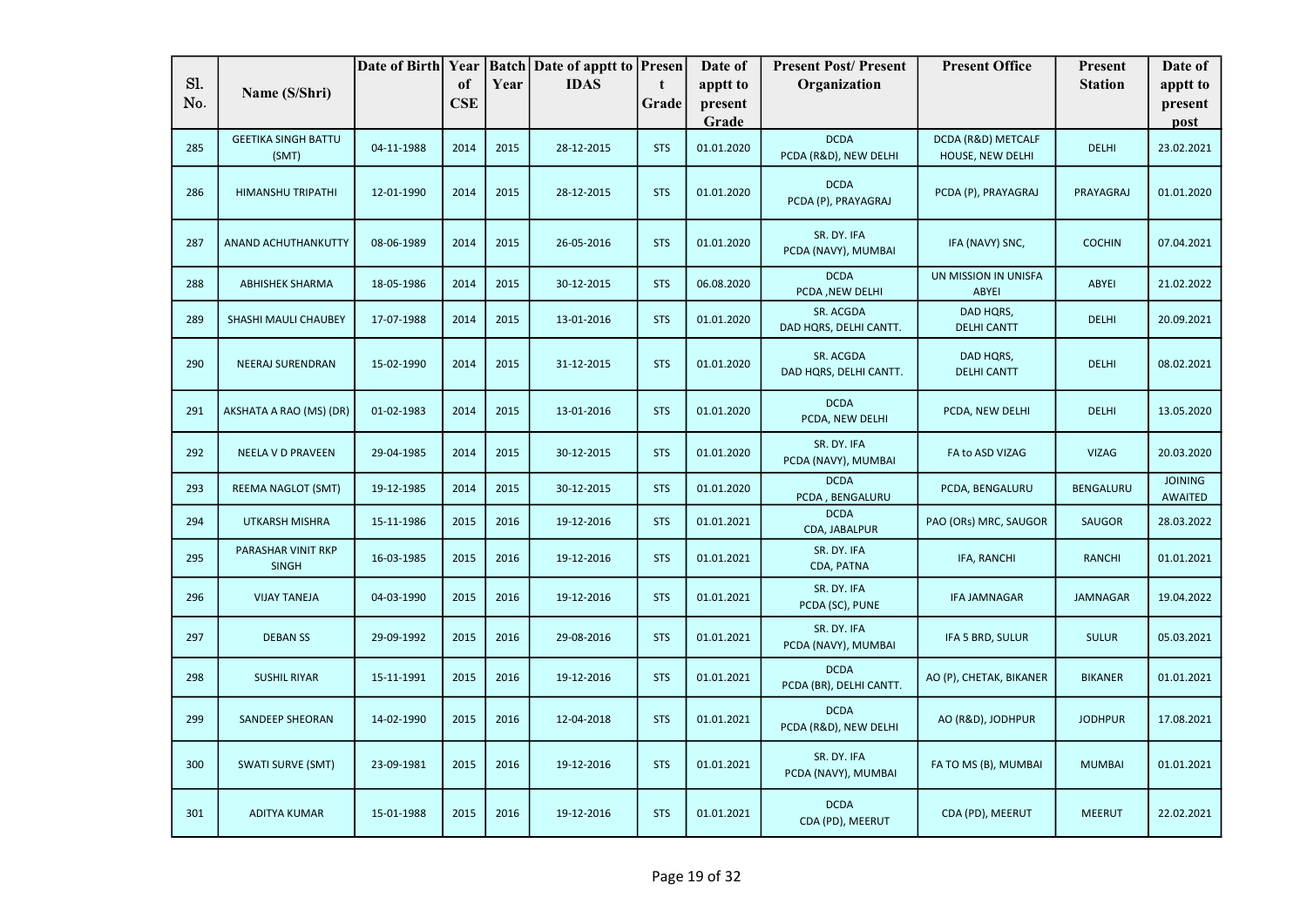|     |                                     | Date of Birth Year |                |      | <b>Batch Date of apptt to Presen</b> |            | Date of    | <b>Present Post/Present</b>            | <b>Present Office</b>                        | Present           | Date of                          |
|-----|-------------------------------------|--------------------|----------------|------|--------------------------------------|------------|------------|----------------------------------------|----------------------------------------------|-------------------|----------------------------------|
| Sl. | Name (S/Shri)                       |                    | of             | Year | <b>IDAS</b>                          | t          | apptt to   | Organization                           |                                              | <b>Station</b>    | apptt to                         |
| No. |                                     |                    | <b>CSE</b>     |      |                                      | Grade      | present    |                                        |                                              |                   | present                          |
|     |                                     |                    |                |      |                                      |            | Grade      |                                        |                                              |                   | post                             |
| 302 | NEELANSHU GUPTA (MS)                | 05-11-1985         | 2016           | 2017 | 28-08-2017                           | <b>STS</b> | 03.01.2022 | SR. DY. IFA<br>CDA, JABALPUR           | IFA HQ 21 CORPS, BHOPAL                      | <b>BHOPAL</b>     | 03.01.2022                       |
| 303 | K HARIPREETI (SMT)                  | 22-08-1990         | 2016           | 2017 | 21-12-2017                           | <b>STS</b> | 03.01.2022 | <b>DCDA</b><br>CDA (ARMY), MEERUT      | CDA (ARMY), MEERUT                           | <b>MEERUT</b>     | 03.01.2022                       |
| 304 | SANDEEP BANSAL                      | 14-10-1986         | 2016           | 2017 | 28-08-2017                           | <b>STS</b> | 03.01.2022 | SR. ACGDA<br>DAD HQRS, DELHI CANTT.    | DAD HQRS,<br><b>DELHI CANTT</b>              | <b>DELHI</b>      | 03.01.2022                       |
| 305 | <b>VIGNESH K</b>                    | 09-07-1989         | 2016           | 2017 | 28-08-2017                           | <b>STS</b> | 03.01.2022 | <b>DCDA</b><br>CDA (R&D), BENGALURU    | DCDA (R&D), AVADI                            | <b>AVADI</b>      | 14.02.2022                       |
| 306 | DIVYA K (MS)                        | 03-02-1988         | 2016           | 2017 | 18-12-2017                           | <b>STS</b> | 03.01.2022 | SR.DY IFA<br>CDA (R&D), BANGALORE      | IFA(R&D)AERO CLUSTER,<br><b>BANGALORE</b>    | <b>BENGALURU</b>  | <b>JOINING</b><br>AWAITED        |
| 307 | <b>ARUNKUMAR P S</b>                | 31-05-1989         | 2016           | 2017 | 18-12-2017                           | <b>STS</b> | 18.01.2022 | SR. DY. IFA<br>PCDA (NAVY), MUMBAI     | IFA (INA), EZHIMALA                          | <b>EZHIMALA</b>   | 18.01.2022                       |
| 308 | <b>VIJAY THOMAS D (DR)</b>          | 15-12-1988         | 2016           | 2017 | 18-12-2017                           | <b>STS</b> | 03.01.2022 | <b>DCDA</b><br>CDA, CHENNAI            | CDA, CHENNAI                                 | <b>CHENNAI</b>    | 03.01.2022                       |
| 309 | <b>BIPIN DAS</b>                    | 28-04-1989         | 2016           | 2017 | 11-12-2017                           | <b>STS</b> | 03.01.2022 | SR.ACGDA<br>DAD HQRS, DELHI CANTT.     | DAD HQRS,<br><b>DELHI CANTT</b>              | <b>DELHI</b>      | 03.01.2022                       |
| 310 | MOHAN LAL MEENA                     | 18-12-1989         | 2016           | 2017 | 04-09-2017                           | <b>STS</b> | 03.01.2022 | SR.ACGDA<br>DAD HQRS, DELHI CANTT.     | DAD HQRS,<br><b>DELHI CANTT</b>              | <b>DELHI</b>      | <b>JOINING</b><br><b>AWAITED</b> |
| 311 | <b>RV PRASAD</b>                    | 18-04-1963         | $\mathbf{0}$   | 2017 | 01-07-2019                           | <b>JTS</b> | 01.07.2019 | <b>ACDA</b><br>PCDA (CC), LUCKNOW      | PCDA (CC), LUCKNOW                           | <b>LUCKNOW</b>    | 16.11.2020                       |
| 312 | <b>JOE RAJESWAR</b>                 | 27-01-1965         | $\mathbf{0}$   | 2017 | 01-07-2019                           | <b>JTS</b> | 01.07.2019 | <b>ACDA</b><br>PCDA, BENGALURU         | PAO (ORs) ASC SUPPLY &<br>MT, BENGALURU      | <b>BENGALURU</b>  | 01.07.2019                       |
| 313 | <b>RAM SINGH</b>                    | 13-03-1964         | $\mathbf 0$    | 2017 | 27-06-2019                           | <b>JTS</b> | 27.06.2019 | <b>ACDA</b><br>PCDA, (WC) CHANDIGARH   | PCDA(WC) CHANDIGARH                          | <b>CHANDIGARH</b> | 04.04.2022                       |
| 314 | <b>S GANGTE</b>                     | 01-03-1965         | $\mathbf{0}$   | 2017 | 28-06-2019                           | <b>JTS</b> | 28.06.2019 | <b>ACDA</b><br>PCDA (BR), DELHI CANTT. | AO(P) PUSHPAK, AIZWAL                        | <b>AIZWAL</b>     | 28.06.2019                       |
| 315 | <b>SUSHIL KUMAR</b>                 | 22-12-1962         | $\mathbf{0}$   | 2017 | 17-06-2019                           | JTS        | 17.06.2019 | DY. IFA<br>PCDA (AF), NEW DELHI        | IFA (CAPITAL-AIR FORCE),<br><b>NEW DELHI</b> | <b>DELHI</b>      | 12.08.2021                       |
| 316 | <b>NS WAIKAR (SMT)</b>              | 23-11-1962         | $\mathbf{0}$   | 2017 | 17-06-2019                           | <b>JTS</b> | 17.06.2019 | <b>ACDA</b><br>PCDA (SC), PUNE         | PCDA (SC), PUNE                              | <b>PUNE</b>       | 02.03.2022                       |
| 317 | PADMAJA R WARRIER                   | 23-06-1962         | $\overline{0}$ | 2017 | 28-06-2019                           | <b>JTS</b> | 28.06.2019 | DY. IFA<br>PCDA (NAVY), MUMBAI         | IFA (NAVY) SNC, CHOCHIN                      | <b>COCHIN</b>     | 28.06.2019                       |
| 318 | YOGESH M MANKIKAR                   | 23-12-1963         | $\mathbf{0}$   | 2017 | 18-06-2019                           | <b>JTS</b> | 18.06.2019 | <b>ACDA</b><br>PCDA, BENGALURU         | PCDA, BENGALURU                              | <b>BENGALURU</b>  | 18.06.2019                       |
| 319 | <b>ARATI RAY CHAUDHURY</b><br>(SMT) | 17-06-1964         | $\mathbf{0}$   | 2017 | 14-06-2019                           | <b>JTS</b> | 14.06.2019 | <b>ACDA</b><br>PCDA (O), PUNE          | PCDA (O), PUNE                               | <b>PUNE</b>       | 14.06.2019                       |
| 320 | <b>ANIL V UMESH</b>                 | 16-06-1962         | $\mathbf{0}$   | 2017 | 17-06-2019                           | <b>JTS</b> | 17.06.2019 | <b>ACDA</b><br>CDA, CHENNAI            | AAO (ARMY), COCHIN                           | <b>COCHIN</b>     | 09.02.2022                       |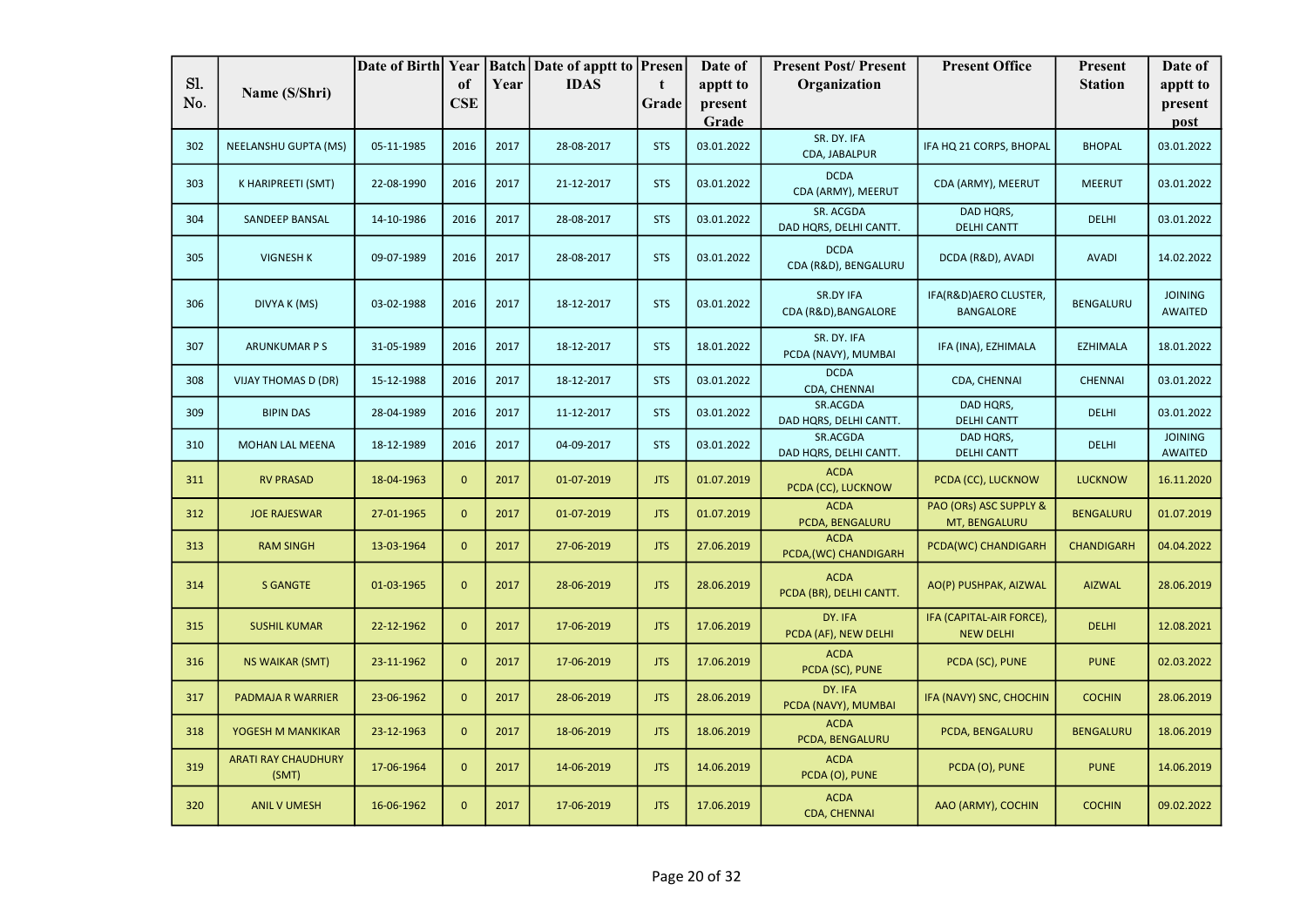| Sl. |                                    | Date of Birth Year |                  |      | <b>Batch Date of apptt to Presen</b> |                      | Date of             | <b>Present Post/Present</b>          | <b>Present Office</b>                                                    | Present           | Date of             |
|-----|------------------------------------|--------------------|------------------|------|--------------------------------------|----------------------|---------------------|--------------------------------------|--------------------------------------------------------------------------|-------------------|---------------------|
| No. | Name (S/Shri)                      |                    | of<br><b>CSE</b> | Year | <b>IDAS</b>                          | $\mathbf t$<br>Grade | apptt to<br>present | Organization                         |                                                                          | <b>Station</b>    | apptt to<br>present |
|     |                                    |                    |                  |      |                                      |                      | Grade               |                                      |                                                                          |                   | post                |
| 321 | <b>SHANEEL RANA</b>                | 01-11-1963         | $\mathbf{0}$     | 2017 | 28-09-2020                           | <b>JTS</b>           | 28.09.2020          | DY. IFA<br>PCDA, NEW DELHI           | IFA (DGAFMS), NEW DELHI                                                  | <b>DELHI</b>      | 16.08.2021          |
| 322 | <b>NS KUMAR</b>                    | 20-04-1966         | $\mathbf{0}$     | 2017 | 13-06-2019                           | <b>JTS</b>           | 13.06.2019          | <b>ACDA</b><br>PCDA (O), PUNE        | CDA (TRG) & NADFM, PUNE                                                  | <b>PUNE</b>       | 13.06.2019          |
| 323 | <b>MIA LOBO</b>                    | 29-04-1965         | $\mathbf{0}$     | 2017 | 26/06/2019                           | <b>JTS</b>           | 26.06.2019          | DY. IFA<br>PCDA (NAVY), MUMBAI       | IFA COD, KANDIVILI,<br><b>MUMBAI</b>                                     | <b>MUMBAI</b>     | 02.03.2022          |
| 324 | <b>T SATISH KUMAR</b>              | 25-05-1965         | $\mathbf{0}$     | 2017 | 13-06-2019                           | <b>JTS</b>           | 13.06.2019          | <b>ACDA</b><br>PCDA (O), PUNE        | PCDA (O), PUNE                                                           | <b>PUNE</b>       | 13.06.2019          |
| 325 | <b>NK SHARMA</b>                   | 13-10-1963         | $\mathbf{0}$     | 2017 | 13-06-2019                           | <b>JTS</b>           | 13.06.2019          | DY. IFA<br>PCDA, NEW DELHI           | PIFA (ARMY - M&Q), NEW<br><b>DELHI</b>                                   | <b>DELHI</b>      | 18.11.2020          |
| 326 | <b>R RAMAN</b>                     | 21-09-1965         | $\mathbf{0}$     | 2017 | 17-06-2019                           | <b>JTS</b>           | 17.06.2019          | <b>ACDA</b><br>PCDA (SC), PUNE       | AREA ACCOUNTS OFFICE,<br><b>DEHU ROAD, PUNE</b>                          | <b>PUNE</b>       | 16.03.2021          |
| 327 | <b>NP SHIVATARE</b>                | 23-09-1964         | $\mathbf{0}$     | 2017 | 28-06-2019                           | <b>JTS</b>           | 28.06.2019          | <b>ACDA</b><br>PCDA (NAVY), MUMBAI   | PCDA (NAVY), MUMBAI                                                      | <b>MUMBAI</b>     | 13.08.2019          |
| 328 | VM VIDYAVATHI (SMT)                | 13-10-1964         | $\mathbf{0}$     | 2017 | 17-06-2019                           | <b>JTS</b>           | 17.06.2019          | <b>ACDA</b><br>PCDA BENGALURU        | DCDA (DAD) HAL,<br><b>BENGALURU</b>                                      | <b>BENGALURU</b>  | 17.06.2019          |
| 329 | <b>S SURESH BABU</b>               | 20-01-1963         | $\mathbf{0}$     | 2017 | 27-06-2019                           | <b>JTS</b>           | 27.06.2019          | <b>ACDA</b><br>CDA, CHENNAI          | PAO (ORs) MRC,<br><b>WELLINGTON</b>                                      | <b>WELLINGTON</b> | 27.06.2019          |
| 330 | <b>GEETHA VARADARAJAN</b><br>(SMT) | 05-06-1964         | $\mathbf{0}$     | 2017 | 27-06-2019                           | <b>JTS</b>           | 27.06.2019          | <b>ACDA</b><br>CDA (R&D), BENGALURU  | CDA (R&D), BENGALURU                                                     | <b>BENGALURU</b>  | 27.06.2019          |
| 331 | <b>H RAMAKRISHNAN</b>              | 17-09-1963         | $\mathbf{0}$     | 2017 | 01-07-2019                           | <b>JTS</b>           | 01.07.2019          | DY. IFA<br>CDA, CHENNAI              | IFA 23 ED/8 BRD, AVADI                                                   | <b>AVADI</b>      | 16.07.2020          |
| 332 | <b>VANDANA SHETTY (MS)</b>         | 21-05-1964         | $\mathbf{0}$     | 2017 | 20-06-2019                           | <b>JTS</b>           | 20.06.2019          | DY. IFA<br>PCDA (NAVY), MUMBAI       | IFA NAVY (WNC), MUMBAI                                                   | <b>MUMBAI</b>     | 31.12.2020          |
| 333 | P RATNA PRASAD                     | 01-06-1963         | $\mathbf{0}$     | 2017 | 29-06-2019                           | <b>JTS</b>           | 29.06.2019          | <b>ACDA</b><br>PCDA (R&D), HYDERABAD | <b>SBC (ENCADRED) ATVP</b><br><b>NORTH YARD COMPLEX,</b><br><b>VIZAG</b> | <b>VIZAG</b>      | 29.06.2019          |
| 334 | <b>CHATUR SEN ANAND</b>            | 15-03-1964         | $\mathbf{0}$     | 2017 | 20-06-2019                           | <b>JTS</b>           | 20.06.2019          | <b>ACDA</b><br>PCDA (WC), CHANDIGARH | AREA ACCOUNT OFFICE PAY<br>(WC), NEW DELHI                               | <b>DELHI</b>      | 20.06.2019          |
| 335 | <b>JASVINDER SINGH</b>             | 30-09-1966         | $\mathbf{0}$     | 2017 | 01-07-2019                           | <b>JTS</b>           | 01.07.2019          | DY. IFA<br>CDA (ARMY), MEERUT        | IFA COD, AGRA                                                            | <b>AGRA</b>       | 01.07.2019          |
| 336 | <b>RAM BABU</b>                    | 18-07-1963         | $\mathbf{0}$     | 2017 | 28-06-2019                           | <b>JTS</b>           | 28.06.2019          | <b>ACDA</b><br>PCDA (SWC), JAIPUR    | PCDA (SWC), JAIPUR                                                       | <b>JAIPUR</b>     | 12.10.2020          |
| 337 | V SUDHA RANI (SMT)                 | 14-09-1974         | $\mathbf{0}$     | 2017 | 28-06-2019                           | <b>JTS</b>           | 28.06.2019          | <b>ACDA</b><br>PCDA, BENGALURU       | PAO (ORs), ASC AT,<br><b>BENGALURU</b>                                   | <b>BENGALURU</b>  | 28.06.2019          |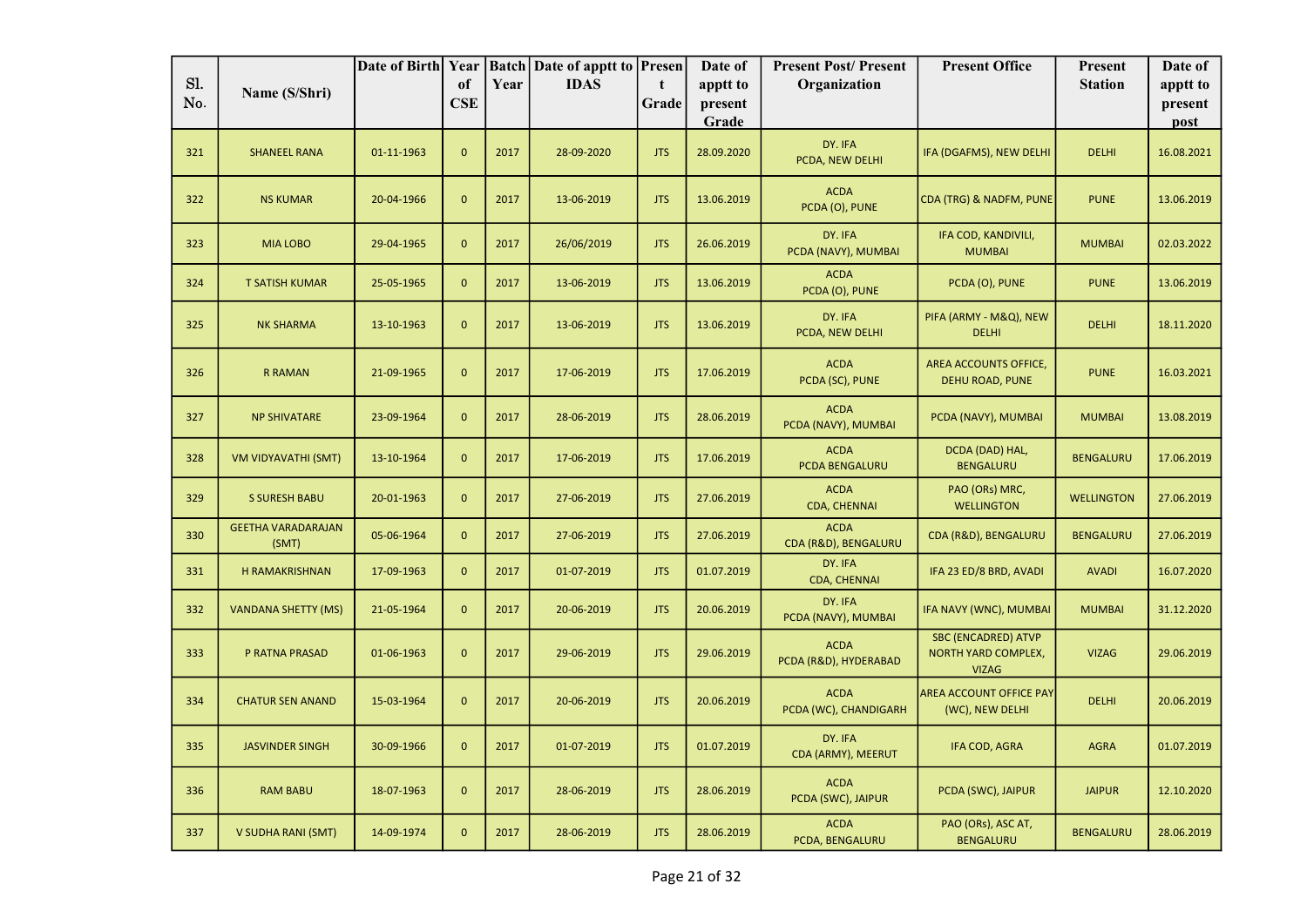|            |                          | Date of Birth Year |                  |      | <b>Batch Date of apptt to Presen</b> |             | Date of          | <b>Present Post/Present</b>            | <b>Present Office</b>                                | Present           | Date of         |
|------------|--------------------------|--------------------|------------------|------|--------------------------------------|-------------|------------------|----------------------------------------|------------------------------------------------------|-------------------|-----------------|
| Sl.<br>No. | Name (S/Shri)            |                    | of<br><b>CSE</b> | Year | <b>IDAS</b>                          | $\mathbf t$ | apptt to         | Organization                           |                                                      | <b>Station</b>    | apptt to        |
|            |                          |                    |                  |      |                                      | Grade       | present<br>Grade |                                        |                                                      |                   | present<br>post |
| 338        | <b>G DOLEY</b>           | 02-10-1970         | $\overline{0}$   | 2017 | 28-06-2019                           | <b>JTS</b>  | 28.06.2019       | <b>ACDA</b><br><b>CDA, GUWAHATI</b>    | <b>CDA, GUWAHATI</b>                                 | <b>GUWAHATI</b>   | 01.04.2021      |
| 339        | <b>T RAMAMURTHY</b>      | 02-06-1969         | $\overline{0}$   | 2017 | 24-06-2019                           | <b>JTS</b>  | 24.06.2019       | DY IFA<br>PCDA(R&D) HYDERABAD          | IFA (R&D), MSS<br>CLUSSTER, HYDERABAD                | <b>HYDERABAD</b>  | 14.02.2022      |
| 340        | RITA GOYAL (SMT)         | 19-10-1963         | $\mathbf{0}$     | 2017 | 14-06-2019                           | <b>JTS</b>  | 14.06.2019       | <b>ACDA</b><br>PCDA (WC), CHANDIGARH   | PCDA (WC), CHANDIGARH                                | <b>CHANDIGARH</b> | 14.06.2019      |
| 341        | <b>SG NAIR</b>           | 29-11-1964         | $\overline{0}$   | 2017 | 14-06-2019                           | <b>JTS</b>  | 14.06.2019       | DY. IFA<br>PCDA (SC), PUNE             | IFA (SC), PUNE                                       | <b>PUNE</b>       | 16.08.2021      |
| 342        | <b>VIKRAM KATH</b>       | 21-03-1965         | $\mathbf{0}$     | 2017 | 01-07-2019                           | <b>JTS</b>  | 01.07.2019       | <b>ACDA</b><br>CDA (FUNDS), MEERUT     | CDA (FUNDS), MEERUT                                  | <b>MEERUT</b>     | 01.07.2019      |
| 343        | <b>SANTOKH RAJ</b>       | 04-08-1966         | $\overline{0}$   | 2017 | 01-07-2019                           | <b>JTS</b>  | 01.07.2019       | <b>ACDA</b><br>CDA (ARMY,) MEERUT      | CDA (ARMY), MEERUT                                   | <b>MEERUT</b>     | 22.01.2020      |
| 344        | <b>S SRINATH</b>         | 25-01-1966         | $\mathbf{0}$     | 2017 | 14-06-2019                           | <b>JTS</b>  | 14.06.2019       | <b>ACDA</b><br>PCDA, BENGALURU         | PAO (ORs), PCTC,<br><b>BENGALURU</b>                 | <b>BENGALURU</b>  | 14.06.2019      |
| 345        | <b>NEENA SEN (SMT)</b>   | 05-10-1962         | $\mathbf{0}$     | 2017 | 13-06-2019                           | <b>JTS</b>  | 13.06.2019       | <b>ACGDA</b><br>DAD HQRS, DELHI CANTT. | DAD HQRS,<br><b>DELHI CANTT</b>                      | <b>DELHI</b>      | 09.09.2021      |
| 346        | <b>RAKESH GULATI</b>     | 19-07-1966         | $\mathbf{0}$     | 2017 | 13-06-2019                           | <b>JTS</b>  | 13.06.2019       | <b>ACDA</b><br>PCDA, NEW DELHI         | <b>KENDIYA SAINIK BOARD</b><br>(ENCADRED), NEW DELHI | <b>DELHI</b>      | 13.06.2019      |
| 347        | <b>S SRINIVAS</b>        | 29-07-1964         | $\mathbf{0}$     | 2017 | 09-07-2019                           | <b>JTS</b>  | 09.07.2019       | <b>ACDA</b><br>PCDA (R&D), HYDERABAD   | DCDA (R&D), NSTL, VIZAG                              | <b>VIZAG</b>      | 05.04.2021      |
| 348        | <b>AK CHIB</b>           | 10-02-1963         | $\mathbf{0}$     | 2017 | 14-06-2019                           | <b>JTS</b>  | 14.06.2019       | <b>ACDA</b><br>PCDA (NC), JAMMU        | PCDA (NC), JAMMU                                     | <b>JAMMU</b>      | 14.06.2019      |
| 349        | <b>PS CHETTRI</b>        | 28-09-1962         | $\mathbf{0}$     | 2017 | 13-06-2019                           | <b>JTS</b>  | 13.06.2019       | <b>ACDA</b><br>PCDA (AF), DEHRADUN     | JT CDA (R&D)<br><b>DEHRADUN</b>                      | <b>DEHRADUN</b>   | 11.04.2022      |
| 350        | <b>AK YADAV</b>          | 21-08-1963         | $\mathbf{0}$     | 2017 | 01-07-2019                           | <b>JTS</b>  | 01.07.2019       | DY. IFA<br>PCDA (SWC), JAIPUR          | IFA (SWC), JAIPUR                                    | <b>JAIPUR</b>     | 01.07.2019      |
| 351        | AMARJEET                 | 05-11-1962         | $\mathbf{0}$     | 2017 | 13-06-2019                           | <b>JTS</b>  | 13.06.2019       | <b>ACDA</b><br>PCDA (NC), JAMMU        | PCDA (NC,) JAMMU                                     | <b>JAMMU</b>      | 13.06.2019      |
| 352        | <b>ANURAG KALA</b>       | 14-02-1965         | $\mathbf{0}$     | 2017 | 28-06-2019                           | <b>JTS</b>  | 28.06.2019       | <b>ACDA</b><br>PCDA (AF), DEHRADUN     | PCDA (AF), DEHRADUN                                  | <b>DEHRADUN</b>   | 02.03.2022      |
| 353        | <b>SEENA THOMAS (MS)</b> | 11-03-1965         | $\mathbf{0}$     | 2017 | 13-06-2019                           | <b>JTS</b>  | 13.06.2019       | <b>ACDA</b><br>PCDA (O), PUNE          | PCDA (O), PUNE                                       | <b>PUNE</b>       | 16.08.2021      |
| 354        | <b>SK GUPTA</b>          | 31-08-1965         | $\mathbf{0}$     | 2017 | 13-06-2019                           | <b>JTS</b>  | 13.06.2019       | <b>ACDA</b><br>CDA (ARMY), MEERUT      | <b>CDA RTC MEERUT</b>                                | <b>MEERUT</b>     | 22.07.2019      |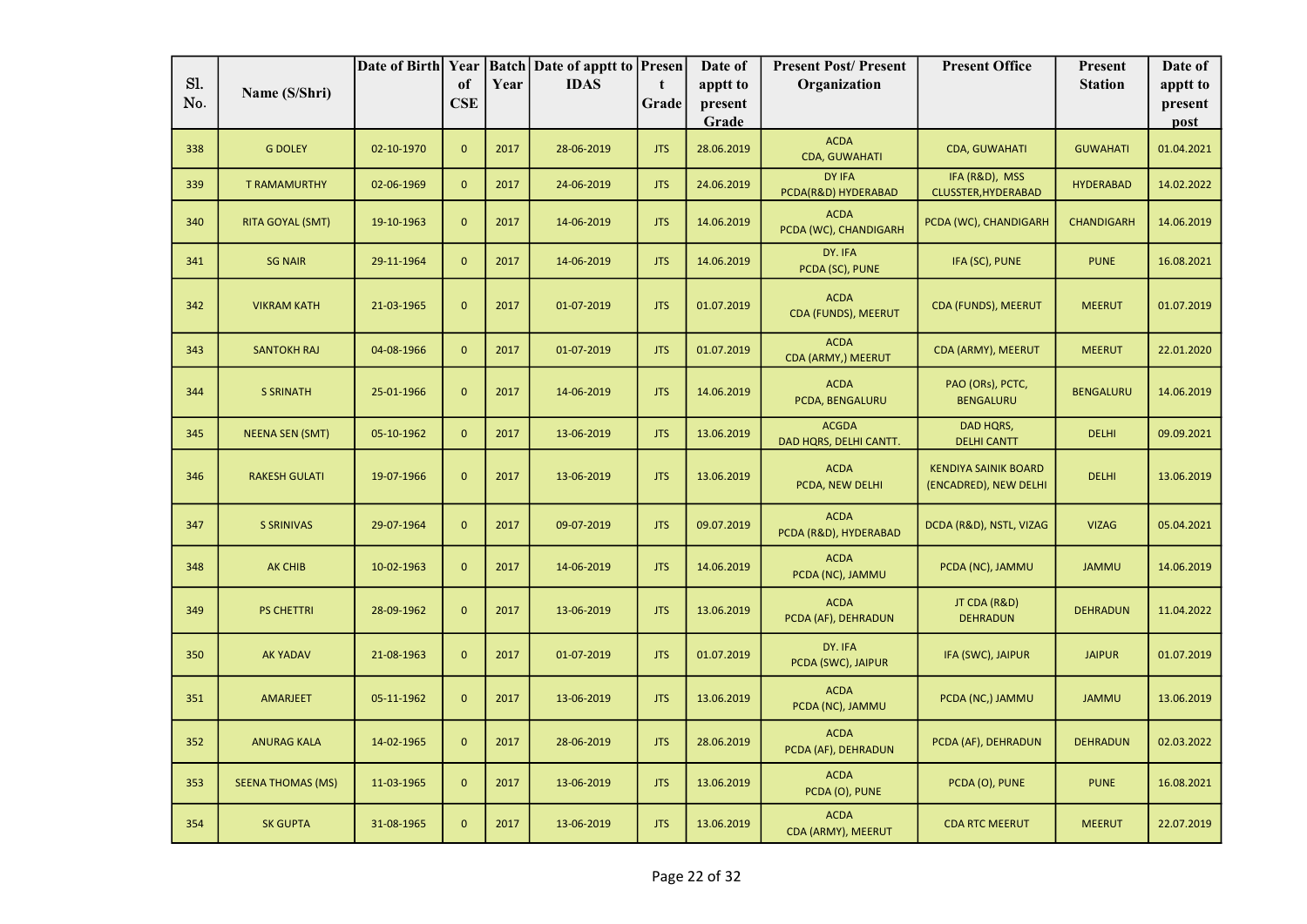|            |                             | Date of Birth Year |                  |      | <b>Batch Date of apptt to Presen</b> |                      | Date of             | <b>Present Post/Present</b>          | <b>Present Office</b>                           | Present             | Date of                          |
|------------|-----------------------------|--------------------|------------------|------|--------------------------------------|----------------------|---------------------|--------------------------------------|-------------------------------------------------|---------------------|----------------------------------|
| Sl.<br>No. | Name (S/Shri)               |                    | of<br><b>CSE</b> | Year | <b>IDAS</b>                          | $\mathbf t$<br>Grade | apptt to<br>present | Organization                         |                                                 | <b>Station</b>      | apptt to                         |
|            |                             |                    |                  |      |                                      |                      | Grade               |                                      |                                                 |                     | present<br>post                  |
| 355        | SMITA WALIA (SMT)           | 15-04-1964         | $\mathbf{0}$     | 2017 | 24-06-2019                           | <b>JTS</b>           | 24.06.2019          | <b>ACDA</b><br>PCDA (R&D), NEW DELHI | AO (R&D), CHANDIGARH                            | <b>CHANDIGARH</b>   | 01.03.2022                       |
| 356        | <b>SANJEEV KUMAR</b>        | 11-06-1964         | $\mathbf{0}$     | 2017 | 14-06-2019                           | <b>JTS</b>           | 14.06.2019          | <b>ACDA</b><br>PCDA (AF), DEHRADUN   | PCDA (AF), DEHRADUN                             | <b>DEHRADUN</b>     | 14.06.2019                       |
| 357        | A VENKATARAMAN              | 25-07-1963         | $\mathbf{0}$     | 2017 | 24-06-2019                           | <b>JTS</b>           | 24.06.2019          | <b>ACDA</b><br>CDA, SECUNDERABAD     | AREA ACCOUNT OFFICE<br>(ARMY), VIZAG            | <b>VIZAG</b>        | 29.07.2020                       |
| 358        | <b>SANDEEP LAKHANPAL</b>    | 26-04-1966         | $\mathbf{0}$     | 2017 | 24-06-2019                           | <b>JTS</b>           | 24.06.2019          | <b>SENIOR ACCOUNTS OFFICER</b>       | <b>INTELLIGENCE BUREAU,</b><br><b>NEW DELHI</b> | <b>DELHI</b>        | 01.06.2020                       |
| 359        | <b>KC LOHANI</b>            | 30-06-1966         | $\mathbf{0}$     | 2017 | 01-07-2019                           | <b>JTS</b>           | 01.07.2019          | <b>ACDA</b><br>PCDA (AF), DEHRADUN   | PCDA(AF), DEHRADUN                              | <b>DEHRADUN</b>     | <b>JOINING</b><br><b>AWAITED</b> |
| 360        | <b>VK PANDITA</b>           | 14-10-1965         | $\mathbf{0}$     | 2017 | 01-07-2019                           | <b>JTS</b>           | 01.07.2019          | DY. IFA<br>PCDA (NC), JAMMU          | IFA (NC), UDHAMPUR                              | <b>UDHAMPUR</b>     | 03.07.2020                       |
| 361        | <b>INDIRA GARG (SMT)</b>    | 19-12-1964         | $\mathbf{0}$     | 2017 | 24-06-2019                           | <b>JTS</b>           | 24.06.2019          | <b>ACDA</b><br>PCDA (WC), CHANDIGARH | PCDA (WC), CHANDIGARH                           | <b>CHANDIGARH</b>   | 24.06.2019                       |
| 362        | <b>R RAMESH</b>             | 01-06-1965         | $\mathbf{0}$     | 2017 | 19-06-2019                           | <b>JTS</b>           | 19.06.2019          | <b>SENIOR ACCOUNTS OFFICER</b>       | <b>JIPMER, PUDUCHERRY</b>                       | <b>PUDUCHERRY</b>   | 14.08.2019                       |
| 363        | <b>MR SOMASHANKAR</b>       | 21-06-1962         | $\mathbf{0}$     | 2017 | 24-06-2019                           | <b>JTS</b>           | 24.06.2019          | <b>ACDA</b><br>PCDA, BENGALURU       | PCDA, BENGALURU                                 | <b>BENGALURU</b>    | 30.08.2021                       |
| 364        | LALITHA SUBRAMANIAN<br>(MS) | 13-12-1963         | $\mathbf{0}$     | 2017 | 17-06-2019                           | <b>JTS</b>           | 17.06.2019          | DY. IFA<br>CDA (CSD), MUMBAI         | IFA (CSD), MUMBAI                               | <b>MUMBAI</b>       | 17.06.2019                       |
| 365        | <b>RAJESH MADAN</b>         | 09-11-1967         | $\mathbf{0}$     | 2017 | 01-07-2019                           | <b>JTS</b>           | 01.07.2019          | DY. IFA<br>PCDA (WC), CHANDIGARH     | IFA 3 BRD, CHANDIGARH                           | <b>CHANDIGARH</b>   | 18.10.2021                       |
| 366        | <b>RAJIV SOOD</b>           | 05-02-1968         | $\mathbf{0}$     | 2017 | 01-07-2019                           | <b>JTS</b>           | 01.07.2019          | <b>ACDA</b><br>PCDA (WC), CHANDIGARH | PCDA (WC), CHANDIGARH                           | <b>CHANDIGARH</b>   | 17.01.2022                       |
| 367        | R RANGARAJAN                | 30-05-1963         | $\mathbf{0}$     | 2017 | 01-07-2019                           | <b>JTS</b>           | 01.07.2019          | <b>ACDA</b><br>PCDA (SC), PUNE       | PAO (ORs) GUARDS,<br><b>KAMPTEE</b>             | <b>KAMPTEE</b>      | 04.05.2020                       |
| 368        | <b>NAGESH SUDAN</b>         | 15-07-1963         | $\overline{0}$   | 2017 | 01-07-2019                           | <b>JTS</b>           | 01.07.2019          | <b>ACDA</b><br>PCDA (WC), CHANDIGARH | PCDA (WC), CHANDIGARH                           | <b>CHANDIGARH</b>   | 04.03.2021                       |
| 369        | <b>GURDEV</b>               | 15-09-1963         | $\mathbf{0}$     | 2017 | 26-06-2019                           | <b>JTS</b>           | 26.06.2019          | DY. IFA<br>PCDA (WC), CHANDIGARH     | IFA HQ 9 CORPS, YOL                             | <b>YOL</b>          | 21.08.2019                       |
| 370        | <b>MANOHAR LAL</b>          | 15-02-1970         | $\mathbf{0}$     | 2017 | 18-06-2019                           | <b>JTS</b>           | 18.06.2019          | <b>ACDA</b><br>PCDA (NC), JAMMU      | PCDA (NC), JAMMU                                | <b>JAMMU</b>        | 18.06.2019                       |
| 371        | <b>K RAVI KUMAR</b>         | 11-10-1962         | $\mathbf{0}$     | 2017 | 28-06-2019                           | <b>JTS</b>           | 28.06.2019          | <b>ACDA</b><br>CDA, CHENNAI          | CDA, CHENNAI                                    | <b>CHENNAI</b>      | 02.03.2022                       |
| 372        | S VATSALA (SMT)             | 16-10-1965         | $\mathbf{0}$     | 2017 | 13-06-2019                           | <b>JTS</b>           | 13.06.2019          | <b>ACDA</b><br>CDA, SECUNDERABAD     | CDA, SECUNDERABAD                               | <b>SECUNDERABAD</b> | 13.06.2019                       |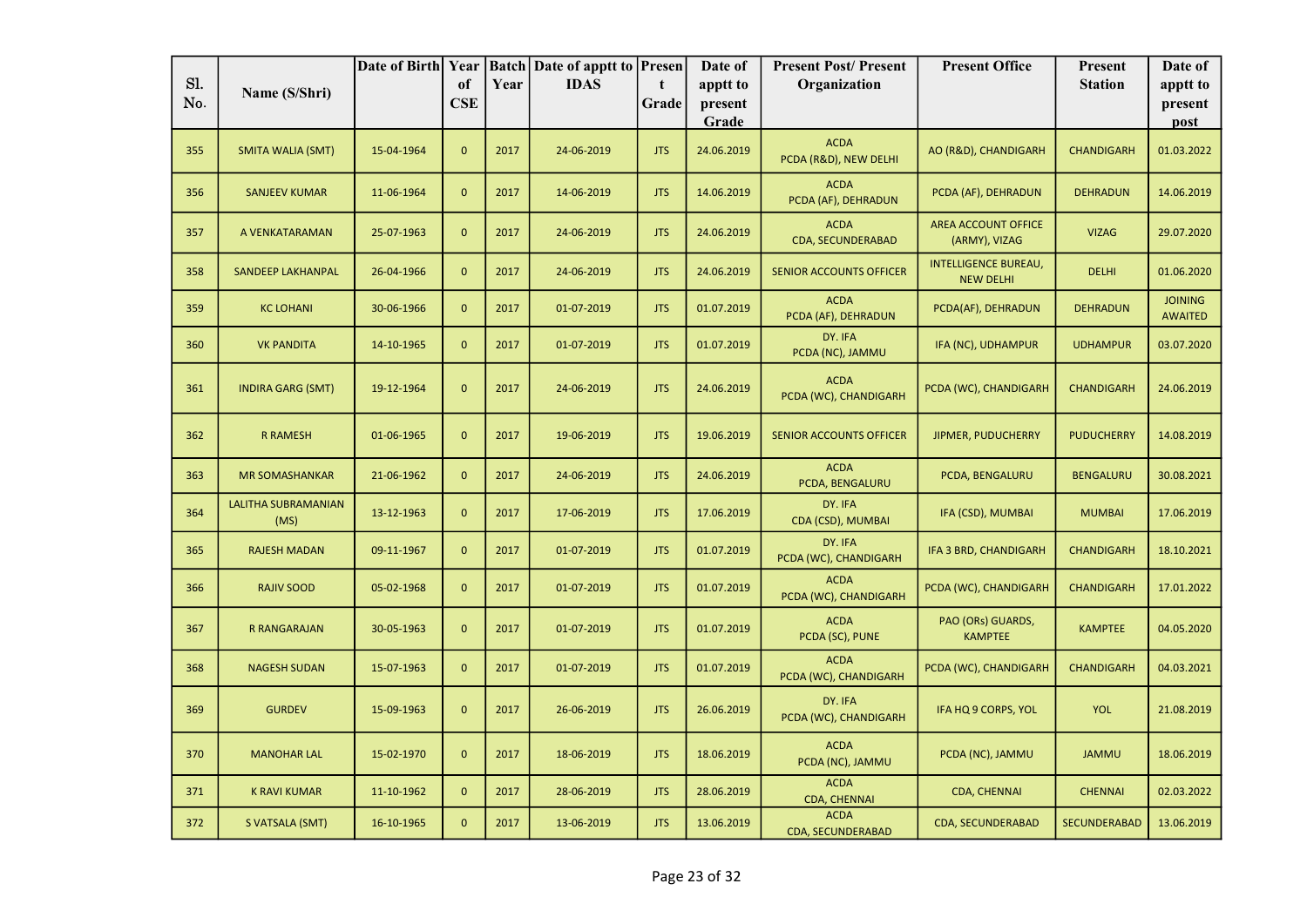|            |                              | Date of Birth Year |                  |      | <b>Batch Date of apptt to Presen</b> |            | Date of             | <b>Present Post/Present</b>            | <b>Present Office</b>                        | Present          | Date of             |
|------------|------------------------------|--------------------|------------------|------|--------------------------------------|------------|---------------------|----------------------------------------|----------------------------------------------|------------------|---------------------|
| Sl.<br>No. | Name (S/Shri)                |                    | of<br><b>CSE</b> | Year | <b>IDAS</b>                          | t<br>Grade | apptt to<br>present | Organization                           |                                              | <b>Station</b>   | apptt to<br>present |
|            |                              |                    |                  |      |                                      |            | Grade               |                                        |                                              |                  | post                |
| 373        | M SRINIVASA RAO              | 03-06-1966         | $\mathbf{0}$     | 2017 | 28-06-2019                           | <b>JTS</b> | 28.06.2019          | DY. IFA<br><b>CDA, SECUNDERABAD</b>    | IFA, HYDERABAD/<br><b>SECUNDERABAD</b>       | <b>HYDERABAD</b> | 02.02.2022          |
| 374        | <b>GR SAWANT</b>             | 27-02-1969         | $\mathbf{0}$     | 2017 | 19-06-2019                           | <b>JTS</b> | 19.06.2019          | <b>ACDA</b><br>PCDA (NAVY), MUMBAI     | PCDA (NAVY,) MUMBAI                          | <b>MUMBAI</b>    | 27.08.2020          |
| 375        | <b>GR BARAPATRE</b>          | 08-02-1972         | $\mathbf{0}$     | 2017 | 19-06-2019                           | <b>JTS</b> | 19.06.2019          | <b>ACDA</b><br>PCDA (AF), DEHRADUN     | <b>JCDA (AF), NAGPUR</b>                     | <b>NAGPUR</b>    | 16.07.2021          |
| 376        | SR BOID (SMT)                | 03-02-1968         | $\overline{0}$   | 2017 | 17-06-2019                           | <b>JTS</b> | 17.06.2019          | <b>ACDA</b><br>PCDA (SC), PUNE         | PCDA (SC), PUNE                              | <b>PUNE</b>      | 06.10.2020          |
| 377        | <b>B SIDDARAMAPPA</b>        | 01-06-1966         | $\mathbf{0}$     | 2017 | 17-06-2019                           | <b>JTS</b> | 17.06.2019          | DY. IFA<br>CDA (R&D), BENGALURU        | IFA (R&D) ECS CLUSTER,<br><b>BENGALURU</b>   | <b>BENGALURU</b> | 17.06.2019          |
| 378        | <b>G SRINIVAS</b>            | 30-07-1964         | $\mathbf{0}$     | 2017 | 19-06-2019                           | <b>JTS</b> | 19.06.2019          | DY. IFA<br><b>CDA, CHENNAI</b>         | IFA COMCG,<br>(COAST GUARD), CHENNAI         | <b>CHENNAI</b>   | 15.07.2020          |
| 379        | <b>G DHANALAKSHMI (SMT)</b>  | 03-03-1965         | $\mathbf{0}$     | 2017 | 20-06-2019                           | <b>JTS</b> | 20.06.2019          | <b>ACDA</b><br>CDA, SECUNDERABAD       | PAO (ORs), AOC,<br>SECUNDERABAD              | SECUNDERABAD     | 29.07.2020          |
| 380        | <b>G JAYASURIAN NAIR</b>     | 27-11-1966         | $\mathbf{0}$     | 2017 | 20-06-2019                           | <b>JTS</b> | 20.06.2019          | DY. IFA<br>CDA (R&D), BENGALURU        | IFA (R&D), ECS CLUSTER,<br><b>BENGALURU</b>  | <b>BENGALURU</b> | 01.02.2021          |
| 381        | M RAVICHANDRAN               | 25-04-1964         | $\mathbf{0}$     | 2017 | 01-07-2019                           | <b>JTS</b> | 01.07.2019          | <b>ACDA</b><br>PCDA (NAVY), MUMBAI     | AO (NAVY), CHENNAI                           | <b>CHENNAI</b>   | 11.12.2019          |
| 382        | <b>V SAMPATH</b>             | 05-06-1962         | $\mathbf{0}$     | 2017 | 14-06-2019                           | <b>JTS</b> | 14.06.2019          | DY. IFA<br>CDA, CHENNAI                | IFA COMCG (NAVY),<br><b>CHENNAI</b>          | <b>CHENNAI</b>   | 20.07.2020          |
| 383        | EV VENMATHI SELVAN           | 25-04-1964         | $\mathbf{0}$     | 2017 | 20-06-2019                           | <b>JTS</b> | 20.06.2019          | DY. IFA<br>CDA (R&D), BENGALURU        | IFA (R&D), AERO CLUSTER,<br><b>BENGALURU</b> | <b>BENGALURU</b> | 11.04.2022          |
| 384        | J VENKATA SUBRAMANIAN        | 20-05-1964         | $\mathbf{0}$     | 2017 | 01-07-2019                           | <b>JTS</b> | 01.07.2019          | <b>ACDA</b><br><b>CDA, CHENNAI</b>     | CDA, CHENNAI                                 | <b>CHENNAI</b>   | 01.07.2019          |
| 385        | <b>KV MURALIDHAR</b>         | 15-08-1966         | $\mathbf{0}$     | 2017 | 17-06-2019                           | <b>JTS</b> | 17.06.2019          | <b>ACDA</b><br>PCDA (R&D), HYDERABAD   | PCDA (R&D), HYDERABAD                        | <b>HYDERABAD</b> | 23.09.2020          |
| 386        | <b>VINOD KUMAR</b>           | 22-11-1962         | $\mathbf{0}$     | 2017 | 13-06-2019                           | <b>JTS</b> | 13.06.2019          | <b>ACGDA</b><br>DAD HORS, DELHI CANTT. | DAD HQRS,<br><b>DELHI CANTT</b>              | <b>DELHI</b>     | 13.06.2019          |
| 387        | M VEENA (MS)                 | 16-08-1972         | $\mathbf{0}$     | 2017 | 11-10-2019                           | <b>JTS</b> | 11.10.2019          | DY. IFA<br>PCDA, BENGALURU             | IFA HQ TC (AF) BENGALURU                     | <b>BENGALURU</b> | 11.10.2019          |
| 388        | <b>RAVINDER SINGH GROVER</b> | 26-03-1971         | $\mathbf{0}$     | 2017 | 07-10-2019                           | <b>JTS</b> | 07.10.2019          | DY. IFA<br>CDA (ARMY), MEERUT          | IFA HQ 1 CORPS, MATHURA                      | <b>MATHURA</b>   | 07.10.2019          |
| 389        | <b>AKASHDEEP RAI</b>         | 05-07-1972         | $\mathbf{0}$     | 2017 | 11-11-2019                           | <b>JTS</b> | 11.011.2019         | <b>ACDA</b><br>PCDA (O), PUNE          | PCDA (O), PUNE                               | <b>PUNE</b>      | 01.03.2022          |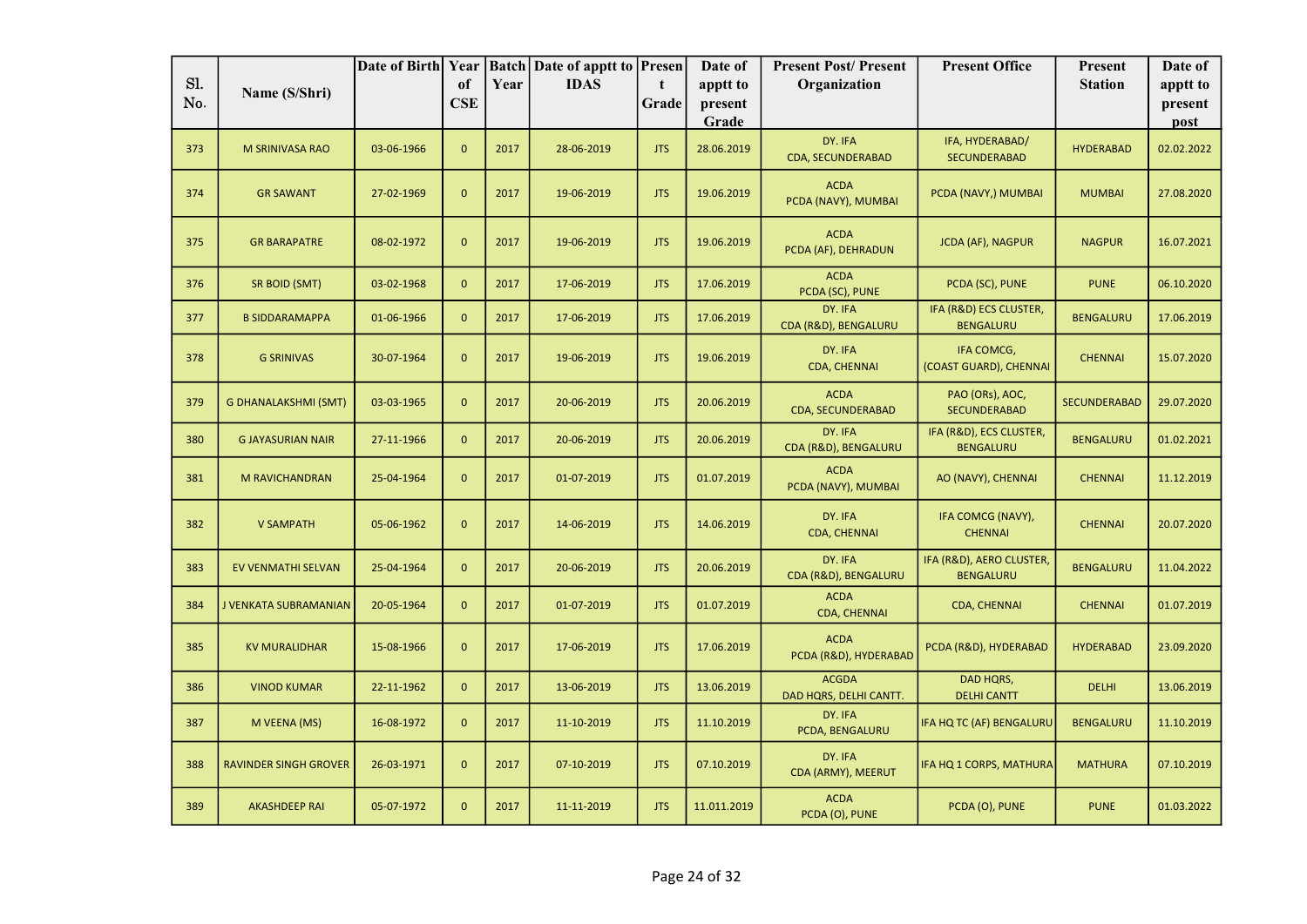|     |                               | Date of Birth Year |              |      | <b>Batch Date of apptt to Presen</b> |            | Date of          | <b>Present Post/Present</b>            | <b>Present Office</b>                   | Present           | Date of                          |
|-----|-------------------------------|--------------------|--------------|------|--------------------------------------|------------|------------------|----------------------------------------|-----------------------------------------|-------------------|----------------------------------|
| Sl. | Name (S/Shri)                 |                    | of           | Year | <b>IDAS</b>                          | t          | apptt to         | Organization                           |                                         | <b>Station</b>    | apptt to                         |
| No. |                               |                    | <b>CSE</b>   |      |                                      | Grade      | present<br>Grade |                                        |                                         |                   | present                          |
|     |                               |                    |              |      |                                      |            |                  |                                        |                                         |                   | post                             |
| 390 | <b>BIJAY KUMAR</b>            | 01-02-1969         | $\mathbf{0}$ | 2017 | 30-12-2019                           | <b>JTS</b> | 30.12.2019       | <b>ACDA</b><br><b>CDA PATNA</b>        | <b>CDA PATNA</b>                        | <b>PATNA</b>      | <b>JOINING</b><br><b>AWAITED</b> |
| 391 | <b>JB BUQ</b>                 | 21-11-1967         | $\mathbf{0}$ | 2017 | 04-11-2019                           | <b>JTS</b> | 04.11.2019       | <b>ACDA</b><br>PCDA (BR), DELHI CANTT. | AO (P) VARTAK                           | <b>TEZPUR</b>     | 04.11.2019                       |
| 392 | <b>BN SARMA</b>               | 01-02-1964         | $\mathbf{0}$ | 2017 | 01-11-2019                           | <b>JTS</b> | 01.11.2019       | DY. IFA<br>PCDA (R&D), HYDERABAD       | IFA (R&D), BALASORE                     | <b>BALASORE</b>   | 21.03.2022                       |
| 393 | <b>KESAVAN NAMBOODRI</b>      | 28-11-1962         | $\mathbf{0}$ | 2017 | 11-11-2019                           | <b>JTS</b> | 11.11.2019       | <b>ACDA</b><br>PCDA (SC) PUNE          | PAO (ORs) ACR<br>AHMEDNAGAR             | <b>AHMEDNAGAR</b> | 11.11.2019                       |
| 394 | <b>KAVYA TANGIRALA (MS)</b>   | 14-03-1995         | 2017         | 2018 | 27-08-2018                           | <b>JTS</b> | 27.08.2018       | <b>ACDA</b><br>PCDA, NEW DELHI         | PCDA, NEW DELHI                         | <b>DELHI</b>      | 20.07.2020                       |
| 395 | SONAL (MS)                    | 25-11-1990         | 2017         | 2018 | 27-08-2018                           | <b>JTS</b> | 27.08.2018       | <b>ACDA</b><br>CDA (R&D), BENGALURU    | CDA (R&D), BENGALURU                    | <b>BENGALURU</b>  | 18.10.2021                       |
| 396 | POREDDY SAINATH REDDY         | 11-07-1990         | 2017         | 2018 | 27-08-2018                           | <b>JTS</b> | 27.08.2018       | <b>ACDA</b><br>PCDA (R&D), HYDERABAD   | PCDA (R&D), HYDERABAD                   | <b>HYDERABAD</b>  | 21.07.2020                       |
| 397 | <b>RAHUL GAUR</b>             | 22-09-1991         | 2017         | 2018 | 27-08-2018                           | <b>JTS</b> | 27.08.2018       | <b>ACDA</b><br>PCDA (BR), DELHI CANTT. | PCDA (BR), DELHI CANTT.                 | <b>DELHI</b>      | 23.10.2020                       |
| 398 | <b>BADIME KRISHNA SHRIRAM</b> | 29-05-1993         | 2017         | 2018 | 27-08-2018                           | <b>JTS</b> | 27.08.2018       | <b>ACDA</b><br>PCDA (NAVY), MUMBAI     | AO(NAVY), GOA                           | <b>GOA</b>        | <b>JOINING</b><br><b>AWAITED</b> |
| 399 | <b>PREM KUMARS</b>            | 30-04-1992         | 2017         | 2018 | 17-12-2018                           | <b>JTS</b> | 17.12.2018       | DY IFA<br>PCDA (NAVY), MUMBAI          | IFA (NAVY) SNC, COCHIN                  | <b>COCHIN</b>     | 13.05.2022                       |
| 400 | <b>AARTHIC</b>                | 07-10-1991         | 2017         | 2018 | 27-08-2018                           | <b>JTS</b> | 27.08.2018       | <b>ACDA</b><br>CDA (R&D), BENGALURU    | AO (R&D) NPOL, COCHIN                   | <b>COCHIN</b>     | 13.05.2022                       |
| 401 | <b>DHANASEKAR RATHINAM</b>    | 11-04-1990         | 2017         | 2018 | 27-08-2018                           | <b>JTS</b> | 27.08.2018       | <b>ACDA</b><br><b>CDA, CHENNAI</b>     | CDA, CHENNAI                            | <b>CHENNAI</b>    | 31.08.2020                       |
| 402 | ALOK KUMAR TIWARI             | 21-09-1988         | 2018         | 2019 | 09-12-2019                           | IDAS(P)    | 09.12.2019       | <b>ACDA</b><br>PCDA (SC), PUNE         | PCDA (SC), PUNE                         | <b>PUNE</b>       | 16.07.2021                       |
| 403 | <b>KVL AKSHAY</b>             | 25-06-1992         | 2018         | 2019 | 30.08.2019                           | IDAS(P)    | 30.08.2019       | <b>ACGDA</b><br>DAD HQRS, DELHI CANTT. | DAD HQRS,<br><b>DELHI CANTT</b>         | DELHI             | 14.03.2022                       |
| 404 | RAHUL KUMAR DUBEY             | 10-03-1993         | 2018         | 2019 | 09-12-2019                           | IDAS(P)    | 09.12.2019       | <b>ACDA</b><br>CDA (R&D), BENGALURU    | CDA (R&D), BENGALURU                    | <b>BENGALURU</b>  | 27.07.2021                       |
| 405 | <b>AKHLESH GARG</b>           | 02-08-1993         | 2018         | 2019 | 19-12-2019                           | IDAS(P)    | 19.12.2019       | <b>ACDA</b><br>CDA (ARMY), MEERUT      | AREA ACCOUNT OFFICE<br>(ARMY), DEHRADUN | DEHRADUN          | 02.08.2021                       |
| 406 | <b>VIBHOR KHANDELWAL</b>      | 15-01-1991         | 2018         | 2019 | 19-12-2019                           | IDAS(P)    | 19.12.2019       | DY. IFA<br>PCDA (WC), CHANDIGARH       | IFA (WC), CHANDIGARH                    | CHANDIGARH        | 05.08.2021                       |
| 407 | SATHYARAJ S                   | 20-03-1989         | 2018         | 2019 | 19-12-2019                           | IDAS(P)    | 19.12.2019       | DY. IFA<br><b>CDA CHENNAI</b>          | IFA, DSSC, WELLINGTON                   | WELLINGTON        | 02.08.2021                       |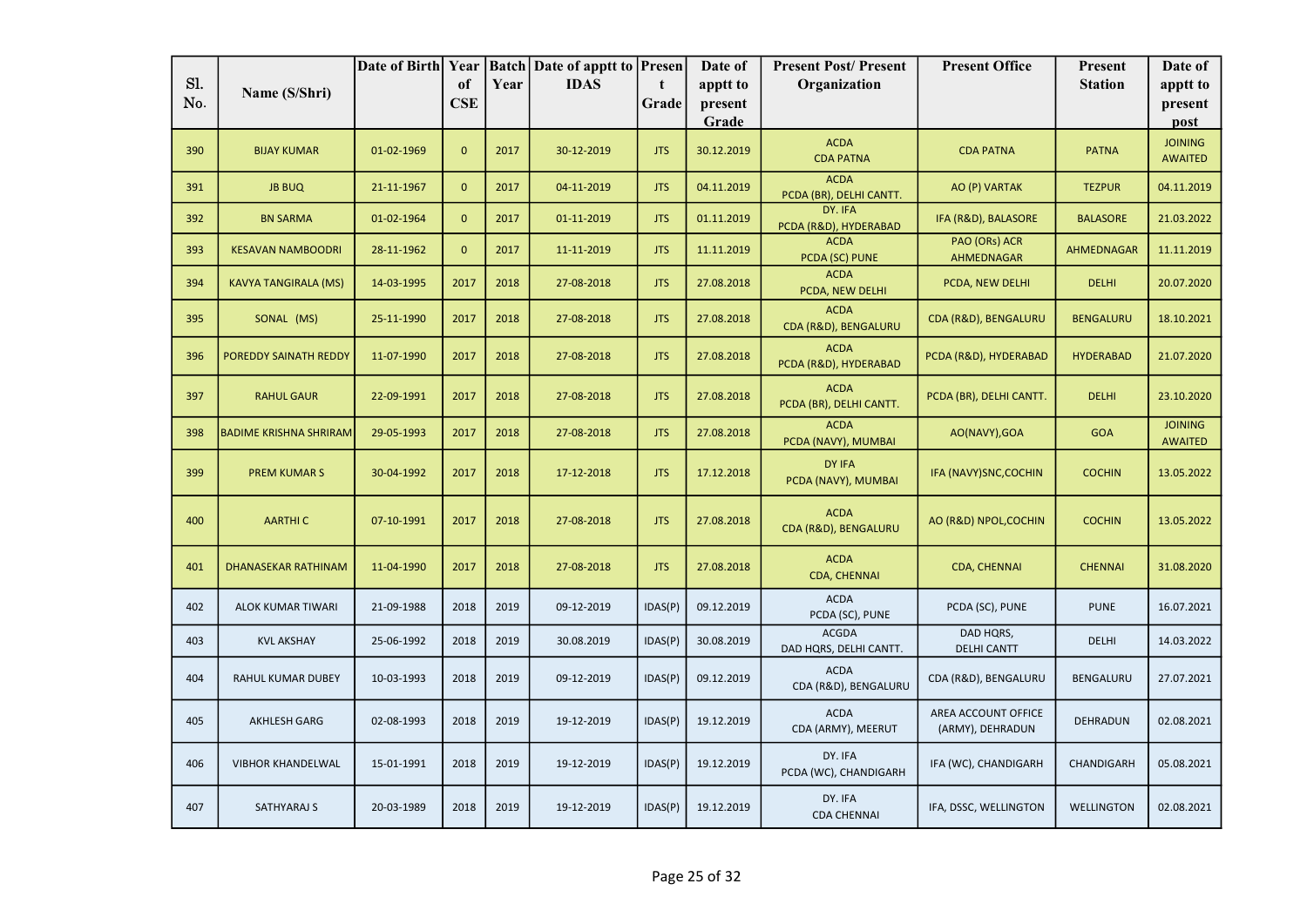|            |                                             |            |                  |      | Date of Birth Year   Batch   Date of apptt to   Presen |            | Date of             | <b>Present Post/Present</b>                        | <b>Present Office</b>                 | Present        | Date of                          |
|------------|---------------------------------------------|------------|------------------|------|--------------------------------------------------------|------------|---------------------|----------------------------------------------------|---------------------------------------|----------------|----------------------------------|
| Sl.<br>No. | Name (S/Shri)                               |            | of<br><b>CSE</b> | Year | <b>IDAS</b>                                            | t<br>Grade | apptt to<br>present | Organization                                       |                                       | <b>Station</b> | apptt to<br>present              |
|            |                                             |            |                  |      |                                                        |            | Grade               |                                                    |                                       |                | post                             |
| 408        | <b>HANMANE SWAPNIL</b><br>RAVASAHEB         | 15-06-1987 | 2018             | 2019 | 19-12-2019                                             | IDAS(P)    | 19.12.2019          | <b>ACDA</b><br>PCDA (SC), PUNE                     | PCDA (SC), PUNE                       | <b>PUNE</b>    | 16.07.2021                       |
| 409        | RAHUL MANDIWAL                              | 19-03-1995 | 2018             | 2019 | 20.12.2019                                             | IDAS(P)    | 20.12.2019          | DY. IFA<br>PCDA (WC), CHANDIGARH                   | IFA ARTRAC, SHIMLA                    | <b>SHIMLA</b>  | 09.08.2021                       |
| 410        | <b>DHILIP KUMART</b>                        | 04-04-1989 | 2018             | 2019 | 20.12.2019                                             | IDAS(P)    | 20.12.2019          | DY. IFA<br>CDA, CHENNAI                            | DY. IFA (R&D), CVRDE,<br><b>AVADI</b> | <b>AVADI</b>   | <b>JOINING</b><br><b>AWAITED</b> |
| 411        | <b>MANISH SHARMA</b>                        | 20-02-1990 | 2019             | 2020 | 12.10.2020                                             | IDAS(P)    | 12.10.2020          | <b>PROBATIONER</b><br>CDA(TRG)&NADFM PUNE          | CDA(TRG) & NADFM PUNE                 | <b>PUNE</b>    | 21.12.2020                       |
| 412        | RAVI KUMAR SIHAG                            | 13-07-1995 | 2019             | 2020 | 21-12-2020                                             | IDAS(P)    | 21.12.2020          | <b>PROBATIONER</b><br>CDA(TRG)&NADFM PUNE          | CDA(TRG) & NADFM PUNE                 | <b>PUNE</b>    | 21.12.2020                       |
| 413        | <b>VENKATAKRISHNA S</b>                     | 15-09-1987 | 2019             | 2020 | 12.10.2020                                             | IDAS(P)    | 12.10.2020          | <b>PROBATIONER</b><br>CDA(TRG)&NADFM PUNE          | CDA(TRG) & NADFM PUNE                 | <b>PUNE</b>    | 21.12.2020                       |
| 414        | <b>ASHUTOSH GARG</b>                        | 12-02-1991 | 2019             | 2020 | 12.10.2020                                             | IDAS(P)    | 12.10.2020          | <b>PROBATIONER</b><br>CDA(TRG)&NADFM PUNE          | CDA(TRG) & NADFM PUNE                 | <b>PUNE</b>    | 21.12.2020                       |
| 415        | SAHIL T GEORGE                              | 10-10-1988 | 2019             | 2020 | 21.12.2020                                             | IDAS(P)    | 21.12.2020          | <b>PROBATIONER</b><br>CDA(TRG)&NADFM PUNE          | CDA(TRG) & NADFM PUNE                 | <b>PUNE</b>    | 21.12.2020                       |
| 416        | <b>SANGEETHA S</b>                          | 17-11-1992 | 2019             | 2020 | 21.12.2020                                             | IDAS(P)    | 21.12.2020          | <b>PROBATIONER</b><br>CDA(TRG)&NADFM PUNE          | CDA(TRG) & NADFM PUNE                 | <b>PUNE</b>    | 21.12.2020                       |
| 417        | <b>SUMAN NALA</b>                           | 07-04-1989 | 2019             | 2020 | 21.12.2020                                             | IDAS(P)    | 21.12.2020          | <b>PROBATIONER</b><br>CDA(TRG)&NADFM PUNE          | CDA(TRG) & NADFM PUNE                 | <b>PUNE</b>    | 21.12.2020                       |
| 418        | <b>KRISHNA PRIYA S</b>                      | 23-06-1997 | 2019             | 2020 | 12.10.2020                                             | IDAS(P)    | 12.10.2020          | <b>PROBATIONER</b><br>CDA(TRG)&NADFM PUNE          | CDA(TRG) & NADFM PUNE                 | <b>PUNE</b>    | 21.12.2020                       |
| 419        | PRANJAL VERMA                               | 28-02-1993 | 2019             | 2020 | 12.10.2020                                             | IDAS(P)    | 12.10.2020          | <b>PROBATIONER</b><br>CDA(TRG)&NADFM PUNE          | CDA(TRG) & NADFM PUNE                 | <b>PUNE</b>    | 21.12.2020                       |
| 420        | <b>HRISHIKESH SANGEETA</b><br>KONDEDESHMUKH | 09-09-1994 | 2019             | 2020 | 21.12.2020                                             | IDAS(P)    | 21.12.2020          | <b>PROBATIONER</b><br>CDA(TRG)&NADFM PUNE          | CDA(TRG) & NADFM PUNE                 | <b>PUNE</b>    | 21.12.2020                       |
| 421        | <b>MANOJ KUMAR</b>                          | 02-11-1992 | 2019             | 2020 | 12.10.2020                                             | IDAS(P)    | 12.10.2020          | <b>PROBATIONER</b><br>CDA(TRG)&NADFM PUNE          | CDA(TRG) & NADFM PUNE                 | <b>PUNE</b>    | 21.12.2020                       |
| 422        | <b>NIKHIL DUBEY</b>                         | 31-07-1987 | 2019             | 2020 | 12.10.2020                                             | IDAS(P)    | 12.10.2020          | <b>PROBATIONER</b><br>CDA(TRG)&NADFM PUNE          | CDA(TRG) & NADFM PUNE                 | <b>PUNE</b>    | 21.12.2020                       |
| 423        | <b>DEEPAK KUMAR</b>                         | 05-10-1996 | 2019             | 2020 | 21.12.2020                                             | IDAS(P)    | 21.12.2020          | <b>PROBATIONER</b><br>CDA(TRG)&NADFM PUNE          | CDA(TRG) & NADFM PUNE                 | <b>PUNE</b>    | 21.12.2020                       |
| 424        | <b>ATUL TYAGI</b>                           | 15.03.1999 | 2020             | 2021 | 05.12.2021                                             | IDAS(P)    | 05.12.2021          | <b>PROBATIONER</b><br>CDA(TRG<br><b>NADFM PUNE</b> | CDA(TRG) & NADFM PUNE                 | <b>PUNE</b>    | 21.03.2022                       |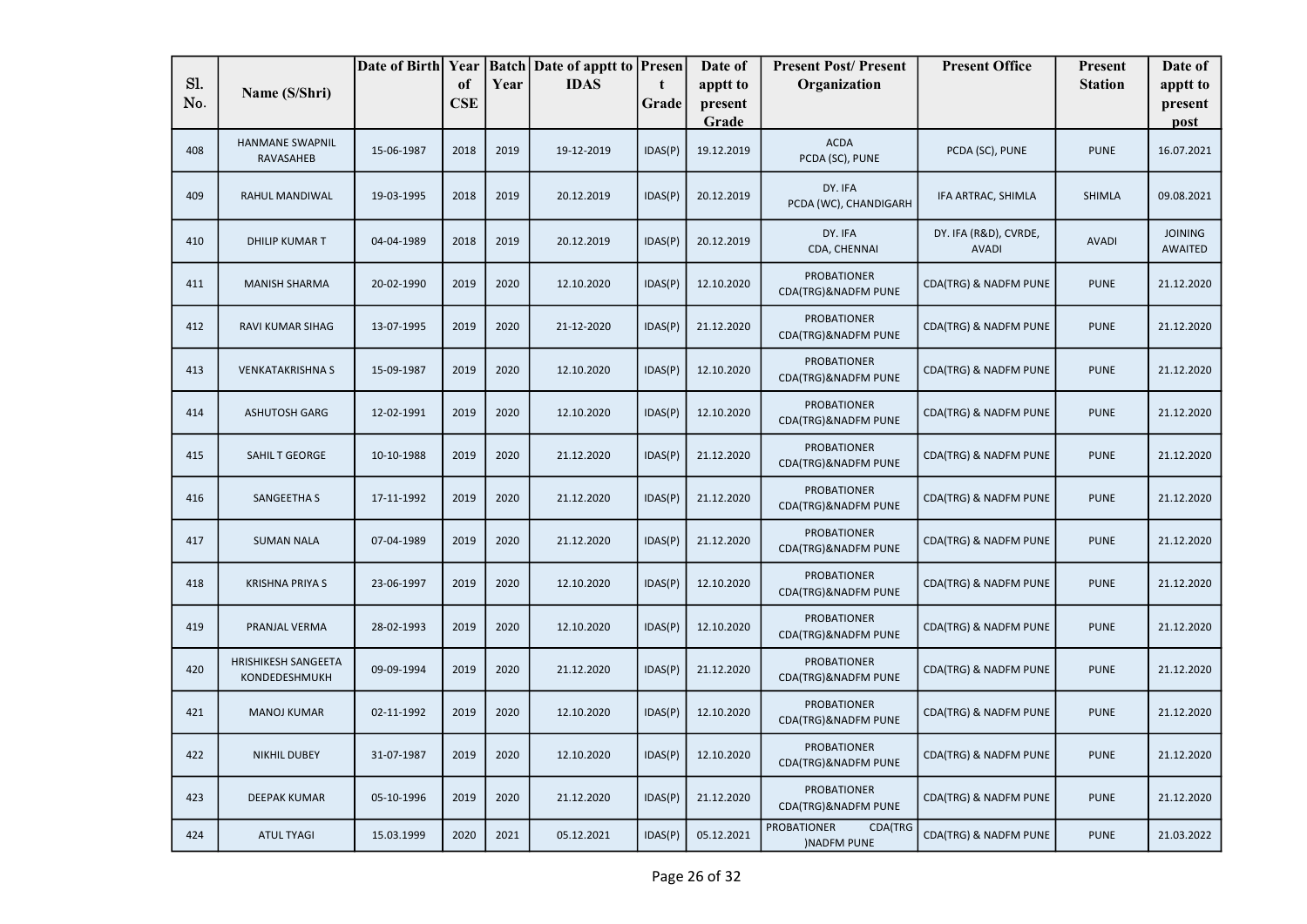|     |                                      | Date of Birth Year |            |      | <b>Batch</b> Date of apptt to | Presen      | Date of    | <b>Present Post/Present</b>                               | <b>Present Office</b>               | Present        | Date of    |
|-----|--------------------------------------|--------------------|------------|------|-------------------------------|-------------|------------|-----------------------------------------------------------|-------------------------------------|----------------|------------|
| Sl. | Name (S/Shri)                        |                    | of         | Year | <b>IDAS</b>                   | $\mathbf t$ | apptt to   | Organization                                              |                                     | <b>Station</b> | apptt to   |
| No. |                                      |                    | <b>CSE</b> |      |                               | Grade       | present    |                                                           |                                     |                | present    |
|     |                                      |                    |            |      |                               |             | Grade      | <b>PROBATIONER</b>                                        |                                     |                | post       |
| 425 | C B REX                              | 25.10.1993         | 2020       | 2021 | 21.03.2022                    | IDAS(P)     | 21.03.2022 | CDA (TRG) NADFM PUNE                                      | CDA(TRG) & NADFM PUNE               | <b>PUNE</b>    | 21.03.2022 |
| 426 | <b>ARPIT CHAUHAN</b>                 | 17.07.1997         | 2020       | 2021 | 21.03.2022                    | IDAS(P)     | 21.03.2022 | <b>PROBATIONER</b><br>CDA (TRG) NADFM PUNE                | CDA(TRG) & NADFM PUNE               | <b>PUNE</b>    | 21.03.2022 |
| 427 | ARUNEESH SHUKLA                      | 30.06.1995         | 2020       | 2021 | 05.12.2021                    | IDAS(P)     | 05.12.2021 | <b>PROBATIONER</b><br>CDA (TRG) NADFM PUNE                | CDA(TRG) & NADFM PUNE               | <b>PUNE</b>    | 21.03.2022 |
| 428 | <b>TUSHAR MEHRA</b>                  | 11.11.1997         | 2020       | 2021 | 05.12.2021                    | IDAS(P)     | 05.12.2021 | <b>PROBATIONER</b><br>CDA (TRG) NADFM PUNE                | CDA(TRG) & NADFM PUNE               | <b>PUNE</b>    | 21.03.2022 |
| 429 | PREKSHA JAIN (MS.)                   | 22.05.1994         | 2020       | 2021 | 21.03.2022                    | IDAS(P)     | 21.03.2022 | <b>PROBATIONER</b><br>CDA(TRG<br><b>)NADFM PUNE</b>       | CDA (TRAINING) NADFM<br><b>PUNE</b> | <b>PUNE</b>    | 21.03.2022 |
| 430 | <b>INDRASHIS DATTA</b>               | 26.12.1993         | 2020       | 2021 | 21.03.2022                    | IDAS(P)     | 21.03.2022 | <b>PROBATIONER</b><br>CDA (TRG) NADFM PUNE                | CDA (TRAINING) NADFM<br><b>PUNE</b> | <b>PUNE</b>    | 21.03.2022 |
| 431 | SHREYA TYAGI (MS.)                   | 12.11.1995         | 2020       | 2021 | 05.12.2021                    | IDAS(P)     | 05.12.2021 | <b>PROBATIONER</b><br>CDA (TRG) NADFM PUNE                | CDA(TRG) & NADFM PUNE               | <b>PUNE</b>    | 21.03.2022 |
| 432 | SANDHI JAIN (MS.)                    | 03.08.1997         | 2020       | 2021 | 05.12.2021                    | IDAS(P)     | 05.12.2021 | <b>PROBATIONER</b><br>CDA (TRG) NADFM PUNE                | CDA(TRG) & NADFM PUNE               | <b>PUNE</b>    | 21.03.2022 |
| 433 | URVASHI SENGAR (MS.)                 | 30.06.1995         | 2020       | 2021 | 05.12.2021                    | IDAS(P)     | 05.12.2021 | <b>PROBATIONER</b><br>CDA (TRG) NADFM PUNE                | CDA(TRG) & NADFM PUNE               | <b>PUNE</b>    | 21.03.2022 |
| 434 | <b>BASANT SINGH</b>                  | 04.02.1995         | 2020       | 2021 | 05.12.2021                    | IDAS(P)     | 05.12.2021 | <b>PROBATIONER</b><br>CDA (TRG) NADFM PUNE                | CDA(TRG) & NADFM PUNE               | <b>PUNE</b>    | 21.03.2022 |
| 435 | <b>SUMIT BHAMBOO</b>                 | 21.09.1992         | 2020       | 2021 | 23.03.2022                    | IDAS(P)     | 23.03.2022 | <b>PROBATIONER</b><br><b>CDA</b><br>(TRAINING) NADFM PUNE | CDA (TRAINING) NADFM<br><b>PUNE</b> | <b>PUNE</b>    | 23.03.2022 |
| 436 | <b>GUNDRATHI PRUTHVINATH</b><br>GOUD | 08.11.1995         | 2020       | 2021 | 05.12.2021                    | IDAS(P)     | 05.12.2021 | <b>PROBATIONER</b><br>CDA (TRG) NADFM PUNE                | CDA(TRG) & NADFM PUNE               | <b>PUNE</b>    | 21.03.2022 |
| 437 | MHETRE SAYALI (MS)                   | 26.02.1997         | 2020       | 2021 | 21.03.2022                    | IDAS(P)     | 21.03.2022 | <b>PROBATIONER</b><br>CDA (TRG) NADFM PUNE                | CDA(TRG) & NADFM PUNE               | <b>PUNE</b>    | 21.03.2022 |
| 438 | PERUMALLA DIVYA (SMT.)               | 29.10.1991         | 2020       | 2021 | 21.03.2022                    | IDAS(P)     | 21.03.2022 | <b>PROBATIONER</b><br>CDA (TRG) NADFM PUNE                | CDA(TRG) & NADFM PUNE               | <b>PUNE</b>    | 21.03.2022 |
| 439 | <b>ABHIJEET SINGH</b>                | 21.01.1996         | 2020       | 2021 | 05.12.2021                    | IDAS(P)     | 05.12.2021 | <b>PROBATIONER</b><br>CDA (TRG) NADFM PUNE                | CDA(TRG) & NADFM PUNE               | <b>PUNE</b>    | 21.03.2022 |
| 440 | DAMINI DIWAKAR (MS.)                 | 27.05.1997         | 2020       | 2021 | 21.03.2022                    | IDAS(P)     | 21.03.2022 | <b>PROBATIONER</b><br>CDA (TRG) NADFM PUNE                | CDA(TRG) & NADFM PUNE               | <b>PUNE</b>    | 21.03.2022 |
| 441 | <b>HATCHINGHOI HAOKIP</b><br>(MS.)   | 03.05.1993         | 2020       | 2021 | 05.12.2021                    | IDAS(P)     | 05.12.2021 | <b>PROBATIONER</b><br>CDA (TRG) NADFM PUNE                | CDA(TRG) & NADFM PUNE               | <b>PUNE</b>    | 21.03.2022 |
| 442 | ANURADHA (MS.)                       | 31.12.1993         | 2020       | 2021 | 05.12.2021                    | IDAS(P)     | 05.12.2021 | <b>PROBATIONER</b><br>CDA (TRG) NADFM PUNE                | CDA(TRG) & NADFM PUNE               | <b>PUNE</b>    | 21.03.2022 |
| 443 | <b>RIJUL</b>                         | 09.08.1993         | 2020       | 2021 | 21.03.2022                    | IDAS(P)     | 21.03.2022 | <b>PROBATIONER</b><br>CDA (TRG) NADFM PUNE                | CDA(TRG) & NADFM PUNE               | <b>PUNE</b>    | 21.03.2022 |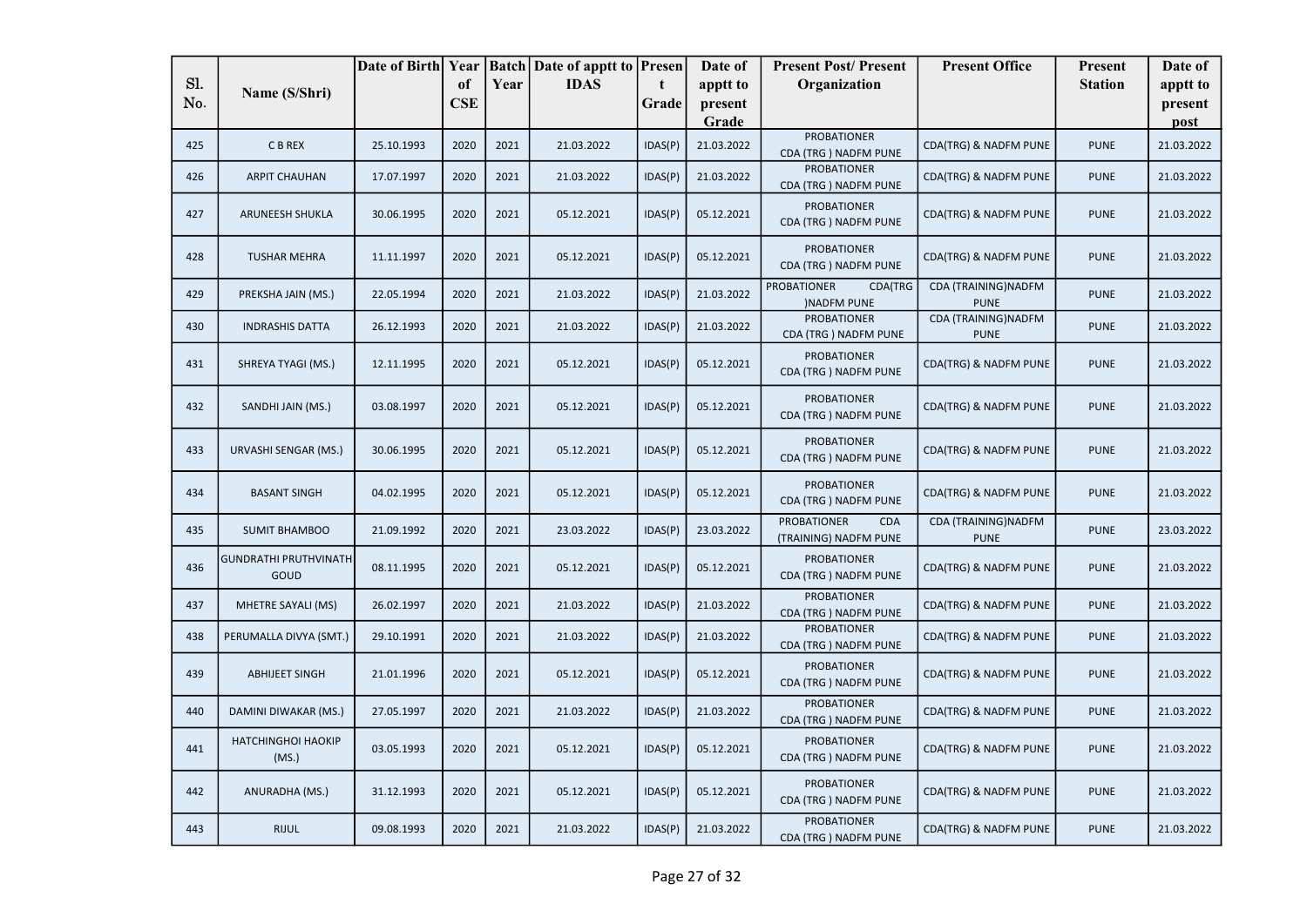|     |                                        | Date of Birth Year |              |      | <b>Batch</b> Date of apptt to <b>Presen</b> |            | Date of          | <b>Present Post/Present</b>                | <b>Present Office</b>                           | Present           | Date of         |
|-----|----------------------------------------|--------------------|--------------|------|---------------------------------------------|------------|------------------|--------------------------------------------|-------------------------------------------------|-------------------|-----------------|
| Sl. | Name (S/Shri)                          |                    | of           | Year | <b>IDAS</b>                                 | t          | apptt to         | Organization                               |                                                 | <b>Station</b>    | apptt to        |
| No. |                                        |                    | <b>CSE</b>   |      |                                             | Grade      | present<br>Grade |                                            |                                                 |                   | present<br>post |
| 444 | MAMATHA G (MS.)                        | 18.04.1996         | 2020         | 2021 | 05.12.2021                                  | IDAS(P)    | 05.12.2021       | <b>PROBATIONER</b><br>CDA (TRG) NADFM PUNE | CDA(TRG) & NADFM PUNE                           | <b>PUNE</b>       | 21.03.2022      |
| 445 | <b>ABHISHEK BN</b>                     | 07.01.1996         | 2020         | 2021 | 05.12.2021                                  | IDAS(P)    | 05.12.2021       | <b>PROBATIONER</b><br>CDA (TRG) NADFM PUNE | CDA(TRG) & NADFM PUNE                           | <b>PUNE</b>       | 21.03.2022      |
| 446 | AVDHESH MEENA                          | 09.01.1985         | 2020         | 2021 | 29.03.2021                                  | IDAS(P)    | 29.03.2022       | <b>PROBATIONER</b><br>CDA (TRG) NADFM PUNE | CDA(TRG) & NADFM PUNE                           | <b>PUNE</b>       | 29.03.2022      |
| 447 | <b>RENU GUPTA (SMT)</b>                | 09/10/1962         | $\mathbf{0}$ | 2021 | 20/09/2021                                  | <b>JTS</b> | 20.09.2021       | DY.IFA<br>PCDA (R&D), NEW DELHI            | IFA (R&D), CHANDIGARH                           | <b>CHANDIGARH</b> | 20.09.2021      |
| 448 | <b>RADHIKA NAIR (SMT)</b>              | 11/05/1966         | $\mathbf{0}$ | 2021 | 23-09-2021                                  | <b>JTS</b> | 23.09.2021       | DY.IFA<br>PCDA, BANGALORE                  | IFA HQ TC (AF),<br><b>BENGALURU</b>             | <b>BENGALURU</b>  | 23.09.2021      |
| 449 | PUNAM BAJAJ (SMT)                      | 13/05/1965         | $\mathbf{0}$ | 2021 | 22/09/2021                                  | <b>JTS</b> | 22.09.2021       | <b>ACDA</b><br>PCDA (BR), DELHI CANTT.     | PCDA (BR), DELHI CANTT.                         | <b>DELHI</b>      | 22.09.2021      |
| 450 | <b>SUDHIR DHAR</b>                     | 02/08/1964         | $\mathbf{0}$ | 2021 | 07-10-2021                                  | <b>JTS</b> | 07.10.2021       | DY.IFA<br>PCDA (NC), JAMMU                 | IFA HQ 15 CORPS,<br><b>SRINAGAR</b>             | <b>SRINAGAR</b>   | 07.10.2021      |
| 451 | <b>RANDHIR SINGH</b>                   | 16/01/1966         | $\mathbf{0}$ | 2021 | 28/09/2021                                  | <b>JTS</b> | 28.09.2021       | <b>ACDA</b><br>PCDA (NC), JAMMU            | PAO (ORs), JAKLI,<br><b>SRINAGAR</b>            | <b>SRINAGAR</b>   | 28.09.2021      |
| 452 | <b>PB AGRAWAL</b>                      | 07/05/1963         | $\mathbf{0}$ | 2021 | 20/09/2021                                  | <b>JTS</b> | 20.09.2021       | <b>ACDA</b><br>PCDA (SC), PUNE             | PAO (ORs) BEG, KIRKEE                           | <b>KIRKEE</b>     | 20.09.2021      |
| 453 | M PARMESHWARI (SMT)                    | 09/03/1965         | $\mathbf{0}$ | 2021 | 20/09/2021                                  | <b>JTS</b> | 20.09.2021       | <b>ACCOUNTS OFFICER (FINANCE)</b>          | <b>DEPARTMENT OF SPACE,</b><br><b>BENGALURU</b> | <b>BENGALURU</b>  | 20.09.2021      |
| 454 | <b>MS KORDE</b>                        | 21/12/1965         | $\mathbf{0}$ | 2021 | 20/09/2021                                  | <b>JTS</b> | 20.09.2021       | DY. IFA<br>PCDA (AF), DEHRADUN             | IFA HQ MC(AF), NAGPUR                           | <b>NAGPUR</b>     | 20.09.2021      |
| 455 | <b>PREM KUMAR KHANNA</b>               | 05/03/1963         | $\mathbf{0}$ | 2021 | 20/09/2021                                  | <b>JTS</b> | 20.09.2021       | DY.IFA<br>PCDA, NEW DELHI                  | IFA DELHI AREA, DELHI<br>CANTT.                 | <b>DELHI</b>      | 20.09.2021      |
| 456 | <b>MAHAVIR PRASAD</b><br><b>MANDAN</b> | 10/09/1964         | $\mathbf{0}$ | 2021 | 23/09/2021                                  | <b>JTS</b> | 23.09.2021       | DY.IFA<br>PCDA (WC), CHANDIGARH            | IFA (WC), CHANDIMANDIR                          | CHANDIMANDIR      | 23.09.2021      |
| 457 | <b>ANIL RAWAT</b>                      | 01/03/1967         | $\mathbf{0}$ | 2021 | 18/10/2021                                  | <b>JTS</b> | 18.10.2021       | <b>ACDA</b><br>CDA (ARMY), MEERUT          | PAO (ORS) BEG&C,<br><b>ROORKEE</b>              | <b>ROORKEE</b>    | 18.10.2021      |
| 458 | <b>V SRINIVASAN</b>                    | 01/06/1964         | $\mathbf{0}$ | 2021 | 22/09/2021                                  | <b>JTS</b> | 22.09.2021       | <b>ACGDA</b><br>DAD HQRS, DELHI CANTT.     | DAD HQRS,<br><b>DELHI CANTT</b>                 | <b>DELHI</b>      | 22.09.2021      |
| 459 | <b>SM DESHPANDE</b>                    | 07/08/1962         | $\mathbf{0}$ | 2021 | 11/10/2021                                  | <b>JTS</b> | 11.10.2021       | <b>ACDA</b><br>PCDA (SC), PUNE             | PAO (ORs), MIRC,<br>AHMEDNAGAR                  | AHMEDNAGAR        | 11.10.2021      |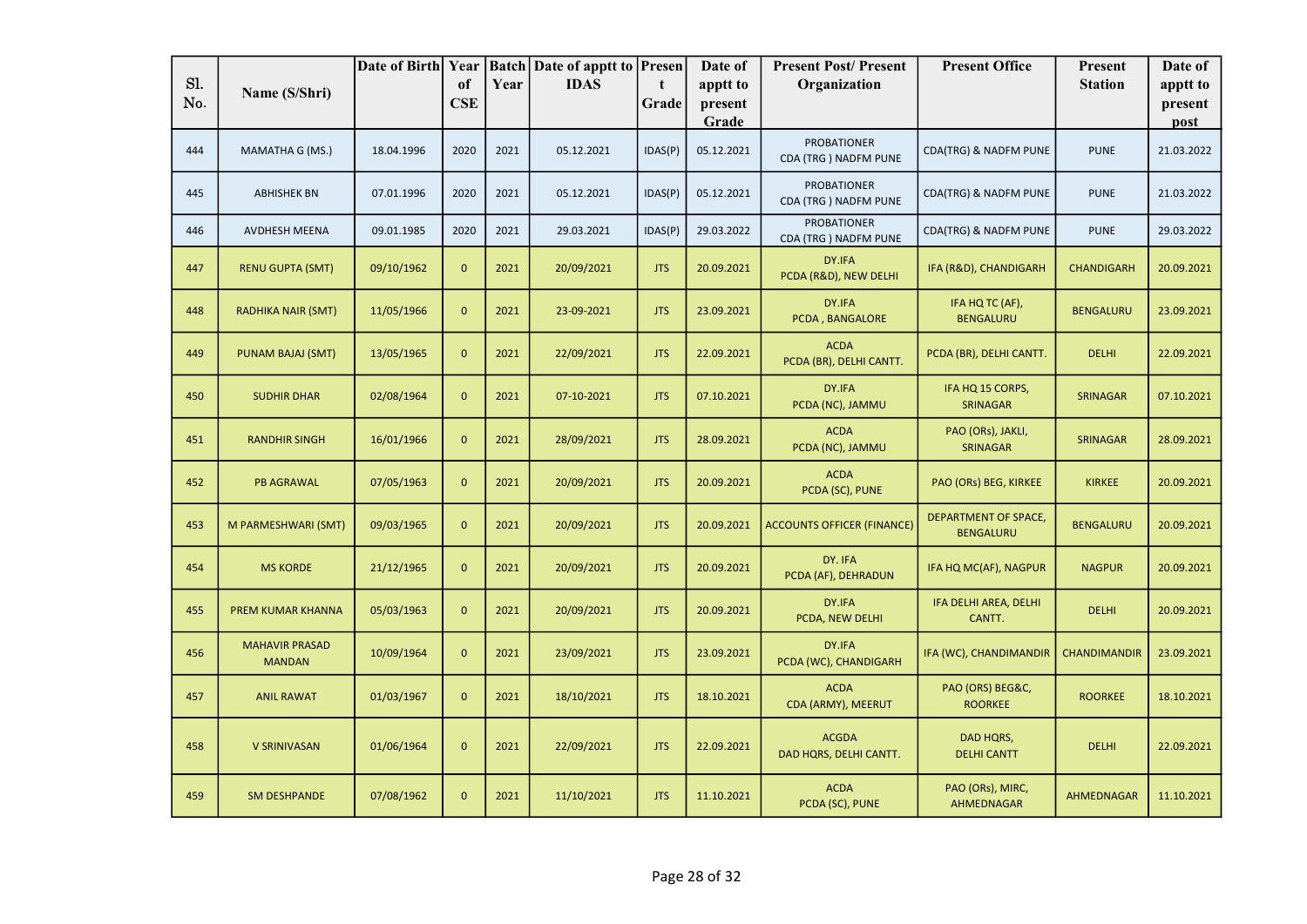| Sl. |                             | Date of Birth Year |                             |      | <b>Batch Date of apptt to Presen</b> |            | Date of             | <b>Present Post/Present</b>            | <b>Present Office</b>                 | Present          | Date of                          |
|-----|-----------------------------|--------------------|-----------------------------|------|--------------------------------------|------------|---------------------|----------------------------------------|---------------------------------------|------------------|----------------------------------|
| No. | Name (S/Shri)               |                    | <sub>of</sub><br><b>CSE</b> | Year | <b>IDAS</b>                          | t<br>Grade | apptt to<br>present | Organization                           |                                       | <b>Station</b>   | apptt to<br>present              |
|     |                             |                    |                             |      |                                      |            | Grade               |                                        |                                       |                  | post                             |
| 460 | <b>NSN SHAIKH</b>           | 01/01/1963         | $\mathbf{0}$                | 2021 | 20/09/2021                           | <b>JTS</b> | 20.09.2021          | DY.IFA<br>PCDA (SC), PUNE              | IFA 9 BRD & 46 ED, PUNE               | <b>PUNE</b>      | 20.09.2021                       |
| 461 | <b>RAJIV KUMAR</b>          | 15/07/1965         | $\mathbf{0}$                | 2021 | 22/09/2021                           | <b>JTS</b> | 22.09.2021          | <b>ACDA</b><br>CDA (ARMY), MEERUT      | CDA (ARMY), MEERUT                    | <b>MEERUT</b>    | 04.04.2022                       |
| 462 | RANTU SAIKIA                | 15/09/1964         | $\mathbf{0}$                | 2021 | 18/10/2021                           | <b>JTS</b> | 18.10.2021          | <b>ACDA</b><br>PCDA (BR), DELHI CANTT. | AO (P) SEWAK, DIMAPUR                 | <b>DIMAPUR</b>   | 18.10.2021                       |
| 463 | <b>KN NAGARAJA</b>          | 15/06/1963         | $\mathbf{0}$                | 2021 | 08/10/2021                           | <b>JTS</b> | 08.10.2021          | <b>ACDA</b><br>PCDA BENGALURU          | PCDA, BANGALURU                       | <b>BENGALURU</b> | <b>JOINING</b><br><b>AWAITED</b> |
| 464 | CH VIJAYANARAYANA RAO       | 17/07/1964         | $\mathbf{0}$                | 2021 | 23/09/2021                           | <b>JTS</b> | 23.09.2021          | DY.IFA<br>PCDA (NAVY), MUMBAI          | IFA (NAVY), ENC, VIZAG                | <b>VIZAG</b>     | 23.09.2021                       |
| 465 | <b>YVKJ PATRO</b>           | 24/03/1964         | $\mathbf{0}$                | 2021 | 11.04.2022                           | <b>JTS</b> | 11.04.2022          | DY IFA<br>PCDA (R&D), HYDERABAD        | IFA (R&D), VIZAG                      | <b>VIZAG</b>     | 11.04.2022                       |
| 466 | <b>RAJENDRA KUMAR GUPTA</b> | 03/10/1963         | $\mathbf{0}$                | 2021 | 01/10/2021                           | <b>JTS</b> | 01.10.2021          | <b>ACDA</b><br>PCDA (P), PRAYAGRAJ     | PCDA (P), PRAYAGRAJ                   | PRAYAGRAJ        | 01.10.2021                       |
| 467 | <b>MOLOY GHOSH</b>          | 01/03/1964         | $\mathbf{0}$                | 2021 | 21-01-2022                           | <b>JTS</b> | 21.01.2022          | DY IFA<br>PCDA(BR) DELHI CANTT         | IFA, ADGBR, GUWAHATI                  | <b>GUWAHATI</b>  | 21.01.2022                       |
| 468 | <b>PRITAM SINGH</b>         | 10/07/1966         | $\mathbf{0}$                | 2021 | 24.09.2021                           | <b>JTS</b> | 24.09.2021          | DY.IFA<br>PCDA (WC), CHANDIGARH        | IFA HQ 2 CORPS, AMBALA                | <b>AMBALA</b>    | 24.09.2021                       |
| 469 | <b>SATNAM SINGH</b>         | 13/02/1967         | $\mathbf 0$                 | 2021 | 04/10/2021                           | <b>JTS</b> | 04.10.2021          | <b>ACDA</b><br>PCDA (BR), DELHI CANTT. | AO(P) HIMANK, LEH                     | LEH              | 04.10.2021                       |
| 470 | <b>CA SREE KUMAR</b>        | 10/05/1966         | $\mathbf{0}$                | 2021 | 29/09/2021                           | <b>JTS</b> | 29.09.2021          | DY. IFA<br>CDA, CHENNAI                | IFA HQ SAC (AF),<br><b>TRIVANDRUM</b> | TRIVANDRUM       | 29.09.2021                       |
| 471 | <b>MK SINHA</b>             | 16/10/1964         | $\mathbf{0}$                | 2021 | 20/09/2021                           | <b>JTS</b> | 20.09.2021          | DY.IFA<br>PCDA (SC), PUNE              | IFA CAFVD, KIRKEE                     | <b>KIRKEE</b>    | 20.09.2021                       |
| 472 | <b>SUSHEEL KUMAR KAUL</b>   | 06/04/1966         | $\mathbf{0}$                | 2021 | 20/09/2021                           | <b>JTS</b> | 20.09.2021          | DY.IFA<br>PCDA (BR) DELHI CANTT.       | IFA (BR), DELHI CANTT.                | <b>DELHI</b>     | 20.09.2021                       |
| 473 | <b>RAKESH KUMAR -</b>       | 27/03/1966         | $\mathbf{0}$                | 2021 | 04/10/2021                           | <b>JTS</b> | 04.10.2021          | <b>ACDA</b><br>PCDA (BR), DELHI CANTT. | AO (P) SAMPARK, JAMMU                 | <b>JAMMU</b>     | 04.10.2021                       |
| 474 | <b>A R REDDY</b>            | 25/04/1963         | $\mathbf{0}$                | 2021 | 20/09/2021                           | <b>JTS</b> | 20.09.2021          | <b>ACDA</b><br><b>CDA SECUNDERABAD</b> | CDA (ITS&DC)<br><b>SECUNDERABAD</b>   | SECUNDERABAD     | 20.09.2021                       |
| 475 | <b>SK RAJPUT</b>            | 01/04/1963         | $\mathbf{0}$                | 2021 | 21/09/2021                           | <b>JTS</b> | 21.09.2021          | <b>ACDA</b><br>PCDA (WC) CHANDIGARH    | PAO (ORs) RRRC, DELHI<br>CANTT.       | <b>DELHI</b>     | 21.09.2021                       |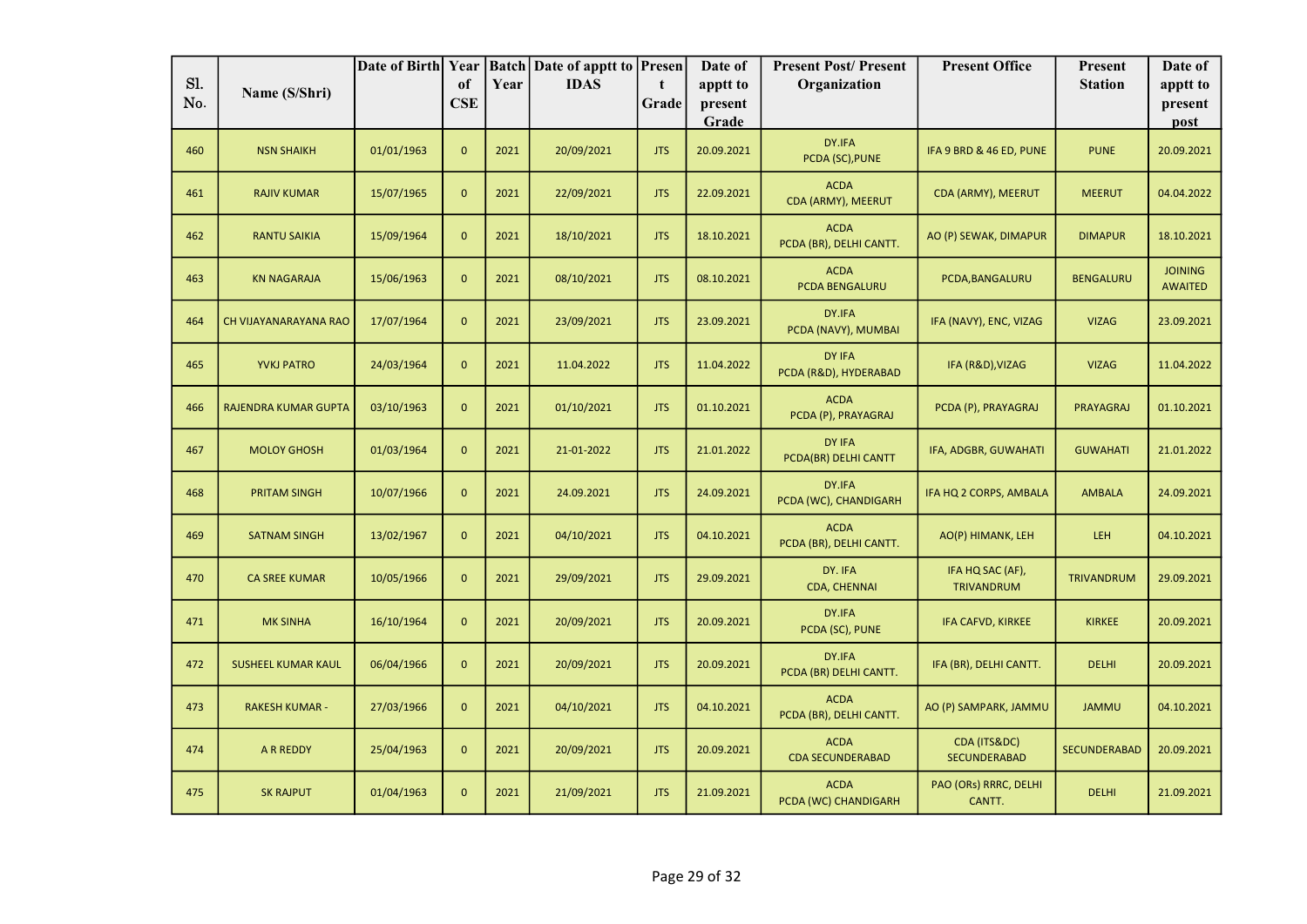|            |                                   | Date of Birth Year |                  |      | <b>Batch Date of apptt to Presen</b> |            | Date of          | <b>Present Post/Present</b>                          | <b>Present Office</b>                              | Present             | Date of         |
|------------|-----------------------------------|--------------------|------------------|------|--------------------------------------|------------|------------------|------------------------------------------------------|----------------------------------------------------|---------------------|-----------------|
| Sl.<br>No. | Name (S/Shri)                     |                    | of<br><b>CSE</b> | Year | <b>IDAS</b>                          | t          | apptt to         | Organization                                         |                                                    | <b>Station</b>      | apptt to        |
|            |                                   |                    |                  |      |                                      | Grade      | present<br>Grade |                                                      |                                                    |                     | present<br>post |
| 476        | <b>MK BHATT</b>                   | 29/12/1966         | $\mathbf{0}$     | 2021 | 20/09/2021                           | <b>JTS</b> | 20.09.2021       | <b>ACGDA</b><br>DAD HQRS, DELHI CANTT.               | DAD HQRS,<br><b>DELHI CANTT</b><br>(DTC, GURUGRAM) | <b>DELHI</b>        | 20.09.2021      |
| 477        | R NARAYAN PRASAD                  | 09/11/1970         | $\mathbf 0$      | 2021 | 20/09/2021                           | <b>JTS</b> | 20.09.2021       | <b>ACDA</b><br><b>CDA CHENNAI</b>                    | AAO (ARMY), TRIVANDRUM                             | TRIVANDRUM          | 14.02.2022      |
| 478        | <b>SANJAY APTE</b>                | 16/12/1962         | $\mathbf 0$      | 2021 | 16/11/2021                           | <b>JTS</b> | 16.11.2021       | <b>ACDA</b><br><b>CDA JABALPUR</b>                   | PAO (ORs) SIGNALS,<br><b>JABALPUR</b>              | <b>JABALPUR</b>     | 16.11.2021      |
| 479        | <b>MD PURANIK</b>                 | 08/04/1965         | $\mathbf{0}$     | 2021 | 21/09/2021                           | <b>JTS</b> | 21.09.2021       | DY. IFA<br>PCDA (SC), PUNE                           | IFA 11 BRD & 25 ED,<br><b>DEVLALI NASHIK</b>       | <b>NASIK</b>        | 21.09.2021      |
| 480        | <b>GITA NAIR (SMT)</b>            | 04/05/1965         | $\mathbf{0}$     | 2021 | 20/09/2021                           | <b>JTS</b> | 20.09.2021       | <b>ACGDA</b><br>DAD HQRS, DELHI CANTT.               | <b>DAD HQRS,</b><br><b>DELHI CANTT</b>             | <b>DELHI</b>        | 20.09.2021      |
| 481        | <b>RAJ KUMAR</b>                  | 03/04/1966         | $\mathbf{0}$     | 2021 | 03/11/2021                           | <b>JTS</b> | 03.11.2021       | DY.IFA<br>PCDA (NC), JAMMU                           | IFA HQ 16 CORPS, NAGROTA                           | <b>NAGROTA</b>      | 03.11.2021      |
| 482        | <b>RK BHATT</b>                   | 20/06/1965         | $\mathbf{0}$     | 2021 | 22/09/2021                           | <b>JTS</b> | 22.09.2021       | <b>ACDA</b><br>CDA (N/CG), NEW DELHI                 | PAO (COAST GUARD)<br><b>NOIDA</b>                  | <b>NOIDA</b>        | 11.04.2022      |
| 483        | <b>VANAMALA UMESH</b>             | 22/07/1967         | $\mathbf{0}$     | 2021 | 18/09/2021                           | <b>JTS</b> | 18.09.2021       | DY IFA<br>PCDA (NAVY), MUMBAI                        | IFA COMDIS-3,<br><b>NEW MANGALORE</b>              | <b>MANGALORE</b>    | 11.04.2022      |
| 484        | <b>CC SURESH KUMAR</b>            | 02/12/1966         | $\mathbf{0}$     | 2021 | 27-09-2021                           | JTS        | 27.09.2021       | DY. IFA<br><b>CDA SECUNDERABAD</b>                   | <b>IFA 43/44 ED</b><br>SECUNDERABAD                | <b>SECUNDERABAD</b> | 27.09.2021      |
| 485        | <b>RAGHAVENDRA S HEGDE</b>        | 05/07/1963         | $\mathbf{0}$     | 2021 | 03-02-2022                           | <b>JTS</b> | 03.02.2022       | DY. IFA<br>PCDA, BENGALURU                           | IFA HQ TC (AF),<br><b>BENGALURU</b>                | <b>BENGALURU</b>    | 03.02.2022      |
| 486        | T VENKATESWARA RAO                | 14/06/1965         | $\mathbf{0}$     | 2021 | 27/09/2021                           | <b>JTS</b> | 27.09.2021       | DY. IFA<br>PCDA (R&D), HYDERABAD                     | IFA (R&D) MSS CLUSTER,<br><b>HYDERABAD</b>         | <b>HYDERABAD</b>    | 27.09.2021      |
| 487        | K VENKATA RAMANA                  | 27/05/1967         | $\mathbf 0$      | 2021 | 23.02.2022                           | JTS        | 23.02.2022       | <b>ACDA</b><br>PAO (ORS)<br><b>EME, SECUNDERABAD</b> | PAO(ORS) EME,<br><b>SECUNDERABAD</b>               | SECUNDERABAD        | 23.02.2022      |
| 488        | <b>RAJESH KUMAR SONI</b>          | 07/04/1963         | $\mathbf{0}$     | 2021 | 01.11.2021                           | <b>JTS</b> | 01.11.2021       | DY. IFA<br>PCDA (SC), PUNE                           | IFA COMCG (NW),<br><b>GANDHINAGAR</b>              | <b>GANDHINAGAR</b>  | 01.11.2021      |
| 489        | <b>HITESH BANSAL</b>              | 29/09/1967         | $\mathbf{0}$     | 2021 | 01.11.2021                           | <b>JTS</b> | 01.11.2021       | <b>ACDA</b><br>PCDA (WC), CHANDIGARH                 | PAO (ORs) 14 GTC,<br><b>SUBATHU</b>                | <b>SUBATHU</b>      | 01.11.2021      |
| 490        | <b>SUNIL RAINA</b>                | 11/12/1965         | $\mathbf{0}$     | 2021 | 01.12.2021                           | <b>JTS</b> | 01.12.2021       | DY.IFA<br>PCDA (SC), PUNE                            | IFA (R&D), PUNE                                    | <b>PUNE</b>         | 01.12.2021      |
| 491        | <b>RAMADOS</b><br>BALASUBRAMANIAN | 13/11/1963         | $\mathbf{0}$     | 2021 | 01.12.2021                           | JTS        | 01.12.2021       | DY. IFA<br><b>CDA, CHENNAI</b>                       | IFA 8 BRD, AVADI                                   | <b>AVADI</b>        | 01.12.2021      |
| 492        | <b>SANJAY KACHROO</b>             | 27.07.1963         | $\mathbf{0}$     | 2022 | 24.03.2022                           | <b>JTS</b> | 24.03.2022       | DY IFA,<br>PCDA(NC) JAMMU                            | IFA HQ 14 CORPS, LEH                               | LEH                 | 24.03.2022      |
| 493        | <b>BN DASS</b>                    | 05.02.1963         | $\mathbf{0}$     | 2022 | 07.03.2022                           | <b>JTS</b> | 07.03.2022       | <b>ACDA</b><br>PCDA(NC) JAMMU                        | PCDA (NC) JAMMU                                    | <b>JAMMU</b>        | 07.03.2022      |
| 494        | <b>SUNIL TUTU</b>                 | 15.03.1964         | $\mathbf{0}$     | 2022 | 04.05.2022                           | <b>JTS</b> | 04.05.2022       | <b>ACDA</b><br>PCDA(NC)JAMMU                         | AAO (PAY) NC, SRINAGAR                             | <b>SRINAGAR</b>     | 04.05.2022      |
| 495        | <b>SK KHANTWAL</b>                | 14.05.1964         | $\mathbf{0}$     | 2022 | 07.03.2022                           | <b>JTS</b> | 07.03.2022       | <b>ACGDA</b><br>DAD HQRS, DELHI CANTT                | DAD HQRS,<br><b>DELHI CANTT</b>                    | <b>DELHI</b>        | 07.03.2022      |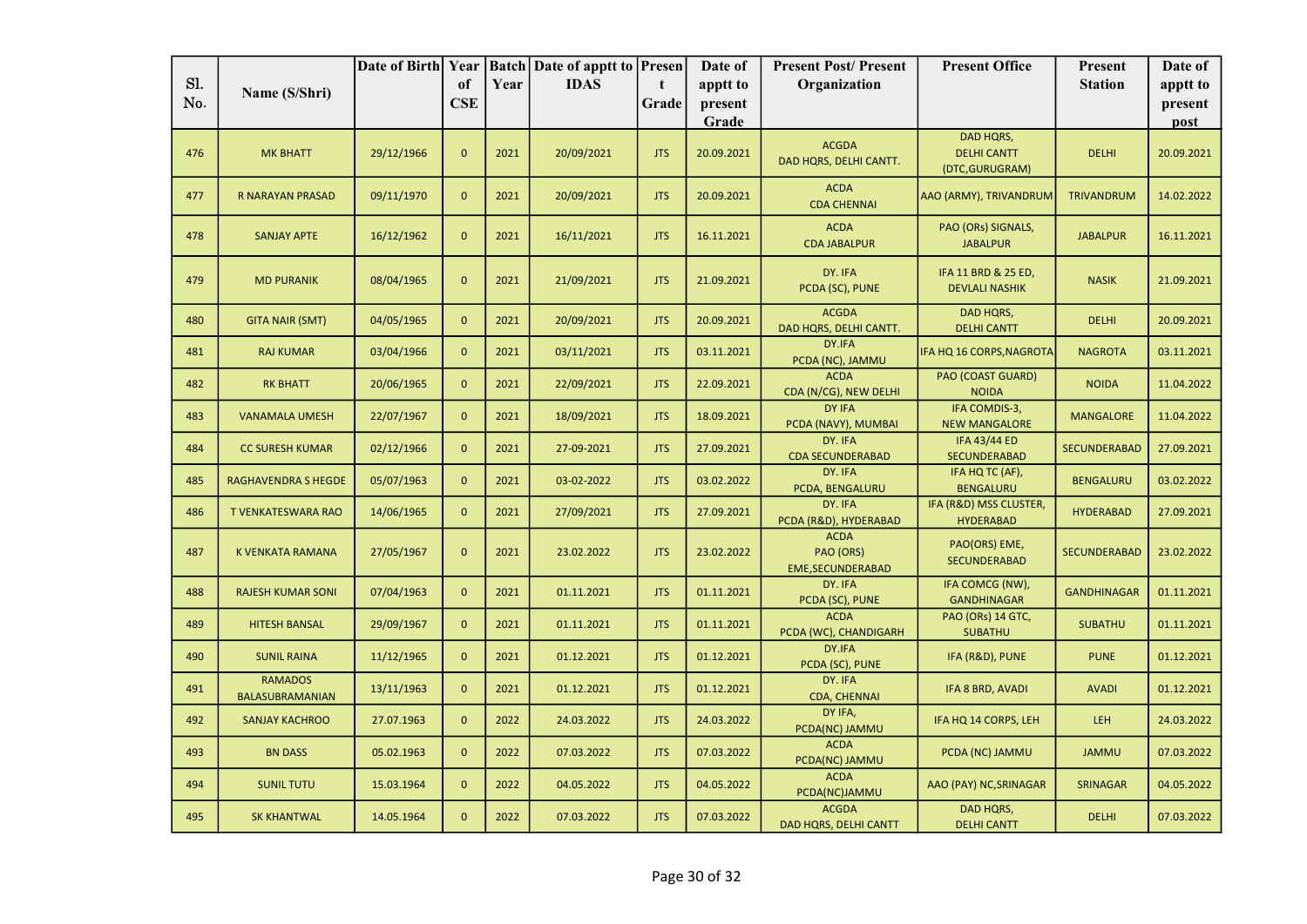|     |                           | Date of Birth Year |                |      | <b>Batch</b> Date of apptt to <b>Presen</b> |            | Date of          | <b>Present Post/Present</b>             | <b>Present Office</b>                   | Present            | Date of                          |
|-----|---------------------------|--------------------|----------------|------|---------------------------------------------|------------|------------------|-----------------------------------------|-----------------------------------------|--------------------|----------------------------------|
| Sl. | Name (S/Shri)             |                    | of             | Year | <b>IDAS</b>                                 | t.         | apptt to         | Organization                            |                                         | <b>Station</b>     | apptt to                         |
| No. |                           |                    | <b>CSE</b>     |      |                                             | Grade      | present<br>Grade |                                         |                                         |                    | present<br>post                  |
| 496 | <b>VD CHAKOR</b>          | 03.06.1962         | $\mathbf{0}$   | 2022 | 08.03.2022                                  | <b>JTS</b> | 08.03.2022       | <b>ACDA</b>                             | PCDA (SC) PUNE                          | <b>PUNE</b>        | 08.03.2022                       |
|     |                           |                    |                |      |                                             |            |                  | PCDA (SC) PUNE                          |                                         |                    |                                  |
| 497 | <b>HB DUTTA</b>           | 31.07.1964         | $\mathbf{0}$   | 2022 | 25.03.2022                                  | <b>JTS</b> | 25.03.2022       | <b>ACDA</b><br><b>CDA (ARMY) MEERUT</b> | PAO (ORS) GRRC,<br><b>LANSDOWNE</b>     | <b>LANSDOWNE</b>   | 25.03.2022                       |
| 498 | <b>NARINDER KUMAR</b>     | 01.01.1966         | $\mathbf{0}$   | 2022 | 21.03.2022                                  | <b>JTS</b> | 21.03.2022       | <b>ACDA</b><br>AO (P) DEEPAK            | AO (P) DEEPAK, SHIMLA                   | <b>SHIMLA</b>      | 21.03.2022                       |
| 499 | <b>JYOTI PRASAD</b>       | 03.08.1964         | $\mathbf{0}$   | 2022 | 09.03.2022                                  | JTS        | 09.03.2022       | IFA, PCDA (SWC) JAIPUR                  | IFA HQ 10 CORPS,<br><b>BATHINDA</b>     | <b>BATHINDA</b>    | 09.03.2022                       |
| 500 | <b>SONILA RAJESH RAO</b>  | 22.07.1966         | $\mathbf{0}$   | 2022 | 12.04.2022                                  | <b>JTS</b> | 12.04.2022       | <b>ACDA</b><br>PCDA (SC) PUNE           | PAO (ORS)<br><b>ARTILLARY, NASHIK</b>   | <b>NASHIK</b>      | 12.04.2022                       |
| 501 | <b>VM MOHARIR</b>         | 27.06.1965         | $\mathbf{0}$   | 2022 | 17.05.2022                                  | JTS        | 17.05.2022       | <b>ACDA</b><br>PCDA (P) PRAYAGRAJ       | PCDA (P) PRAYAGRAJ                      | <b>PRAYAGRAJ</b>   | 17.05.2022                       |
| 502 | <b>DC NAIR</b>            | 31.05.1965         | $\mathbf{0}$   | 2022 | 28.03.2022                                  | JTS        | 28.03.2022       | DY IFA<br>CDA (IDS) NEW DELHI           | IFA ANC, PORT BLAIR                     | <b>PORT BLAIR</b>  | 28.03.2022                       |
| 503 | <b>V NALLASIVAN</b>       | 18.06.1963         | $\mathbf{0}$   | 2022 | 06.05.2022                                  | <b>JTS</b> | 06.05.2022       | DY IFA<br><b>CDA CHENNAI</b>            | IFA HQ SAC (AF)<br>TRIVANDRUM           | <b>TRIVANDRUM</b>  | 06.05.2022                       |
| 504 | <b>RACHEL NITHYAVATHI</b> | 26.01.1964         | $\mathbf{0}$   | 2022 | 29.03.2022                                  | <b>JTS</b> | 29.03.2022       | <b>ACDA</b><br>PCDA BANGALORE           | PCDA BANGALORE                          | <b>BANGALORE</b>   | 29.03.2022                       |
| 505 | <b>OD SHARMA</b>          | 18.02.1967         | $\mathbf{0}$   | 2022 | 14.03.2022                                  | <b>JTS</b> | 14.03.2022       | <b>ACDA</b><br>PCDA (BR), DELHI CANTT.  | AO (P) SHIVALIK RISHIKESH               | <b>RISHIKESH</b>   | 14.03.2022                       |
| 506 | <b>G RAMARAJ</b>          | 15.08.1965         | $\overline{0}$ | 2022 | 09.03.2022                                  | JTS        | 09.03.2022       | DY IFA.<br>CDA(R&D) BENGALURU           | IFA (R&D) AERO<br>CLUSTER, BENGALURU    | <b>BENGALURU</b>   | 09.03.2022                       |
| 507 | <b>SEEMA R MURUGESAN</b>  | 16.09.1966         | $\mathbf{0}$   | 2022 | 22.04.2022                                  | <b>JTS</b> | 22.04.2022       | <b>ACDA</b><br><b>CDA JABALPUR</b>      | <b>CDA JABALPUR</b>                     | <b>JABALPUR</b>    | 22.04.2022                       |
| 508 | <b>SATISH SHARMA</b>      | 04.03.1963         | $\mathbf{0}$   | 2022 | 19.04.2022                                  | <b>JTS</b> | 19.04.2022       | <b>ACDA</b><br>PCDA (BR) DELHI CANTT    | AO (P) BEACON, SRINAGAR                 | <b>SRINAGAR</b>    | 19.04.2022                       |
| 509 | R BHAGYARAJ               | 23.04.1965         | $\mathbf{0}$   | 2022 | 07.03.2022                                  | <b>JTS</b> | 07.03.2022       | <b>ACDA</b><br>PCDA (O) PUNE            | PCDA (O) PUNE                           | <b>PUNE</b>        | 07.03.2022                       |
| 510 | <b>AJAY KUMAR</b>         | 26.06.1963         | $\mathbf 0$    | 2022 |                                             | <b>JTS</b> |                  | <b>ACDA</b><br>PCDA(P) PRAYAGRAJ        | PCDA (P) PRAYAGRAJ                      | <b>PRAYAGRAJ</b>   | <b>JOINING</b><br><b>AWAITED</b> |
| 511 | <b>SC DAS</b>             | 11.01.1967         | $\mathbf{0}$   | 2022 | 09.04.2022                                  | <b>JTS</b> | 09.04.2022       | <b>ACDA</b><br>PCDA (BR), DELHI CANTT.  | <b>AO EBW, TEZPUR</b>                   | <b>TEZPUR</b>      | 02.05.2022                       |
| 512 | P VASUGI                  | 09.05.1965         | $\mathbf{0}$   | 2022 | 25.04.2022                                  | <b>JTS</b> | 25.04.2022       | DY IFA<br>PCDA(SC) PUNE                 | IFA HQ SWAC (AF),<br><b>GANDHINAGAR</b> | <b>GANDHINAGAR</b> | 25.04.2022                       |
| 513 | <b>S NIRMALA</b>          | 08.01.1964         | $\mathbf{0}$   | 2022 | 14.03.2022                                  | <b>JTS</b> | 14.03.2022       | DY IFA<br>CDA(R&D) BENGALURU            | DY IFA (R&D) DFRL MYSORE                | <b>MYSORE</b>      | 14.03.2022                       |
| 514 | <b>PP BHARDWAJ</b>        | 27.03.1964         | $\mathbf{0}$   | 2022 | 21.03.2022                                  | JTS        | 21.03.2022       | DY IFA<br>PCDA, NEW DELHI               | IFA (CAPITAL-ARMY), NEW<br><b>DELHI</b> | <b>DELHI</b>       | 21.03.2022                       |
| 515 | <b>RS GUSAIN</b>          | 04.05.1966         | $\mathbf{0}$   | 2022 | 04.05.2022                                  | <b>JTS</b> | 04.05.2022       | DY IFA<br><b>CDA JABALPUR</b>           | IFA HQ 21 CORPS, BHOPAL                 | <b>BHOPAL</b>      | 04.05.2022                       |
| 516 | <b>RAJEEV KUMAR</b>       | 13.06.1969         | $\mathbf{0}$   | 2022 | 1.4.2022                                    | JTS        | 01.04.2022       | <b>ACDA</b><br>CDA (IDS) NEW DELHI      | CDA (IDS), NEW DELHI                    | <b>DELHI</b>       | 01.04.2022                       |
| 517 | <b>SHARINATH</b>          | 26.08.1964         | $\mathbf{0}$   | 2022 | 26.05.2022                                  | <b>JTS</b> | 26.05.2022       | <b>ACDA</b><br>PCDA BANGALURU           | PAO (ORS) MLI, BELGAUM                  | <b>BELGAUM</b>     | 26.05.2022                       |